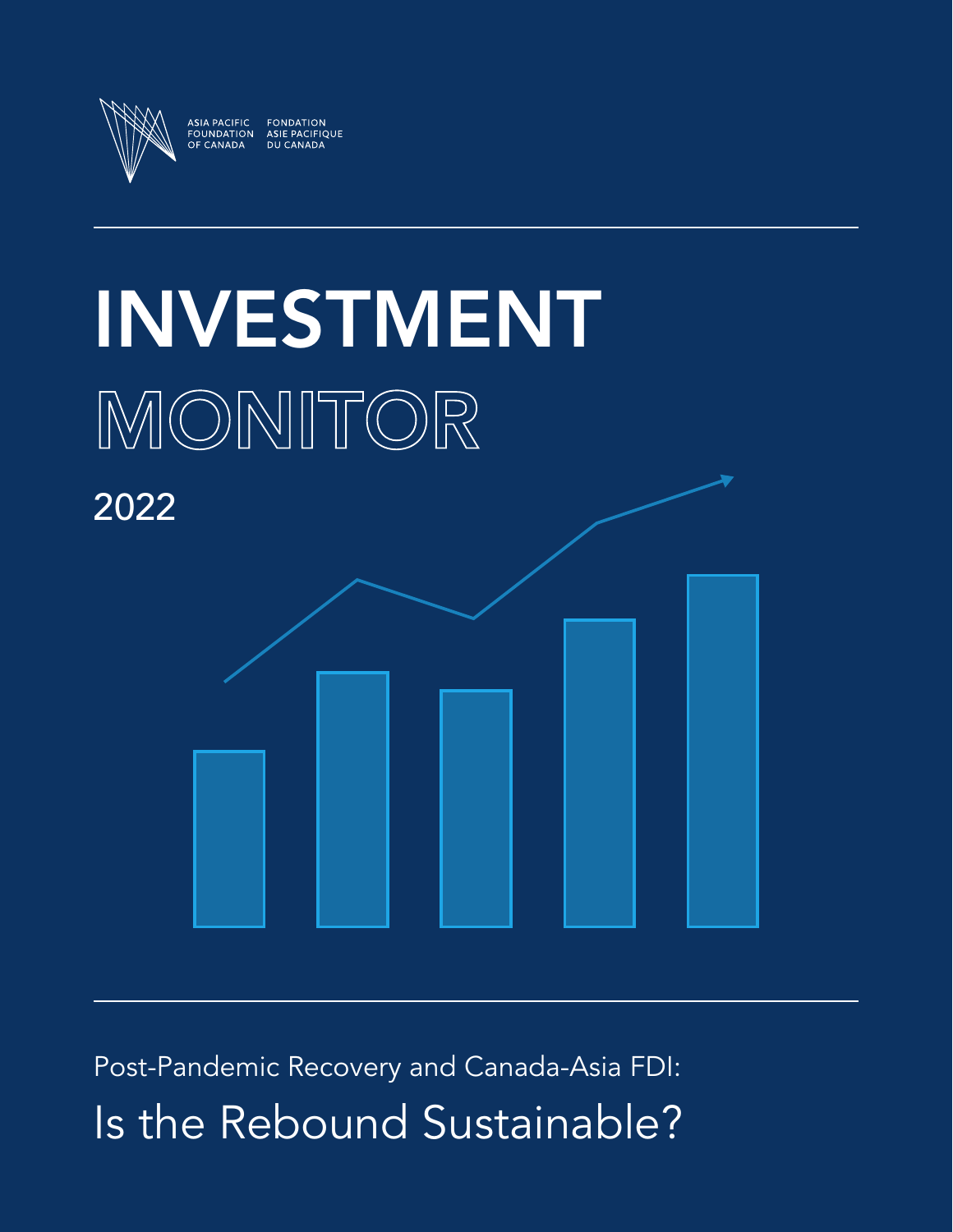# TABLE OF CONTENTS

| <b>About APF Canada</b>                                            | 4  |
|--------------------------------------------------------------------|----|
| Message from the President & CEO                                   |    |
| <b>Executive Summary</b>                                           | 7  |
| Key Takeaways From the Report                                      | 8  |
| Introduction                                                       | 10 |
| <b>Canadian Inbound FDI</b>                                        | 15 |
| <b>Canadian Inbound Investment Trends at the Provincial Level</b>  | 21 |
| <b>Canadian Outbound FDI</b>                                       |    |
| <b>Canadian Outbound Investment Trends at the Provincial Level</b> | 31 |
| <b>Looking Forward</b>                                             | 35 |
| <b>Endnotes</b>                                                    | 39 |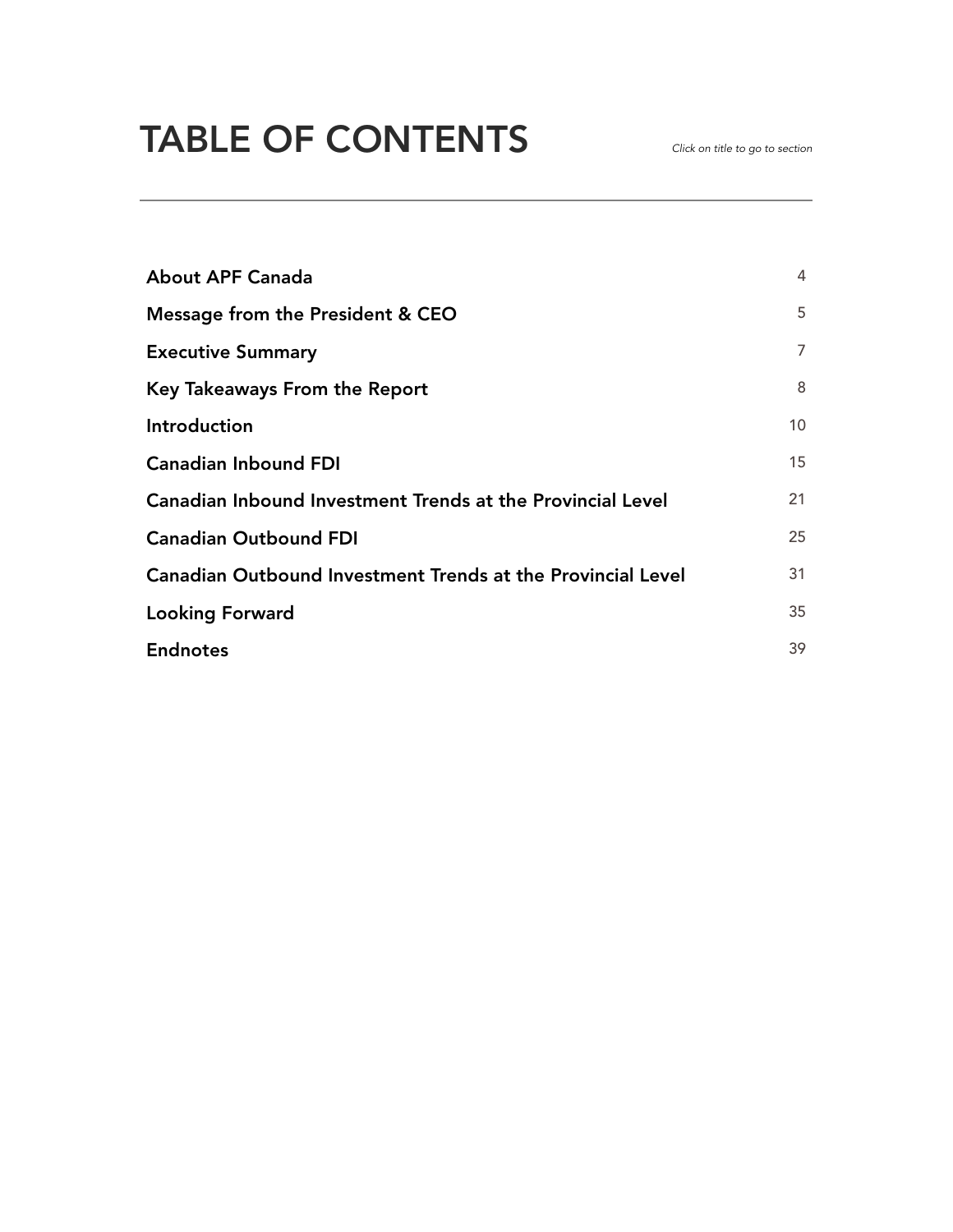# LIST OF FIGURES *Click on title to go to section*

| <b>FIGURE 1</b>  | Official Statistics on Canadian FDI Stock Abroad, 2003-2021                            | 11 |
|------------------|----------------------------------------------------------------------------------------|----|
| <b>FIGURE 2</b>  | Official Statistics on Canada's Inward FDI Stock, 2003-2021                            | 12 |
| <b>FIGURE 3</b>  | Official Statistics on Asia Pacific FDI Stock in Canada, 2003-2021                     | 12 |
| <b>FIGURE 4</b>  | Asia Pacific Investment Into Canada, 2012-2021                                         | 15 |
| <b>FIGURE 5</b>  | Asia Pacific Investment into Canada by Major Source Economy,<br>2020 vs. 2021          | 16 |
| <b>FIGURE 6</b>  | Asia Pacific Investment into Canada by Sector, 2020                                    | 17 |
| <b>FIGURE 7</b>  | Asia Pacific Investment into Canada by Sector, 2021                                    | 17 |
| <b>FIGURE 8</b>  | Investment Flows Between Canada and China, 2012-2021                                   | 19 |
| <b>FIGURE 9</b>  | Asia Pacific Investment into Canada by Province, 2020 vs. 2021                         | 21 |
| <b>FIGURE 10</b> | Asia Pacific Investment into Canada by Province, 2021                                  | 22 |
| <b>FIGURE 11</b> | Asia Pacific Investment into Canada by Province and Major Sector, 2021                 | 23 |
| <b>FIGURE 12</b> | Asia Pacific Investment into Canada by Major City, 2020 vs. 2021                       | 24 |
| FIGURE 13        | Canadian Investment into the Asia Pacific, 2012-2021                                   | 25 |
| <b>FIGURE 14</b> | Canadian Investment into the Asia Pacific by Destination Economy,<br>2020 vs. 2021     | 26 |
| <b>FIGURE 15</b> | Canadian Investment into the Asia Pacific by Sector, 2020                              | 27 |
| <b>FIGURE 16</b> | Canadian Investment into the Asia Pacific by Sector, 2021                              | 27 |
| <b>FIGURE 17</b> | Canadian SOE Investment into the Asia Pacific, 2003-2021                               | 29 |
| <b>FIGURE 18</b> | Asia Pacific SOE Investment into Canada, 2003-2021                                     | 29 |
| <b>FIGURE 19</b> | Canadian Investment into the Asia Pacific by Province, 2020 vs. 2021                   | 31 |
| <b>FIGURE 20</b> | Canadian Investment into the Asia Pacific by Top 5 Provinces and<br>Major Sector, 2021 | 33 |
| FIGURE 21        | Canadian Investment into the Asia Pacific by Major City, 2020 vs. 2021                 | 34 |
| <b>FIGURE 22</b> | Investment Flows Between Canada and Australia, 2017-2021                               | 37 |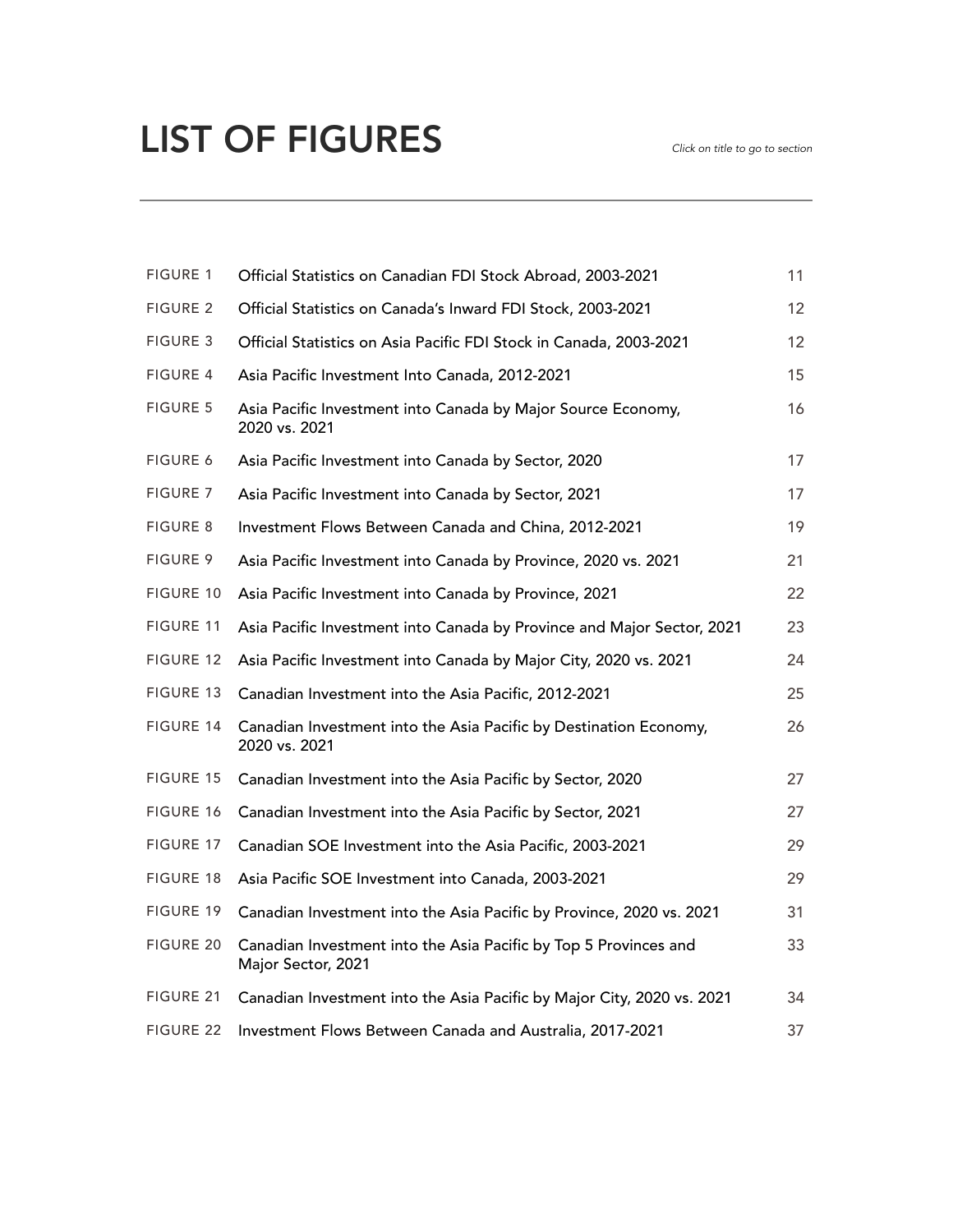<span id="page-3-0"></span>

ASIA PACIFIC **FONDATION** FOUNDATION ASIE PACIFIQUE<br>OF CANADA DU CANADA

# ABOUT APF CANADA

The Asia Pacific Foundation of Canada (APF Canada) is a not-for-profit organization focused on Canada's relations with Asia. Our mission is to be Canada's catalyst for engagement with Asia and Asia's bridge to Canada.

APF Canada is dedicated to strengthening ties between Canada and Asia with a focus on seven thematic areas.

Our research provides high-quality, relevant, and timely information, insights, and perspectives on Canada-Asia relations. Providing policy considerations and business intelligence for stakeholders across the Asia Pacific, our work includes [Reports,](https://www.asiapacific.ca/reports) [Policy Briefs](https://www.asiapacific.ca/policy-briefs), [Case Studies,](https://www.asiapacific.ca/case-studies) [Dispatches,](https://www.asiapacific.ca/dispatches) [Digital Media](https://www.asiapacific.ca/digital-media), and a regular [Asia Watch](https://www.asiapacific.ca/asia-watch) newsletter that together support these thematic areas.

APF Canada also works with business, government, and academic stakeholders to provide custom research, data, briefings and Asia Competency training for Canadian organizations. Consulting [services](https://www.asiapacific.ca/services) are available by request. We would be pleased to work with you to meet your research and business intelligence needs.

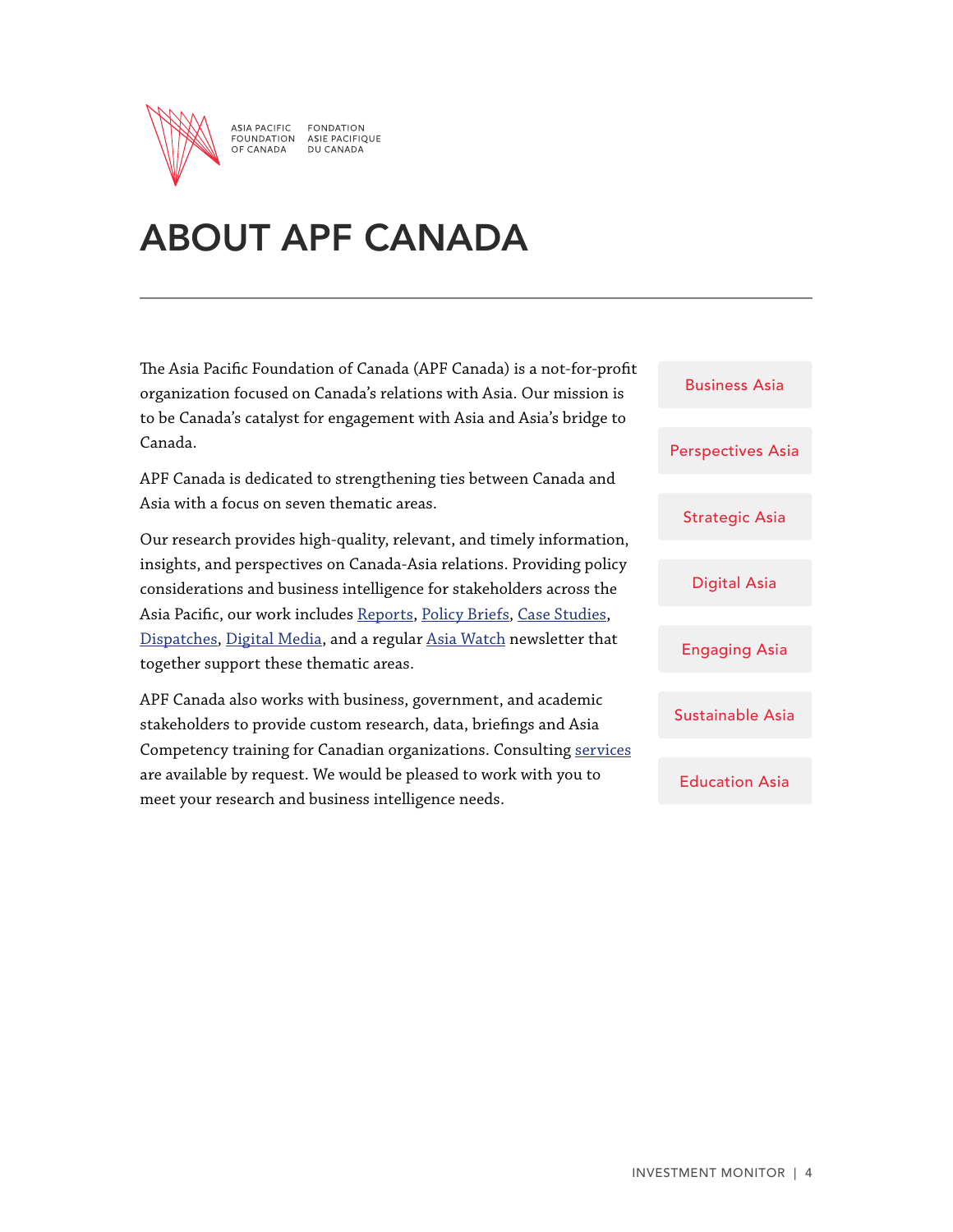<span id="page-4-0"></span>

**ASIA PACIFIC FONDATION** FOUNDATION<br>OF CANADA ASIE PACIFIQUE<br>DU CANADA

# MESSAGE FROM THE PRESIDENT AND CEO



Over the past two years, the COVID-19 pandemic has disrupted our economic interconnectedness with widespread effects on global supply chains, trade flows, and foreign direct investment (FDI). In 2022, we are seeing slow but steady steps towards a global economic recovery. While gradual, this recovery is materializing in FDI relationships between Canada and the economies of the Asia Pacific. Indeed, the pandemic has been a catalyst for governments and firms on both sides of the Pacific to reconsider their economic engagement strategies.

As countries seek to diversify their economic relations, Canada is well-positioned to be among those that benefit from forging new trade and investment relations. While Canadian trade and investment relations are still heavily focused on the United States and Europe, the Investment Monitor report that follows suggests that Canada's relationships with Asia Pacific economies are expanding in terms of FDI flows. Notably, Canada's FDI outflows to the Asia Pacific in 2021 were the highest since the Investment Monitor started tracking two-way FDI flows in 2003. As Canada deepens and diversifies its engagement with the Asia Pacific, the FDI patterns observed in this report will continue to evolve.

Since 2017, APF Canada has published regular reports on bilateral FDI flows between Canada and the Asia Pacific to facilitate evidence-based policy-making and public discourse on Canada's engagement with the region. Six years into this initiative, the Investment Monitor continues to track two-way investment at the national, provincial, and city levels. Last year, our Investment Monitor report examined the impact of the pandemic on FDI between Canada and Asia. In 2022, we focus on reviewing the post-pandemic recovery in FDI flows.

The first of three Investment Monitor reports from our Business Asia team in 2022, this 'year in review' report captures trends in investment over the past year and compares them with the previous year and historical trends. While the report shows a healthy recovery in FDI flows between Canada and the Asia Pacific, some countries and industrial sectors have benefited more than others. By showing the changes in temporal trends in response to the pandemic, the report provides readers with detailed information on new investment relations that may shape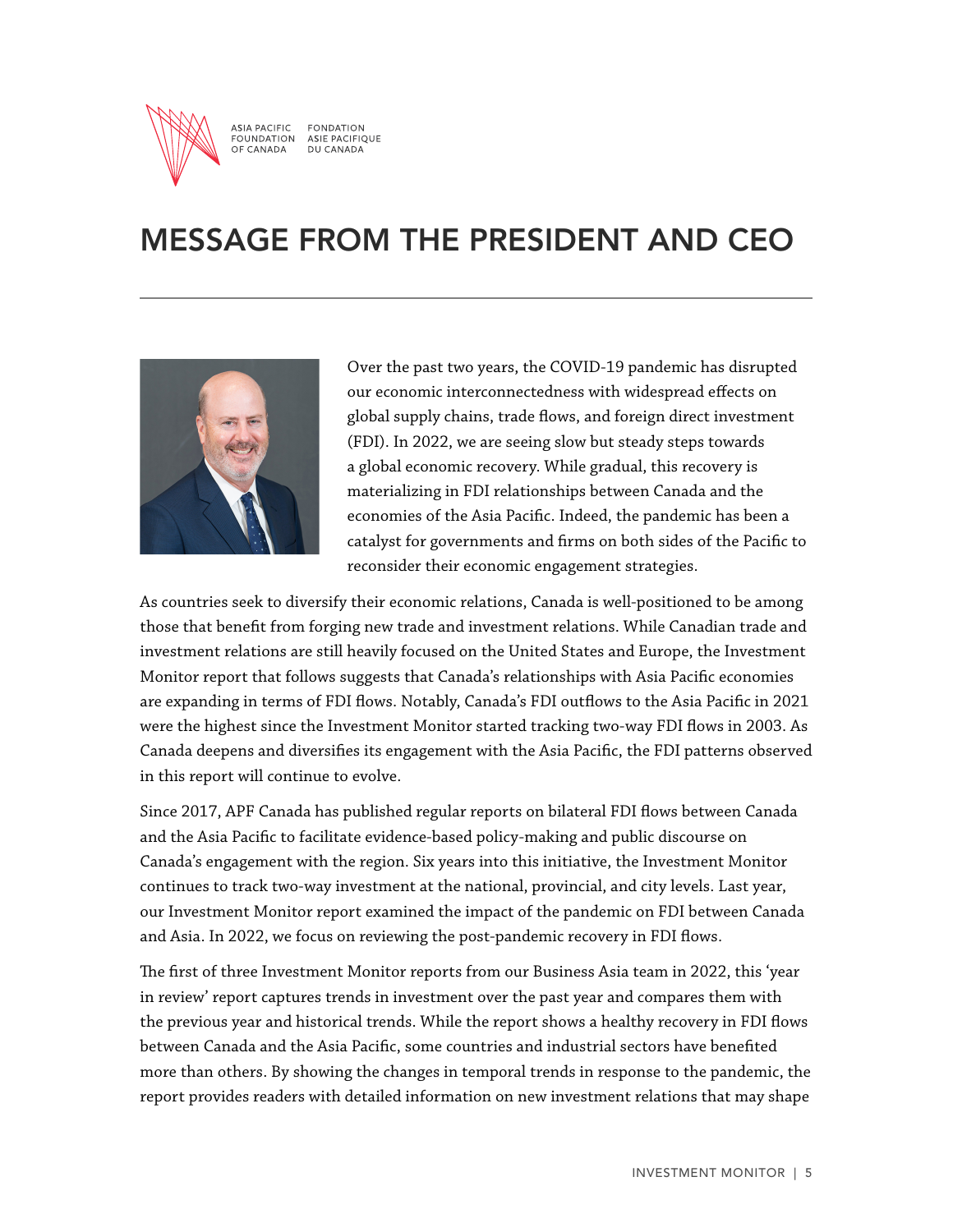future trends. In doing so, the report provides a timely analysis of the changing investment landscape and reveals emergent opportunities for corporations based in Canada and the Asia Pacific.

Our second Investment Monitor report (August) will analyze the Canada-Asia Pacific research and development relationship, and our third report (October) will examine trends in critical minerals investment. I look forward to sharing our upcoming reports with you in the coming months.

On behalf of APF Canada, I would like to acknowledge the efforts of those involved in producing this report, especially our sponsors, Export Development Canada, and the Government of British Columbia. I would also like to thank the many investment attraction agencies and other government entities for their engagement and support for the Investment Monitor product.

And finally, I would like to thank the members of our APF Canada research team who were responsible for writing and finalizing this report: Jeffrey Reeves, Vice-President, Research & Strategy; Charles Labrecque, Research Director; Anastasia Ufimtseva, Program Manager, Business Asia; Charlotte Atkins, Project Specialist, Business Asia; our Junior Research Scholars, Rachael Gurney, Pia Silvia Rozario, and Shirley Wang; and, APF Canada's communications team for producing the final publication, Michael Roberts, Communications Director, and Chloe Fenemore, Graphic Designer.

 $\mathcal{S}$ 

JEFF NANKIVELL President and CEO, Asia Pacific Foundation of Canada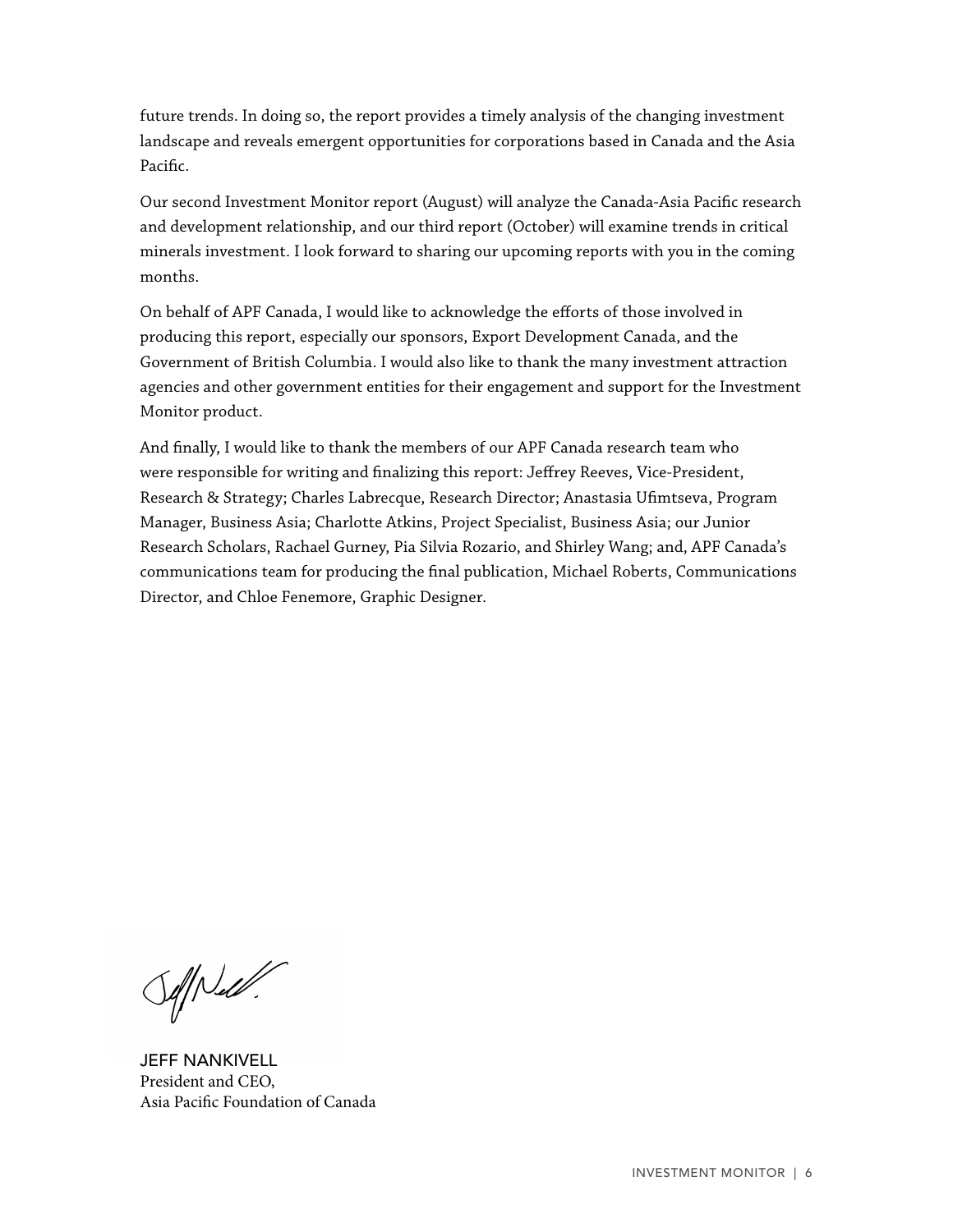# <span id="page-6-0"></span>EXECUTIVE SUMMARY

The Asia Pacific is a dynamic region that boasts some of the largest and fastest-growing economies in the world, making it central to the global economy and offering opportunities for Canadian outbound and inbound investment.

To provide a better understanding of the Canada–Asia Pacific investment relationship, the Asia Pacific Foundation of Canada's Investment Monitor offers a detailed look at key trends and investments. This annual report uses data aggregated from the Investment Monitor legacy data of two-way investment flows between Canada and Asia.

This first report focuses on the main trends in Canada–Asia Pacific investment for 2021. Specifically, this report provides insight into investment dynamics in the past year and contextualizes these events by placing them within the larger trends in investment between Canada and the Asia Pacific.

This annual report presents the following:

- 1. General trends in the foreign direct investment relationship between Canada and the Asia Pacific, from 2003 to 2021;
- 2. An in-depth look into key investments and trends from 2021;
- 3. Inbound and outbound investment relationships at the national, provincial, and city levels; and
- 4. A relevant analysis of changes to the Canadian investment screening regulations and foreign investment trends of state-owned enterprises (SOEs).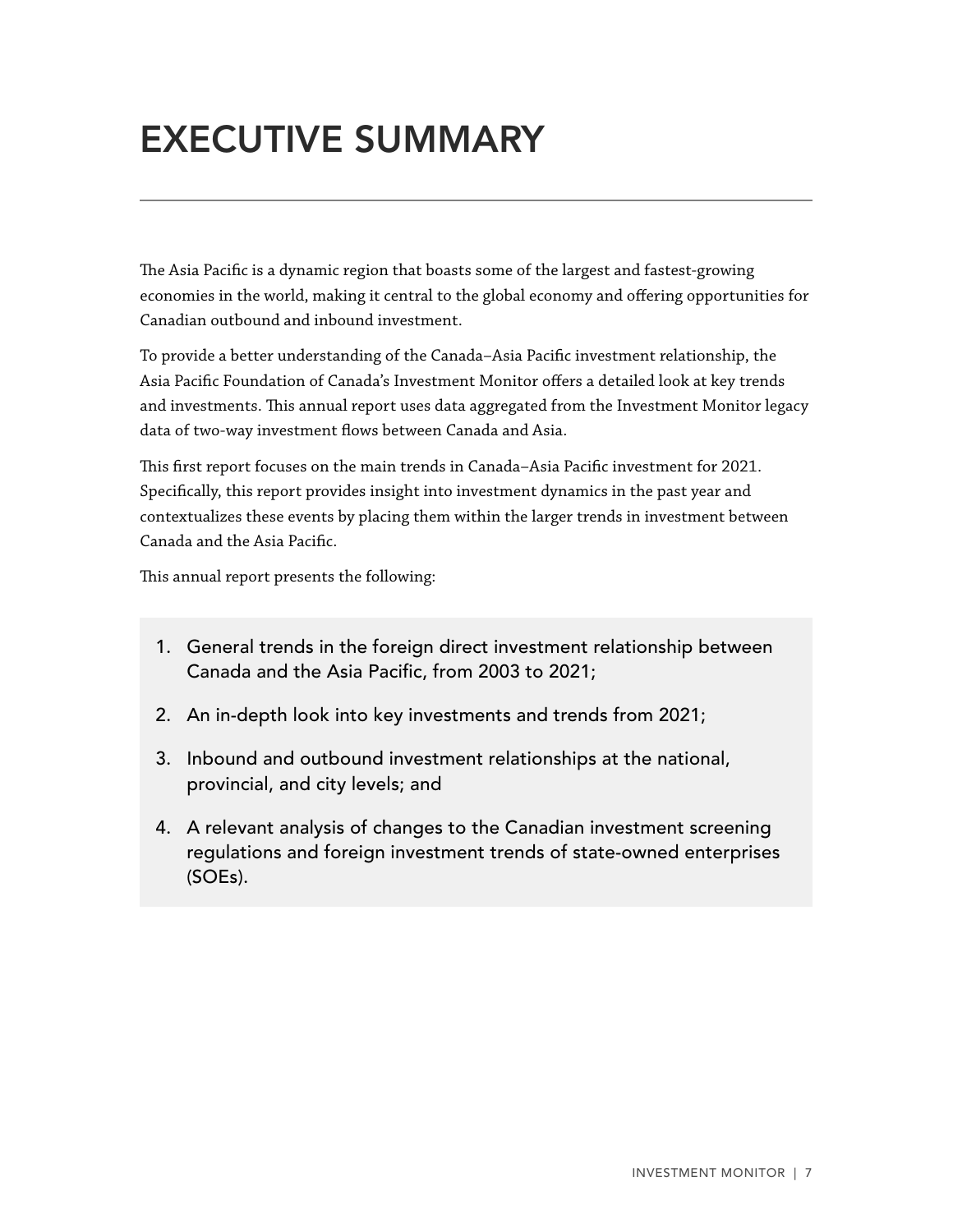# <span id="page-7-0"></span>KEY TAKEAWAYS FROM THE REPORT

Indicating a post-COVID-19 foreign direct investment (FDI) recovery, Asia Pacific economies increased their FDI in Canada from C\$6.4B in 2020 to C\$14.4B in 2021.

This investment has predominantly been directed to the natural resources sector, including mining industries (41%) and forestry and paper industries (26%). Australia was the leading investor in Canada in 2021, followed by Indonesia and China.

# Similarly, 2021 marks Canada's highest outbound investment flow into the Asia Pacific region since APF Canada began tracking FDI flows with the Investment Monitor in 2003.

Canadian outbound FDI to the Asia Pacific region increased in 2021, expanding from C\$15.1B in 2020 to C\$25.5B. Australia was the top recipient of Canadian FDI, followed by India, Taiwan, and Japan. Among the top three sectors for outbound FDI were utilities (companies offering multiple public services, such as energy and water), financial services, and electricity.

### Australia became Canada's main investment partner accounting for most outbound and inbound FDI flows in 2021.

Australian companies have made several large acquisitions in the Canadian mining sector, including the acquisition of the Brucejack mine in British Columbia (BC) from Pretium Resources. Australia also became a preferred destination for Canadian companies in 2021, with the largest deal being the acquisition of AusNet Services, a natural gas transmission company, by four Canadian public pension funds.

### Last year, China dropped to eighth place in the rankings of the largest recipients of Canadian FDI in the Asia Pacific.

China was consistently among the top five-largest recipients of Canadian outbound FDI from 2003 to 2019, and the No. 1 recipient for a 5-year period between 2005 and 2009.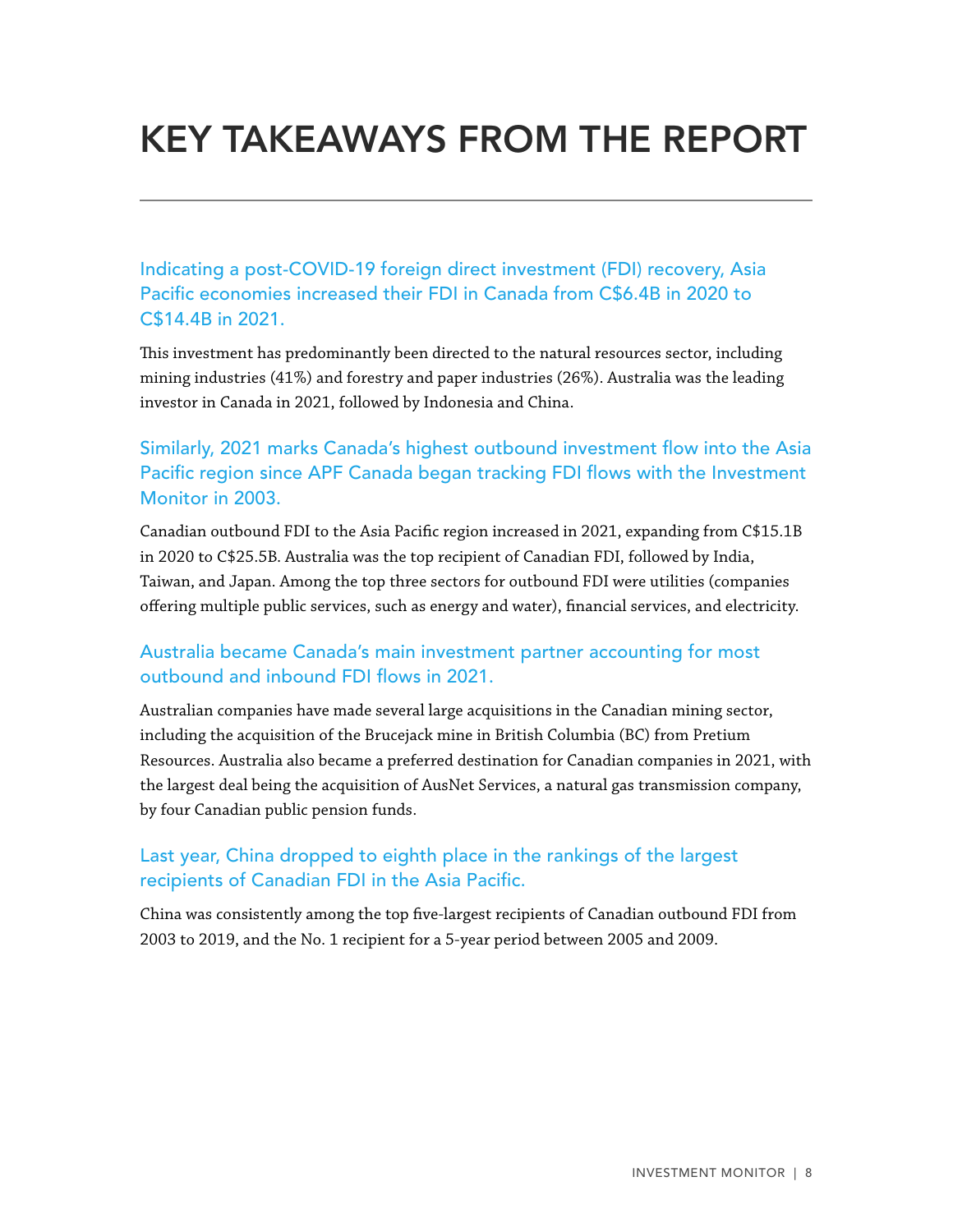# Asia Pacific economies allocated the majority of their investment (96%) across four Canadian provinces – Ontario, BC, Quebec, and Alberta – in 2021.

A large share of Asia Pacific investment in the two leading industries, mining and forestry, went to BC and Ontario. At the city level, Vancouver, Toronto, and Mississauga received the most FDI from the Asia Pacific.

# Canadian outbound investment predominantly went to Australian and Indian states.

Australia's Victoria and New South Wales ranked as first- and second-largest recipients of Canadian investment at the state level, followed by the Taiwanese Changhua. Victoria received Canada's largest investment into utilities in 2021, which dominated the sectoral ranking. Australian cities also dominated the top five rankings in terms of Canadian outbound investment, with Melbourne, Sydney, and Chatswood receiving C\$14B in Canadian FDI.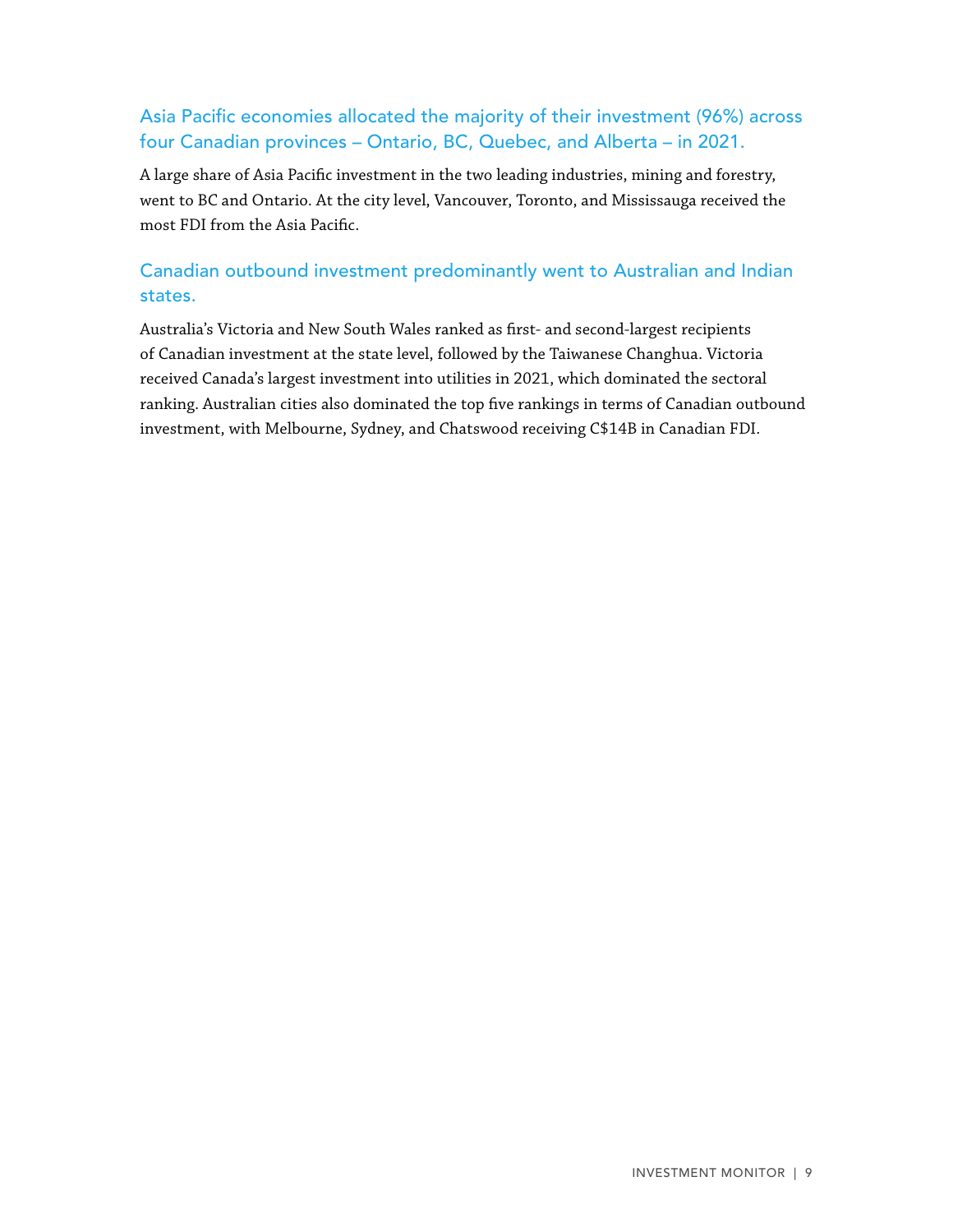# <span id="page-9-0"></span>INTRODUCTION

Economic crises, such as the one triggered by COVID-19, often contribute to uncertainty among foreign investors, in part due to concerns over policy fluctuation and the tendency for governments to increase protectionism, which create an uncertain global investment environment and lead to a reduction in foreign direct investment (FDI) flows. The COVID-19 pandemic is not the first global crisis to be followed by a drop in FDI; both the SARS epidemic and the 2009 global financial crisis contributed to reductions in FDI flows, signalling investor sensitivity to global crises.<sup>1</sup>

In 2020, the pandemic contributed to a 35% decline in global FDI flows $^{\text{2}}$  and an economic contraction of 4.3%.<sup>3</sup> The brunt of this decline was felt by developed countries, which experienced an even larger drop in FDI than the global average; FDI flows among these countries fell by 58%.<sup>4</sup> But despite the continued effects of the COVID-19 pandemic in 2021, countries expanded their cross-border trade and investment. Global FDI flows increased by 77% in 2021 from the previous year;<sup>5</sup> correspondingly, FDI flows among developed economies almost tripled, reaching C\$970B FDI in 2021.<sup>6</sup>

As reflected in FDI flows, the Asia Pacific has experienced an uneven economic recovery. Collectively, Asia experienced an FDI inflows increase of 18% in 2021. China had a recordbreaking year with C\$223B in FDI inflows, and ASEAN countries experienced a 35% increase in FDI inflows overall, $^7$  though not all member countries benefited from this growth equally. According to research from UNCTAD, the least developed countries (LDCs) in Asia recorded a negative FDI growth rate (47% decline) in 2020 and 2021, $^{\text{\tiny{8}}}$  due, in part, to their dependence on external markets, which collapsed during the pandemic. For example, Sri Lanka and Bangladesh saw FDI inflows fall by 43% and 11%, respectively.<sup>9</sup> A report by UNCTAD noted that LDCs have fared worse economically during the COVID-19 crisis because of structural weaknesses, such as a lack of credibility or weak institutional mechanisms.<sup>10</sup>

Despite the economic uncertainty, Canada's FDI relationship with the Asia Pacific continued to grow and deepen in 2021. Canada invested over C\$25.5B in a total of 12 Asia Pacific countries in 2021, with Australia receiving the most investment at C\$15.3B, India receiving the second most with C\$3.4B invested, and Taiwan in third with C\$2.8B invested in the country. Canadian investment contributed to the development of key sectors in the region, including the utilities sector, with C\$9.3B invested; the financial services sector, which received C\$4.5B in Canadian investment; and the electricity sector, with C\$3.1B invested by Canadians. Canadian stateowned enterprises (SOEs), such as the Canadian Pension Plan Investment Board (CPPIB) and the Caisse de dépôt et placement du Québec (CDPQ), have long recognized the investment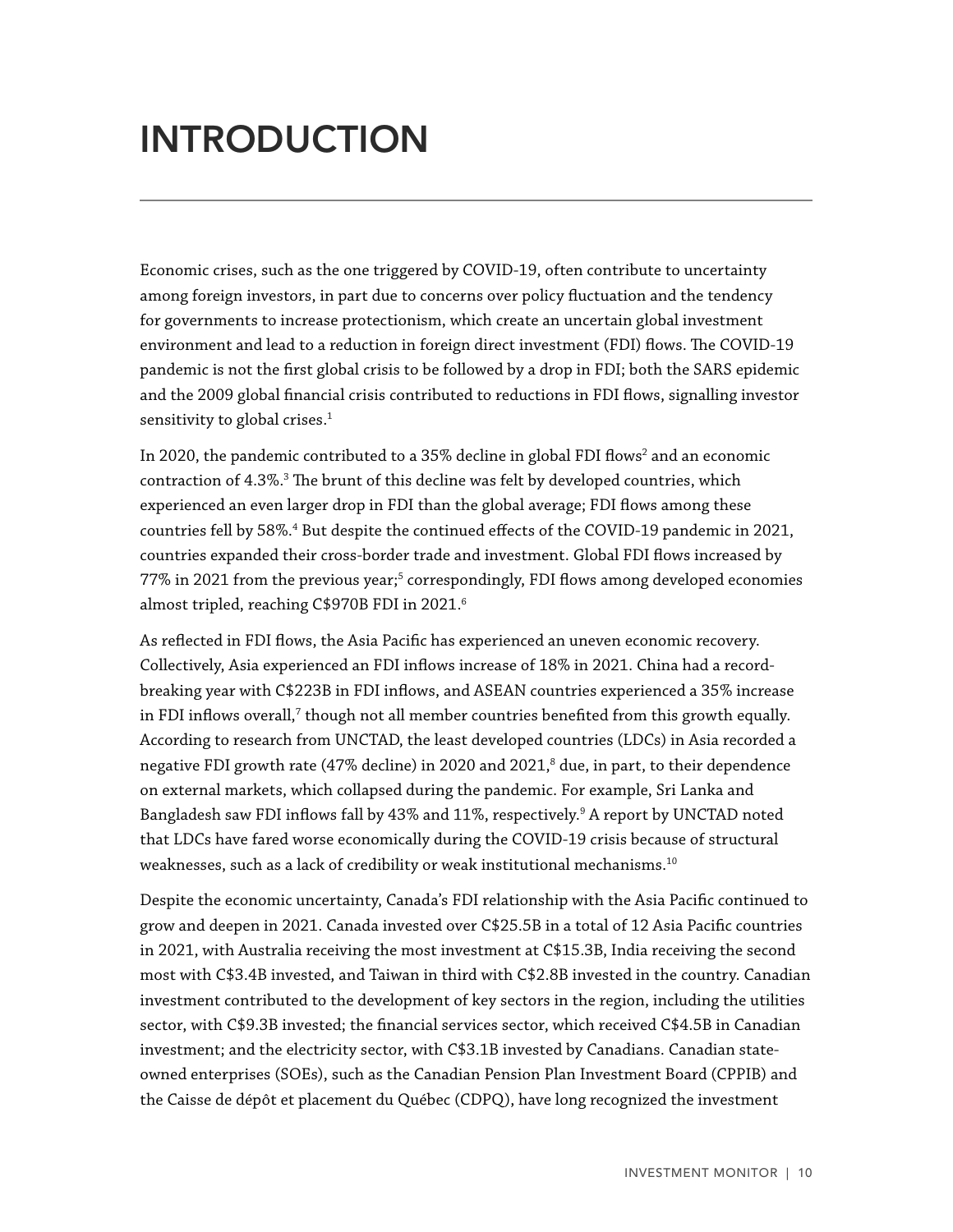<span id="page-10-0"></span>opportunities available in Asian infrastructure projects. Thus, they have continued to expand their investments in the region in 2021, with the Asia Pacific becoming the second-largest investment destination (behind the US) for CPPIB.11

The Asia Pacific remains an important region for Canadian investment, both inbound and outbound, as it contains some of the fastest-growing economies and manufacturing hubs in the world. The official data for 2020, compiled by Statistics Canada, reveals that Canadian investment in the Asia Pacific continues to make up only a small percentage of total Canadian outbound FDI stock (Figure 1). Despite the Asia Pacific's economic importance to Canada, Canada's outward investment in the region, as a percentage of total FDI, did not experience any drastic changes; it has remained around the 8% mark from 2003 to 2021. Conversely, Canada's outward FDI in North America, which accounts for over 56% of Canadian FDI, has increased since 2003 to account for 61% of Canadian outward FDI flows in 2021.



#### FIGURE 1 Official Statistics on Canadian FDI Stock Abroad, 2003-2021

Source: Statistics Canada, Table 36-10-0008-01

Inbound FDI to Canada from Asia Pacific economies did not make up a significant portion of Canada's total inbound FDI stock in 2021 (Figure 2).<sup>12</sup> The stock of Asia Pacific investment in Canada grew steadily from just under 5% (C\$17.8M) in 2003 to 11.2% (C\$121M) in 2021. Throughout these years, Asia Pacific economies ranked as the third-largest source of investment for Canada, after North America (with C\$559M, 52%) and Europe (C\$389M, 36%), which currently account for over 87% of Canada's inward FDI stock.

Figure 3 shows that the five main investors from the region – Australia, China, Japan, Singapore, and South Korea – only made up 7.8% of total Canadian FDI stock in 2021. While Japan remains the largest of the five investors in terms of its FDI stock in Canada, its position has declined in 2021, from C\$36M in 2020 to C\$35M in 2021. Conversely, Australia became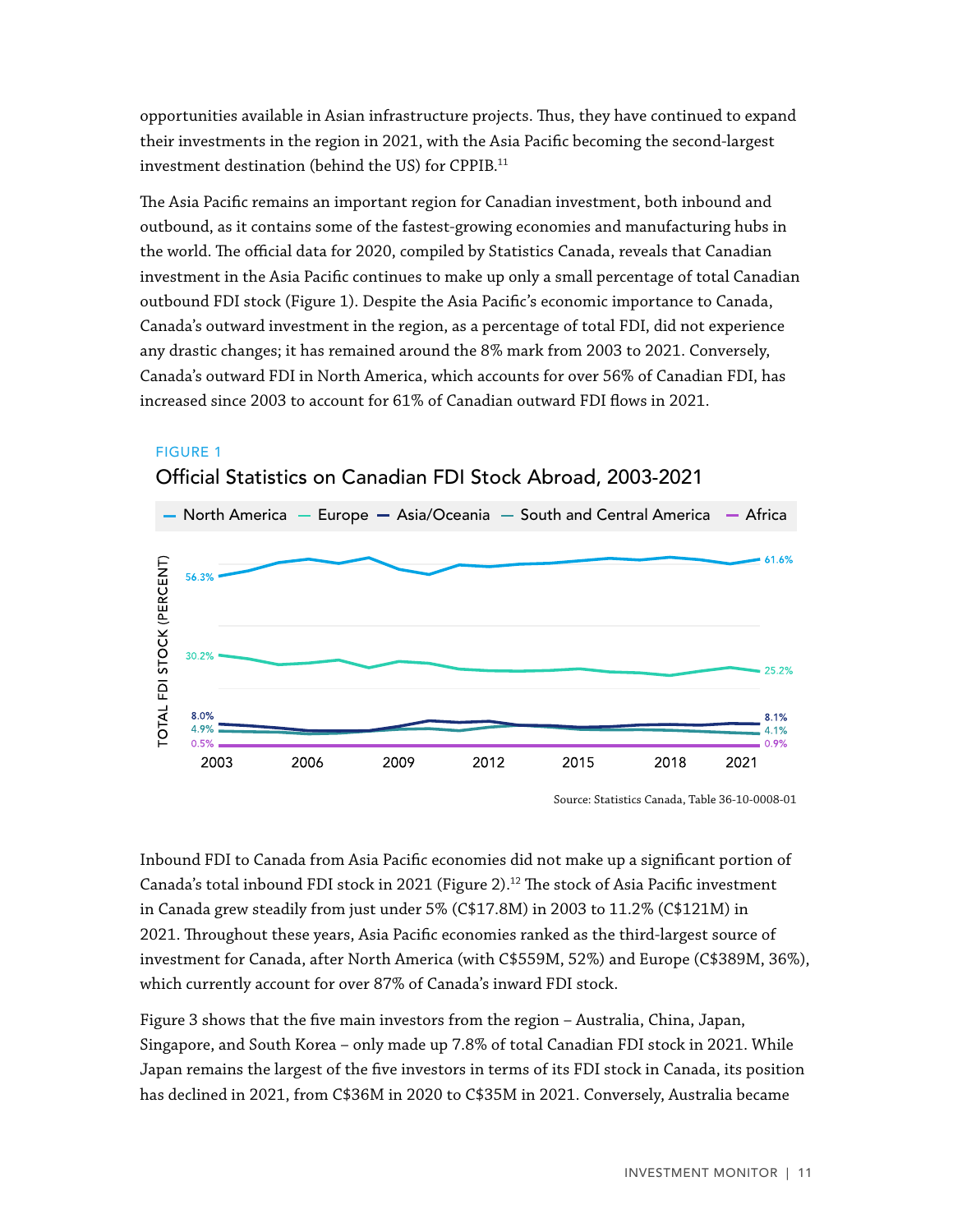

### <span id="page-11-0"></span>FIGURE 2 Official Statistics on Canada's Inward FDI Stock, 2003-2021

Source: Australian Bureau of Statistics, Japan External Trade Organization (JETRO), National Bureau of Statistics of China, Department of Statistics Singapore

the second largest in terms of Canada's FDI stock with C\$22M in 2021, surpassing China (with C\$20.8M), which now ranks as the third largest in terms of Canada's FDI stock. Singapore and South Korea have also expanded their FDI stock in Canada in 2021. South Korea's FDI stock in Canada went from C\$3.9M in 2020 to C\$4.4M, while Singapore's FDI stock in Canada increased only slightly from C\$1.5M in 2020 to C\$1.57M in 2021.

### FIGURE 3 Official Statistics on Asia Pacific FDI Stock in Canada, 2003-2021



Source: Statistics Canada, Table 36-10-0008-01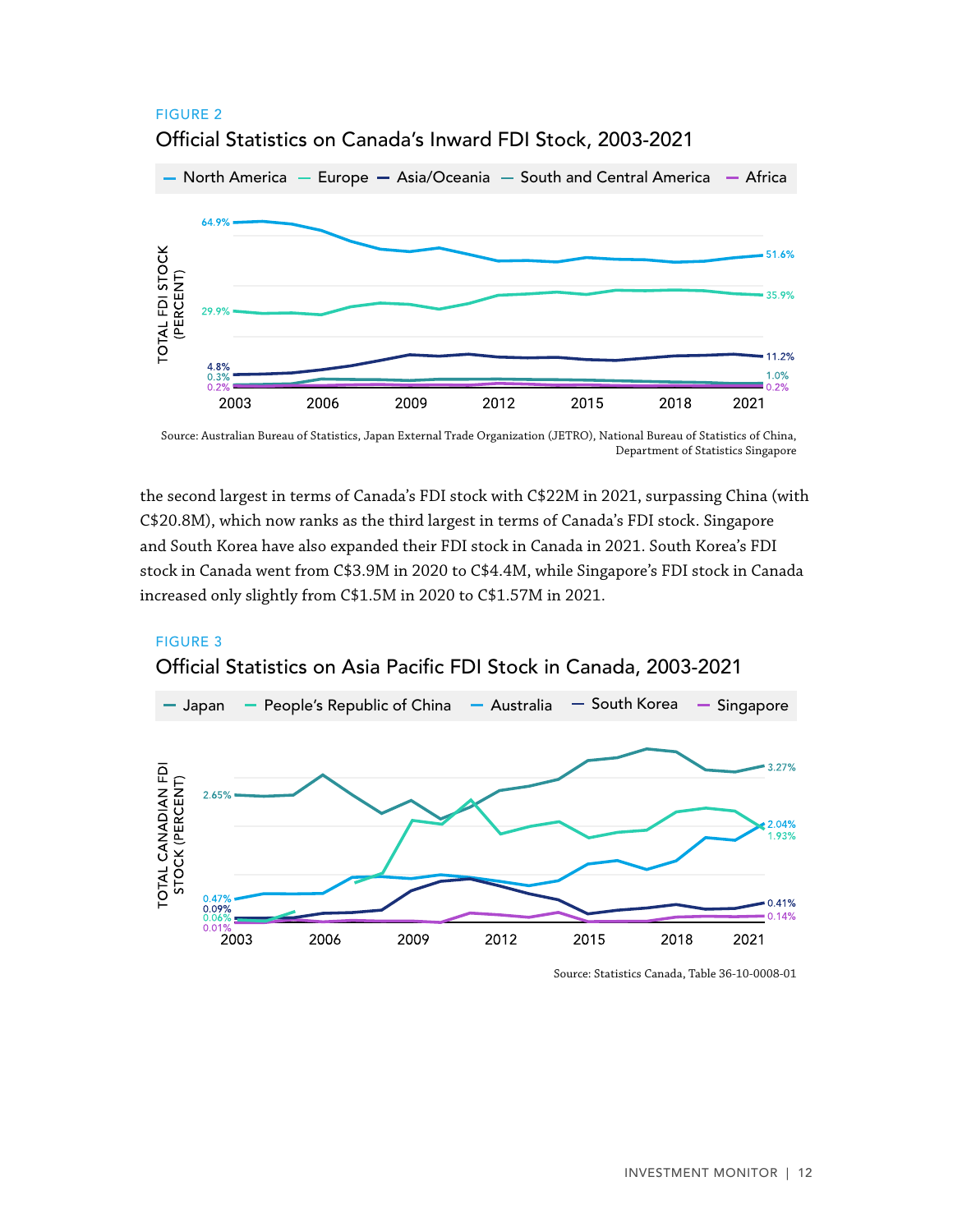Relying on the Asia Pacific Foundation of Canada's (APF Canada's) Investment Monitor data, this report outlines the major trends in FDI between Canada and the Asia Pacific in 2021. In doing so, the report provides a complement to the official statistics outlined above by examining the major inbound and outbound trends at the national level, noting the continued rise of strong investment ties with Asia Pacific countries, like Australia, and the growth in key Canadian sectors, such as the natural resources sector. The report then drills down to the province and city levels to pinpoint the specifics of overall trends in the past year. As supply chains and government policies will continue to shift in the coming year, the report concludes with projections on how the Canada–Asia Pacific investment landscape will develop in the coming years.

#### BOX 1

#### FDI Stock and Flow

When examining FDI, it is important to understand the difference between stock and flow. Stock refers to the total quantity of investment in an economy at a given time. Flow refers to movements of quantities in and out of the stock. There are two types of flows: an inflow marks an increase in the overall stock value, while an outflow marks a deduction. The difference between the two is referred to as net inflow.<sup>13</sup> A positive net inflow indicates the stock is rising, whereas a negative net inflow indicates the stock is falling.<sup>14</sup>

On the whole, FDI stock values show the overall presence of FDI in an economy, whereas FDI flows signal the attractiveness of a destination economy and investor confidence in a given economy reflective of its economic development during a given period of time. For example, due to the pace of vaccinations in the second year of the global pandemic, more foreign investments were made both by Canadian investors in Asia Pacific economies and by Asian Pacific investors in the Canadian economy. These increases represent FDI inflows. As FDI inflows eclipsed FDI outflows in 2021, there was a positive net inflow of investment and thus a rise in the overall level of FDI stock. Together, these indicators can help policy-makers and investors gain a fuller picture of FDI trends as well as gaps and opportunities.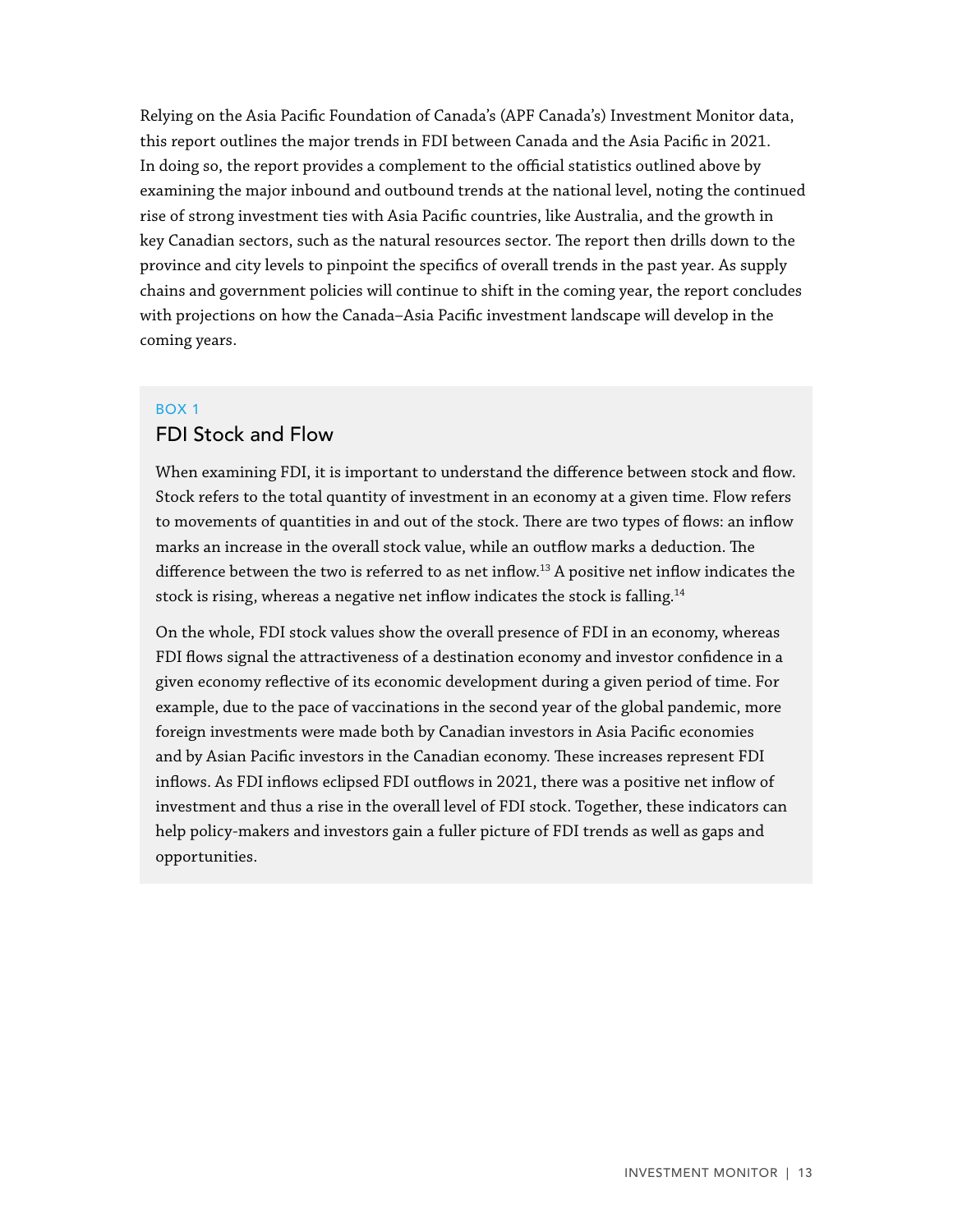# BOX 2 Cross-Border Investment and FDI

Foreign investments can be divided into two major groups: 1) foreign portfolio investment (FPI) and 2) foreign direct investment (FDI). Both groups are essential to global economic development and trade, but FDI is considered to be a more stable form of investment with long-term benefits.

# Foreign Portfolio Investment

FPI is a short-term investment by a resident or enterprise of one economy into a financial asset of another economy. FPI may take the form of equity, debt securities, or loans but does not grant the investor a controlling stake in the enterprise. FPI investments are sometimes viewed as more volatile than FDI, since without a controlling stake or longterm interest in an asset, the investor can trade or liquidate the investment at any time for short-term return.

# Foreign Direct Investment

FDI is a long-term or lasting-interest investment by a resident or enterprise of one economy into a tangible asset of another economy. An investment is considered to meet the threshold of FDI when it grants the investor at least 10% of the equity or voting shares of the enterprise. Meeting this threshold is deemed to grant the investor a degree of influence (a controlling interest in many cases) in the foreign enterprise, and is what distinguishes FDI from FPI.15

For the investor, direct investment is a long-term business undertaking with which comes more risk and commitment than foreign portfolio investments. This means that direct investment is not only a capital transfer, but also a transfer of technology, knowledge, management, and organizational skills. There are two broad categories of FDI: greenfield, which refers to the establishment of new operations in a foreign company, and mergers and acquisitions, which happen when one company combines with or takes over another.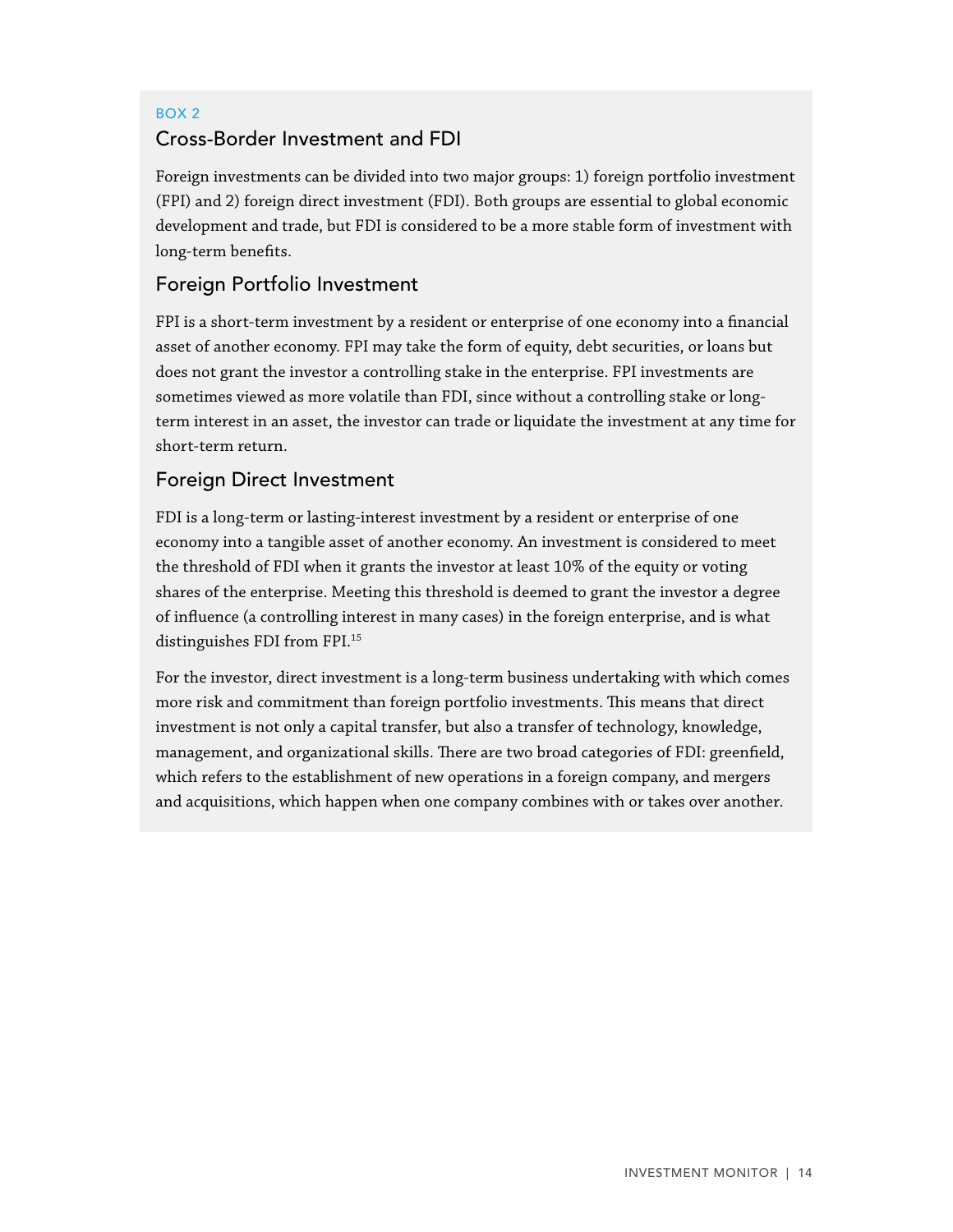# <span id="page-14-0"></span>CANADIAN INBOUND FDI

Investment Monitor data supplements official statistics by providing more granular and up-to-date data, with FDI information available for 2021. Based on the Investment Monitor data for 2021, FDI from Asia Pacific economies to Canada reached C\$14.4B, which marks a 125% increase from the previous year, when Asia Pacific economies invested C\$6.4B in Canada (Figure 4). Asia Pacific economies engaged in 218 investment transactions with Canada in 2021, up from 180 in 2020. Rising investment from the Asia Pacific is not only an indication of post-pandemic economic recovery, but also of the region's increasing wealth.

#### FIGURE 4



Asia Pacific Investment into Canada, 2012-2021

Source: APF Canada Investment Monitor, fDi Markets (accessed March 2022)

# TOP ASIA PACIFIC INVESTORS IN CANADA: AUSTRALIA, INDONESIA, AND CHINA

As shown in Figure 5, Australia became the top Asia Pacific investor in Canada in 2021, investing C\$4.8B through 51 transactions. Indonesia secured the second position on the list, bringing in FDI worth \$3.8B. 2021 marked the first time that Indonesia made it to the list of top five Asia Pacific investors since the start of our Investment Monitor tracking efforts in 2003. China was the third-largest investor in Canada with a total investment worth around C\$2B. South Korea and India secured positions as the fourth- and fifth-largest investors in Canada by investing C\$1.9B and C\$1.1B, respectively.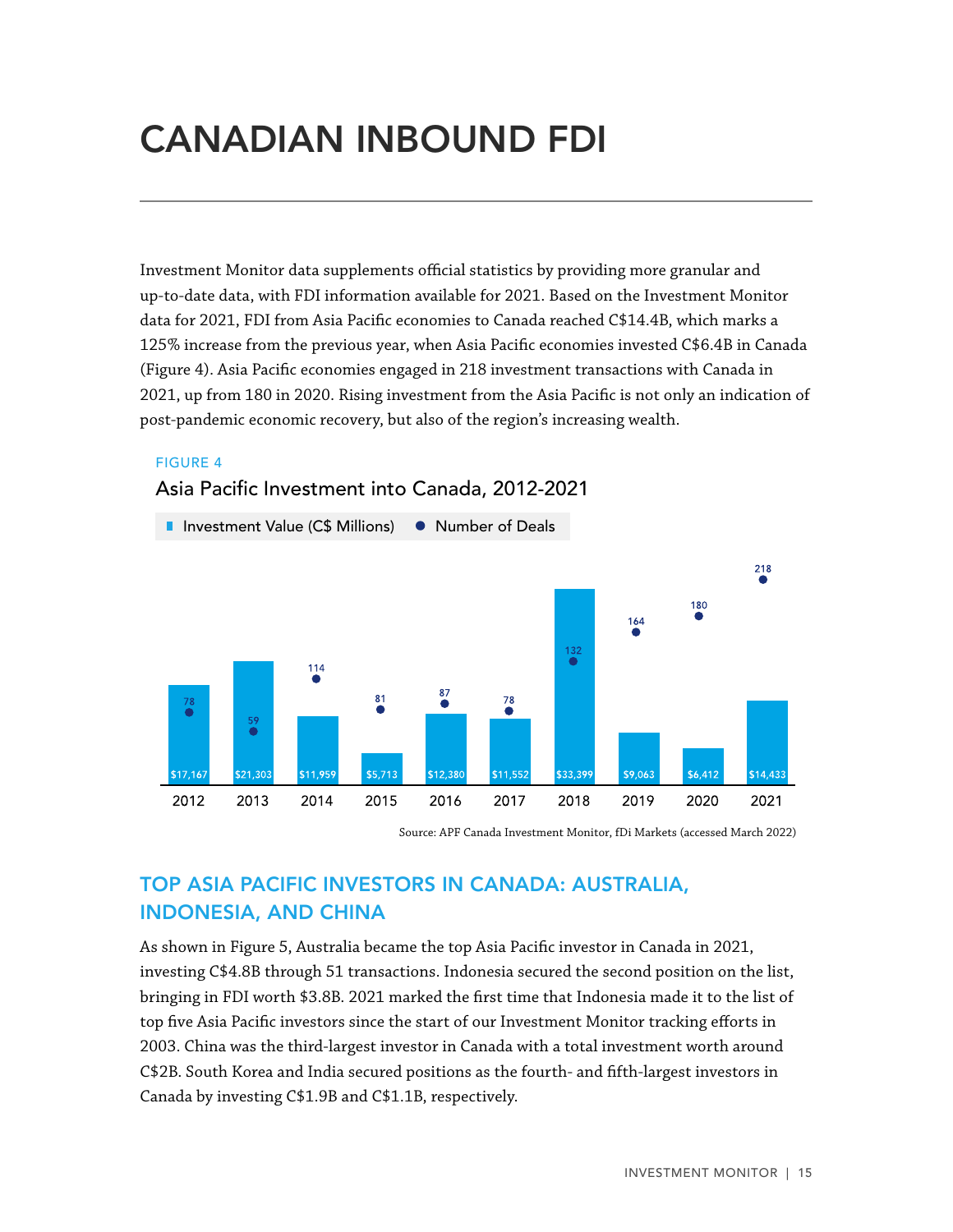#### <span id="page-15-0"></span>FIGURE 5



Asia Pacific Investment into Canada by Major Source Economy, 2020 vs. 2021

Source: APF Canada Investment Monitor, fDi Markets (accessed March 2022)

A comparison between the top Asia Pacific investors in Canada over the last two years signals that Canada's investment relationship with China and South Korea has not experienced any significant changes. China was the second-largest source of Asia Pacific investment in Canada in 2020 with a total investment of C\$1.5B. South Korea was the fifth-largest Asia Pacific investor in 2020, bringing in FDI worth C\$745M into Canada. Japan also remained consistent in terms of its FDI in Canada in 2020. During that year, Japan invested C\$785M and was the fourth-largest source of Asia Pacific investment in Canada.

Conversely, Australia and Singapore have changed significantly in terms of their FDI flows into Canada over the last two years. Australia was already in the top five in 2020 but accounted for less inbound FDI (C\$821M) and ranked as the third-largest investor. Singapore was a significant investor in 2020 with an investment of C\$2.1B but did not make it into the top seven investors in 2021.

# TOP INVESTMENT SECTORS: MINING SECTOR AT THE HELM OF ASIA PACIFIC INBOUND INVESTMENT TO CANADA

The pandemic has affected some industries more than others, with the travel and leisure sector experiencing the worst adverse effects. While it attracted the largest part of Canada's investment from the Asia Pacific (C\$2B) in 2020 (Figure 6), it did not attract any significant investment in 2021. Similarly, biotechnology, which was the fifth-largest recipient in terms of FDI from the Asia Pacific in 2020, with C\$433M in investment value, has also not made it to the top five in 2021. On the other hand, Asia Pacific FDI in the mining sector has expanded during the pandemic. In 2021, the Canadian mining sector ranked as the largest recipient of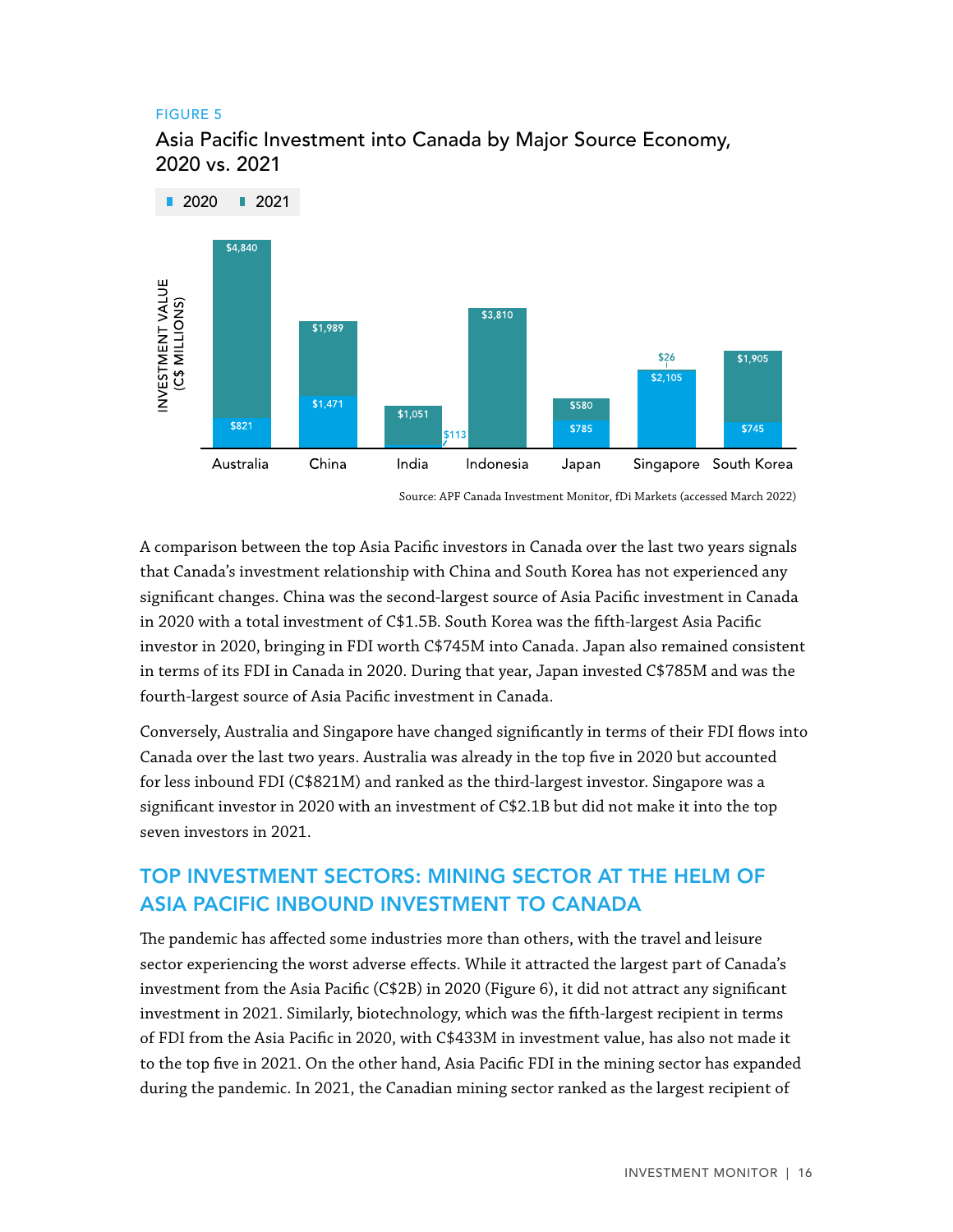<span id="page-16-0"></span>outbound FDI and received almost C\$6B from Asia Pacific economies through 16 transactions, which included a mix of mergers and acquisitions and greenfield investment deals (Figure 7). In comparison, the mining sector was the second-largest FDI-recipient sector in 2020, attracting a total investment of C\$901M through eight deals. Similarly, the software and computer services sector has also experienced growth, from C\$783M in 2020 to C\$1.6B in 2021, and the media sector grew from C\$830M in 2020 to C\$960M in 2021. Meanwhile, the forestry and paper industry became the second-largest sector, receiving C\$3.8B in FDI from the Asia Pacific in 2021, even though it was not among the top five largest industries in terms of FDI flows from the Asia Pacific in 2020.

#### FIGURE 6



Asia Pacific Investment into

Source: APF Canada Investment Monitor, fDi Markets (accessed March 2022)

#### FIGURE 7





Note: Percentages may not add up to 100 due to conversion Source: APF Canada Investment Monitor, fDi Markets (accessed March 2022)

### NOTABLE INBOUND INVESTMENT DEALS

Last year, investment in the Canadian mining sector grew by 562% from the previous year in terms of investment value owing to several large acquisitions, mostly from Australia and China. For instance, Newcrest Mining, the largest gold producer in Australia, purchased the Brucejack gold mine in BC from a Canadian mining company, Pretium Resources, for C\$3.5B. The second-largest investment in the mining sector was the C\$960M acquisition of Neo Lithium Corp. by a Chinese state-owned firm, Zijin Mining Group. As part of this deal, Zijin Mining Group fully acquired Neo Lithium Corp.'s lithium mine in Argentina.

Forestry and paper became the second-largest sector in 2021, mainly due to one large transaction by an Indonesian firm. Indonesia's Sinar Mas Group-backed Paper Excellence acquired Domtar Corporation, which is a leading Canadian paper, pulp, and packaging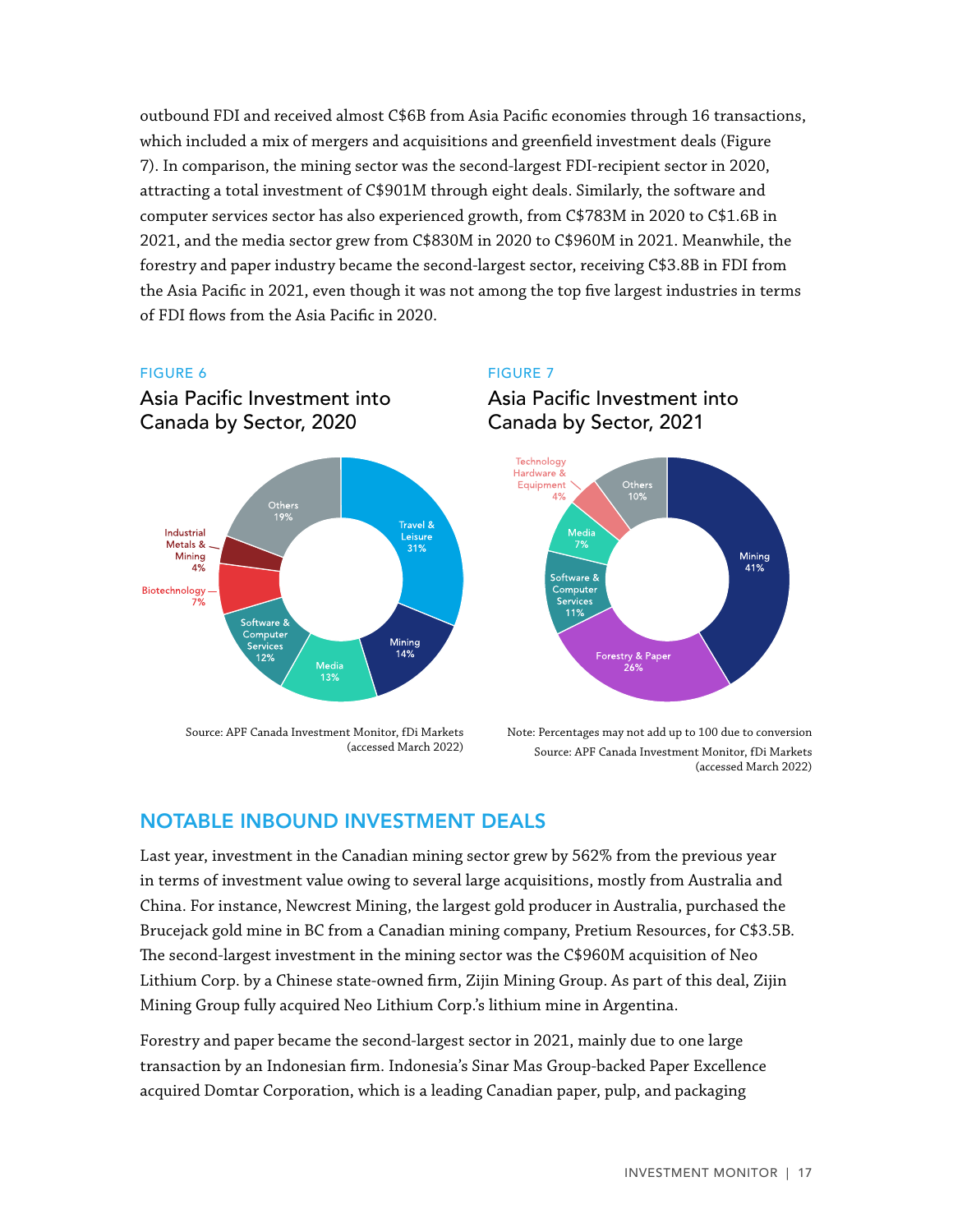manufacturer. This C\$3.8B acquisition was the largest inbound FDI deal for Canada last year. In an effort to expand its manufacturing network in North America, Paper Excellence has been buying struggling paper mills across Canada since 2007, and the latest acquisition was its eighth investment in Canada.

#### BOX 3

#### Canada-China FDI Relations

Over the past year, Canada-China relations have remained strained and Canadian public opinion of China remained low. According to an October 2021 poll conducted by Nanos,<sup>16</sup> Canadians were over three times more likely to say that relations between the Government of Canada and the Government of China should remain unfriendly rather than friendly. The poll also indicated that the majority of Canadians support banning Huawei Technologies Co. from Canada's 5G network and favour joining Western allies in policies to contain China. Relations remain complicated even after the release of Michael Spavor and Michael Kovrig last September.

Despite these political tensions, investment ties between Canada and China continue to be an important aspect of their bilateral economic relationship. China is Canada's top source of inbound FDI from Asia, with inbound investment from China totalling C\$92.8B between 2003 and 2021. This is almost triple the amount invested over the same period by Japan (C\$38.6B), Canada's second-largest Asia Pacific investor. In 2021, China invested just under C\$2B, a slight increase in comparison to 2020, indicating some recovery in FDI flows. However, inbound investment from China during the last year remained relatively low compared to values recorded in 2018 and earlier years (Figure 8). In 2021, China fell to the rank of the third-largest Asia Pacific investor in Canada, despite being the top investor in Canada cumulatively from 2003 to 2021.

At the provincial level, Ontario was the primary recipient of Chinese investment in 2021, attracting C\$1.6B in investments. This was largely due to two mining deals: Zijin Mining Group's C\$960M purchase of Toronto's Neo Lithium Corp.<sup>17</sup> and Chifeng Jilong Gold Mining's C\$590M purchase of Toronto's Golden Star Resources. As a result of these deals, the mining sector was also Canada's top recipient of Chinese FDI, attracting more than 80% of total inbound investment and contributing to the dominance of Canada's natural resources sector.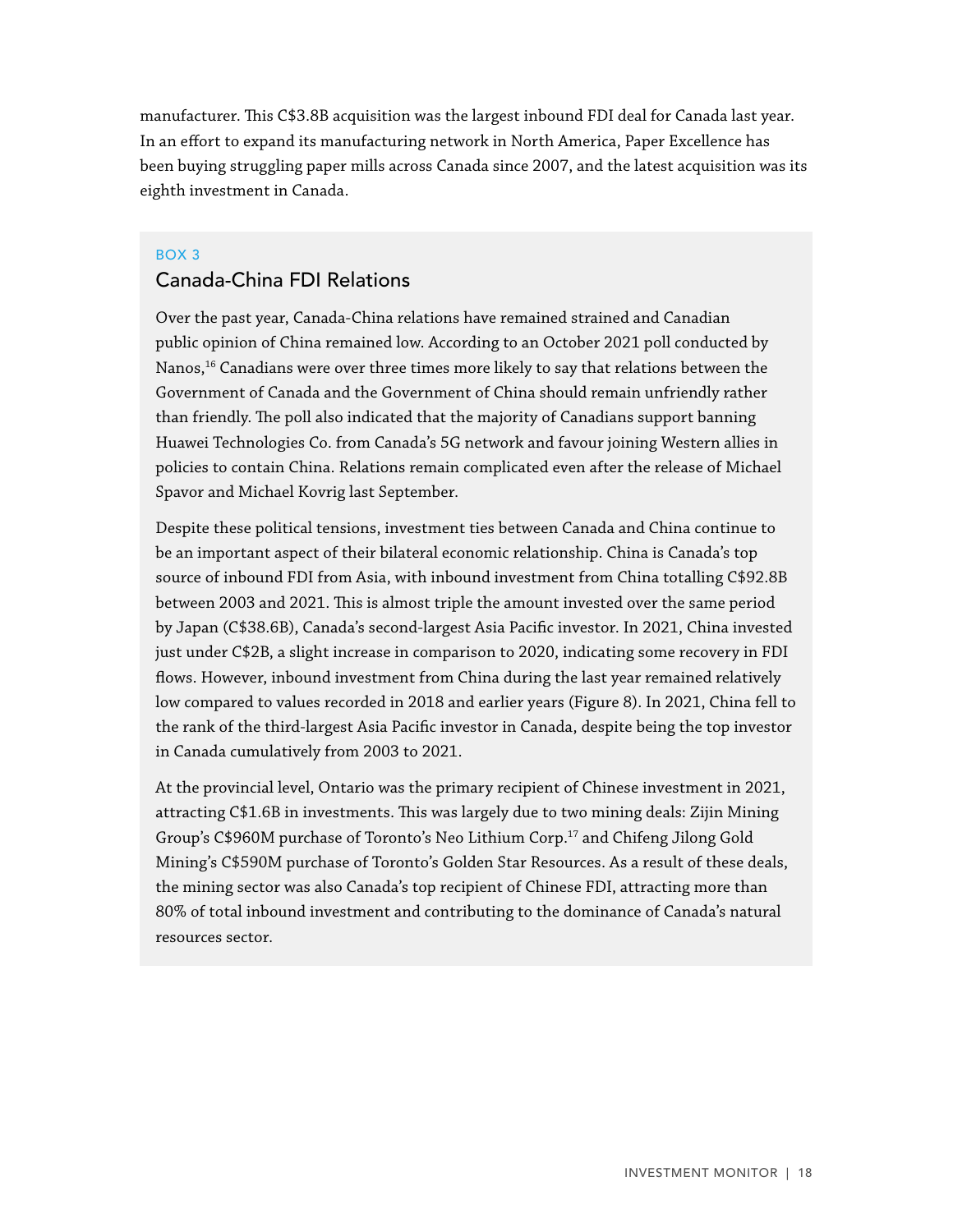

<span id="page-18-0"></span>FIGURE 8

#### Source: APF Canada Investment Monitor, fDi Markets (accessed March 2022)

### Canada Expands National Security Reviews for Inbound FDI, Including Enhanced Scrutiny for FDI From SOEs

In March 2021, Canada's Minister of Innovation, Science and Industry issued updated Guidelines on the National Security Review of Investments, increasing scrutiny of inbound FDI relating to sensitive personal data, specified sensitive technology areas, critical minerals, and state-owned or state-influenced foreign enterprises.<sup>18</sup> The move follows a trend of increasing global economic protectionism in response to heightened geopolitical tensions and the COVID-19 pandemic.19 Since the announcement, most of the federal national security reviews related to the implementation of these Guidelines in Canada have involved Chinese investors, many of which are considered state-owned or state-influenced enterprises.20 However, of the 42 Chinese deals filed by investors for review under the Investment Canada Act (ICA) in 2020-2021, only two proposed transactions (accounting for less than 5%) were prohibited or unwound by the Canadian government.<sup>21</sup> Although the ICA's annual report<sup>22</sup> does not identify the parties subjected to national security review, these transactions may be parsed from the public record.<sup>23</sup> Public records indicate that both prohibited transactions were by Chinese SOEs – China Mobile International (Canada) Inc.'s required divestiture<sup>24</sup> and the rejected sale of TMAC Resources Inc.25

In December 2020, the federal government rejected the sale of Canada's TMAC Resources Inc. to a Chinese state-owned company, Shandong Gold Mining Co. Ltd., due to the strategic project area in Nunavut. TMAC's Doris mine is located only 100 kilometres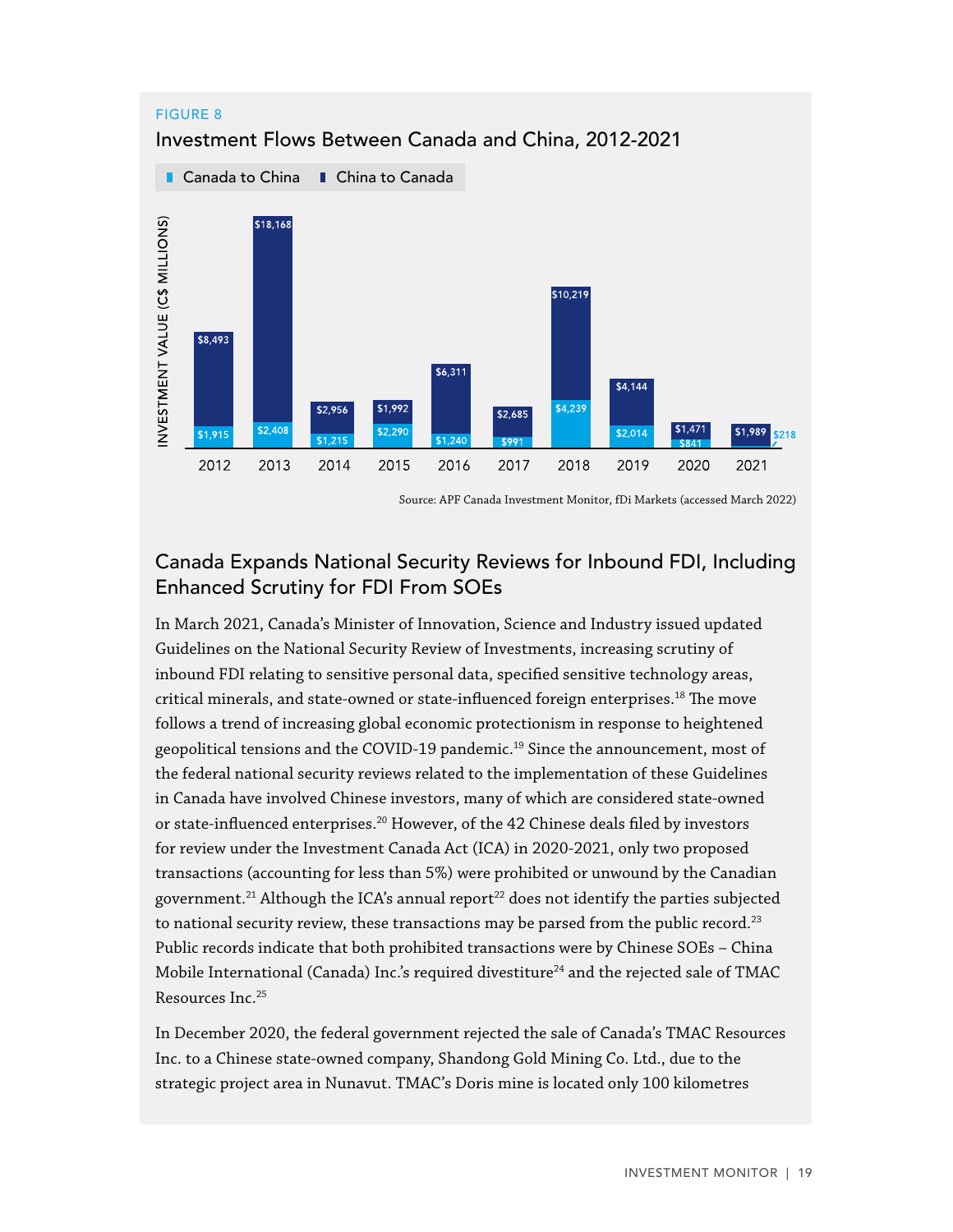from a North American Aerospace Defense Command (NORAD) North Warning System radar station, a part of a chain of key infrastructure in the North that gathers military information. However, last year's acquisition of Neo Lithium by Zijin Mining, also a Chinese SOE, was permitted by the federal government without a formal national security review.<sup>26</sup> Neo Lithium's assets are located in Argentina, though, which may point to geostrategic salience as a major consideration in the government's approach. The successful acquisition has nonetheless stirred controversy around how vigorously the ICA's national security reviews should be applied. As the new guidelines reach their one-year anniversary, firms on both sides of the Pacific will be watching the review mechanism's applications closely.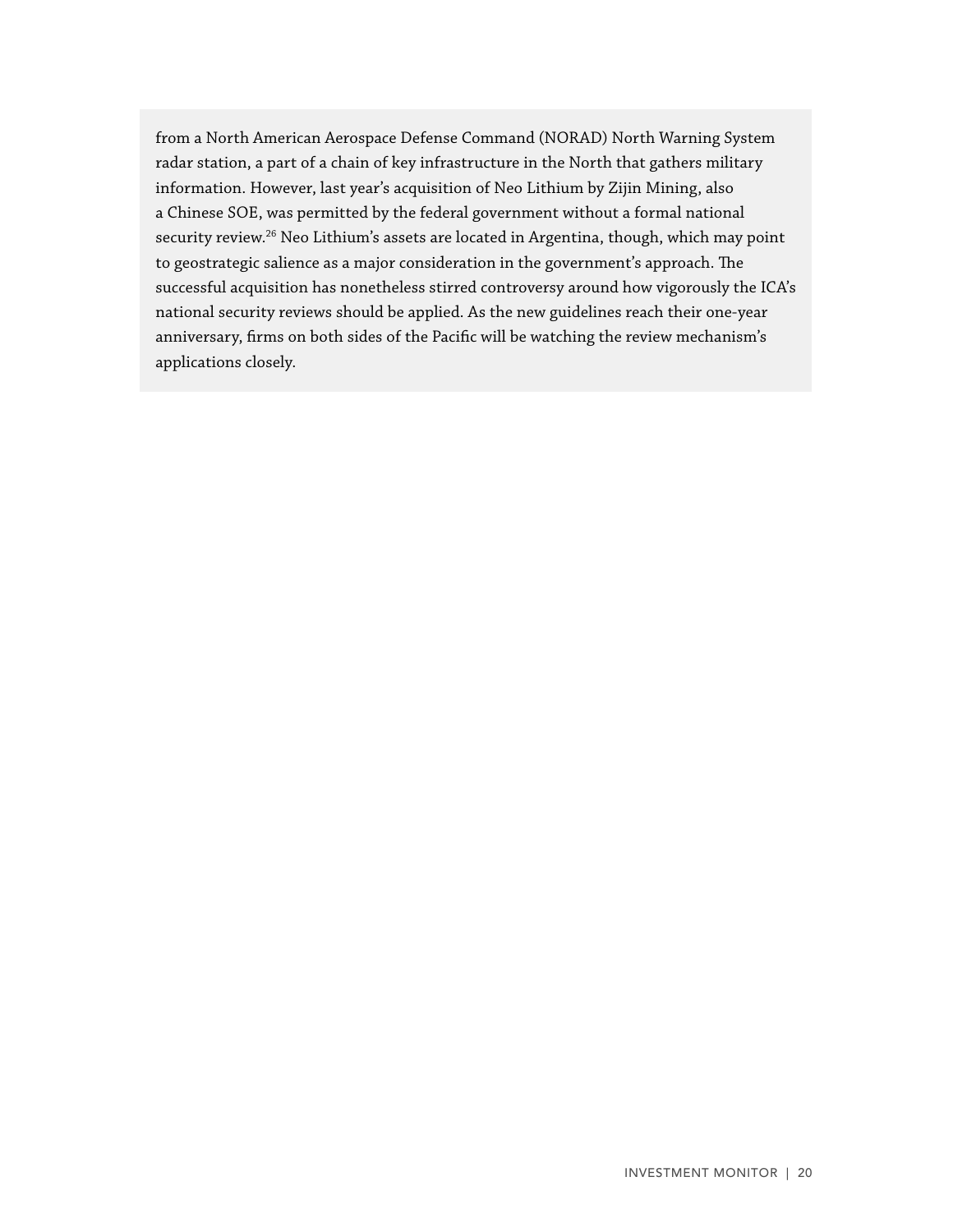# <span id="page-20-0"></span>CANADIAN INBOUND INVESTMENT TRENDS AT THE PROVINCIAL LEVEL

In 2021, four Canadian provinces – Ontario, BC, Quebec, and Alberta – accounted for 96% of total inbound investment from the Asia Pacific (Figure 9). Ontario received the most foreign direct investment flows from the Asia Pacific with C\$5.6B invested, followed by BC, which received C\$5.4B. These two provinces alone received 77% of total inbound investment in 2021 (Figure 10), significantly outpacing Quebec and Alberta, which received C\$1.8B and C\$915M, respectively, in investment flows from the Asia Pacific region. Despite the almost C\$1B difference in investment value between Quebec and Alberta, the number of transactions was nearly equal, with Quebec receiving 26 investments and Alberta receiving 24.

#### FIGURE 9



### Asia Pacific Investment into Canada by Province, 2020 vs. 2021

The increase in Canada's inbound investment in 2021 was especially clear at the provincial level. For all of the Canadian provinces, except Alberta, investment more than doubled in 2021. Alberta was the only province to experience a year-over-year decrease, having received C\$2.3B in inbound Asia Pacific investments in 2020. Despite the strong investment year for Alberta in 2020, these numbers remain far below 2021 levels. Ontario saw more than twice as much investment in 2021 as Alberta did in 2020. British Columbia and Quebec experienced

Source: APF Canada Investment Monitor, fDi Markets (accessed March 2022)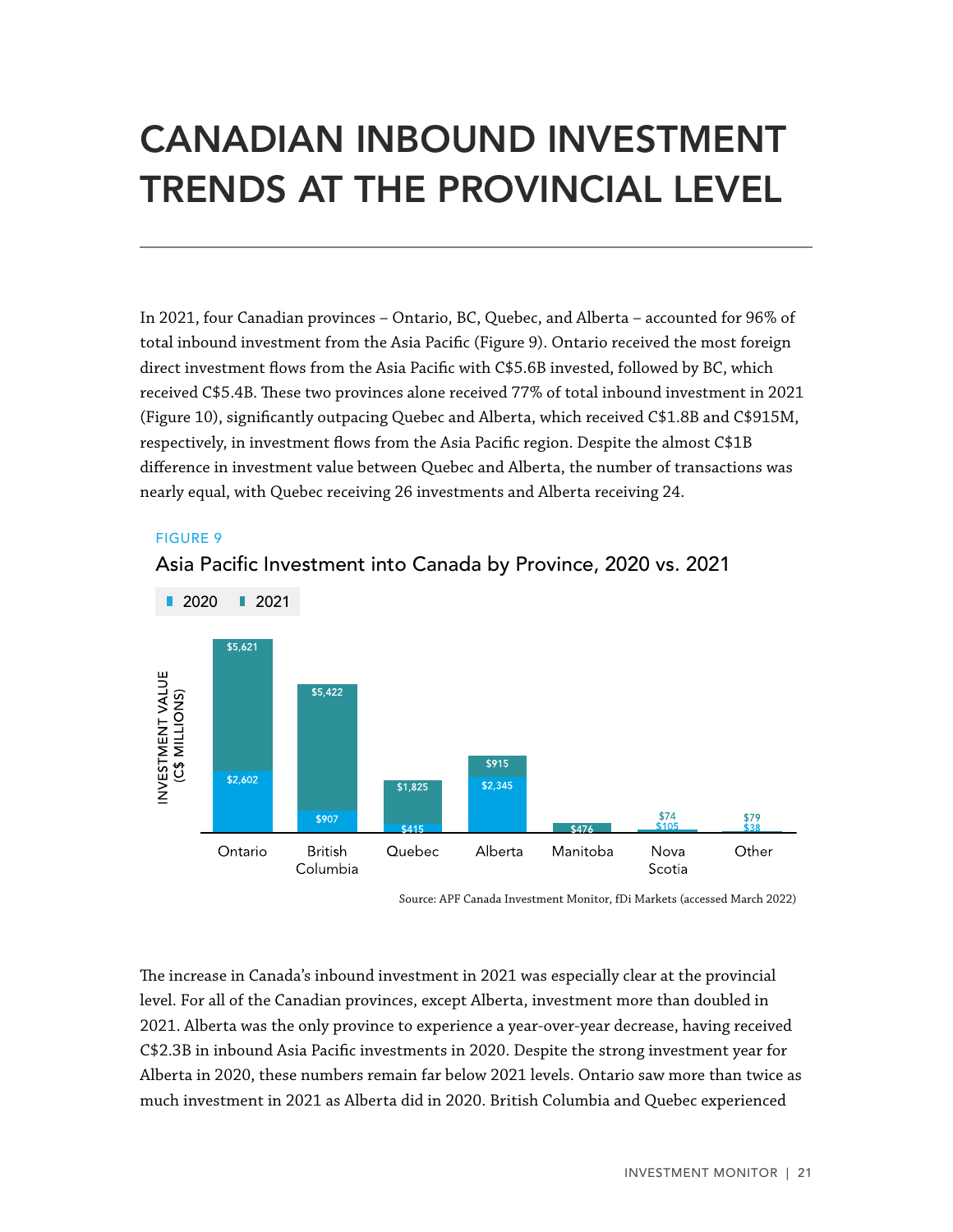<span id="page-21-0"></span>83% and 77% growth year-over-year, while Manitoba, having received no FDI in 2020, rebounded with C\$476M invested in the province. While it may not be reasonable to expect a similarly large increase in the following years, the provincial-level growth attests to the reopening of the global economy.

2021 is consistent with the trend in provincial inbound investment from Asia Pacific countries in Canada, which appears to favour the same provinces. As data on provincial-level investment between 2003 and 2021 indicate, BC, Alberta, Ontario, and Quebec attract the most Asia Pacific investment on average (Figure 9). Alberta has received the most investment from the Asia Pacific overall, with C\$76.7B invested in the province in total. BC and Ontario follow with C\$68.9B and C\$51.9B in FDI inflows, respectively, and Quebec comes in fourth overall with C\$13.3B in inbound investment from the Asia Pacific.

#### FIGURE 10



### Asia Pacific Investment into Canada by Province, 2021

Source: APF Canada Investment Monitor, fDi Markets (accessed March 2022)

However, provincial investment inflows from the Asia Pacific also vary over the years. There have been some outlier years when one of these four provinces was not among the top four destinations for inbound investment. For example, in 2019, Alberta was not among the top four, primarily due to a lack of substantial mining investment. Furthermore, in 2016 Saskatchewan received more inbound investment than Quebec, due to a C\$1.1B oil investment by Husky Energy, which was a subsidiary of Hong Kong-based CK Hutchison at the time. However, in general, BC, Alberta, Ontario, and Quebec receive the most inbound investment from the Asia Pacific.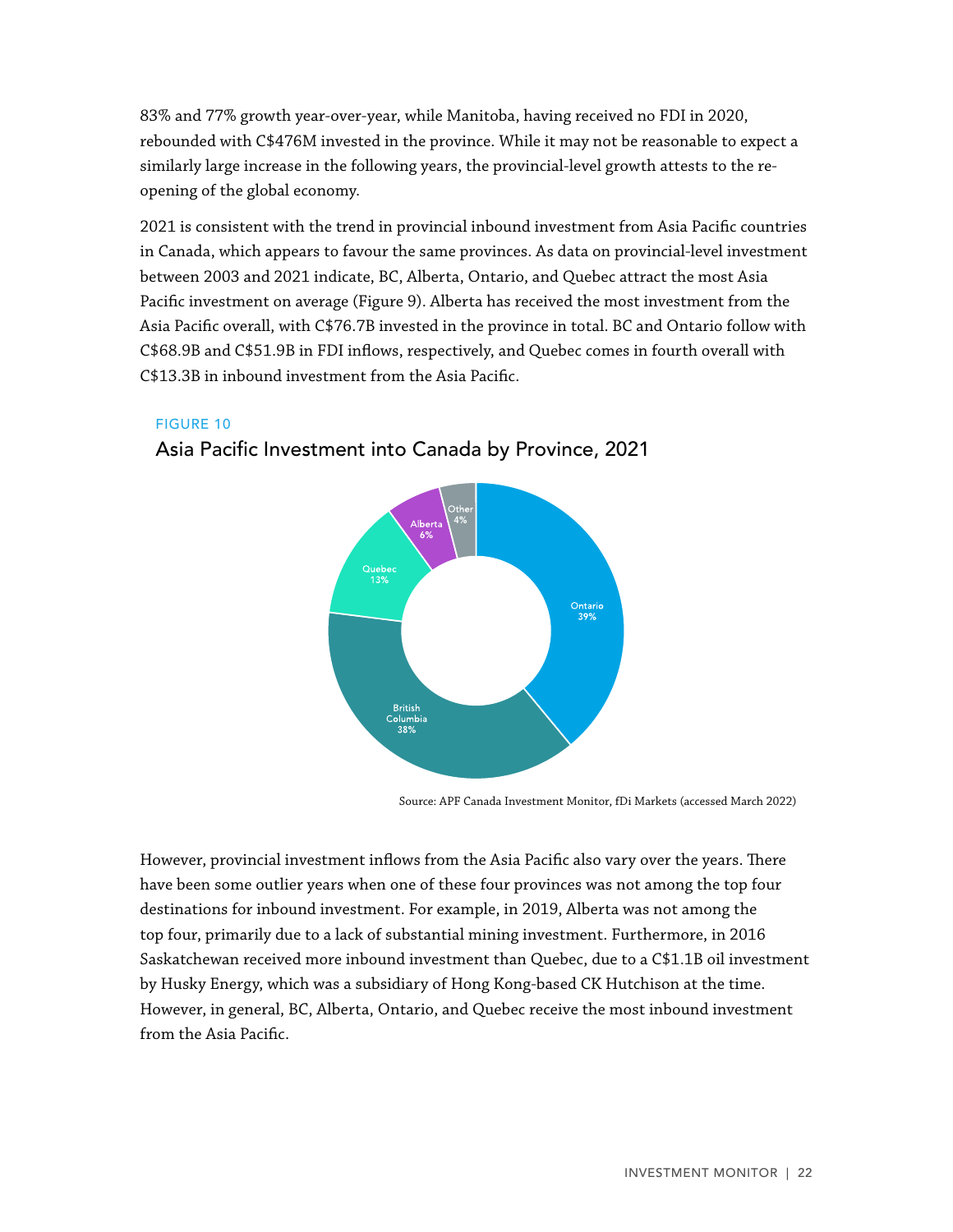### <span id="page-22-0"></span>**SECTORS**

Asia Pacific investment in Canadian provinces in 2021 was concentrated in three sectors: mining, forestry and paper, and software and computer services (Figure 11). The mining sector, which received the most FDI from the Asia Pacific, boomed in Ontario and BC in 2021 as it obtained the most investment from the Asia Pacific region, with C\$2.2B worth of mining investments in Ontario and C\$3.5B in BC. Combined, the mining investments in these two provinces accounted for 95% of total inbound mining investments from the Asia Pacific, with C\$305M worth of investments in Quebec making up the remaining 5%. For BC, mining and chemicals industries made up 64% of the total inbound investment from the Asia Pacific region. Interestingly, despite mining being a key sector for Asia Pacific investment in Alberta, there were no notable mining deals in the province this year. Instead, the top sectors for Alberta, in terms of FDI from the Asia Pacific region, were the industrial engineering and technology sectors, which received C\$250M and C\$220M, respectively.

The Canadian forestry and paper sector was the second-largest recipient of FDI from the Asia Pacific region in 2021. Ontario was the single largest recipient of this investment with C\$1.4B, followed by BC and Quebec, with both receiving around \$C953M. The surge in forestry investment is the result of a large transaction by Pearl Merger Sub Inc., owned by the Indonesia-based Sinar Mas Group, in which the group acquired eight Domtar Inc. pulp and paper production sites across Canada for C\$3.8B.

#### FIGURE 11

### Asia Pacific Investment into Canada by Province and Major Sector, 2021



Source: APF Canada Investment Monitor, fDi Markets (accessed March 2022)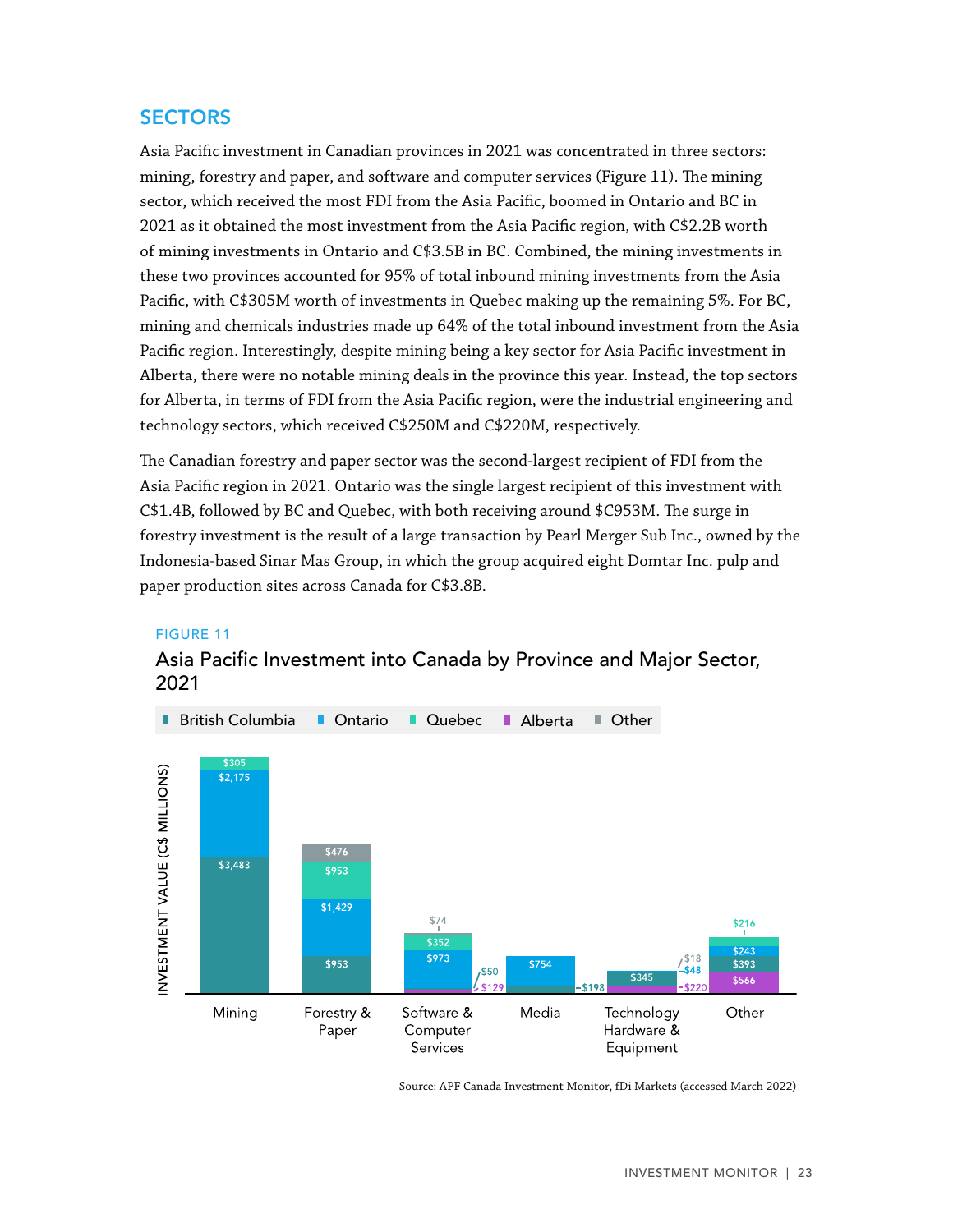# <span id="page-23-0"></span>**CITIES**

At the city level, Vancouver received the most investment from the Asia Pacific region in 2021, with C\$3.7B invested through 33 deals (Figure 12). The significant amount invested is largely due to Australian gold miner Newcrest Mining's C\$3.5B acquisition of Vancouver's Pretium Resources.

The only cities in Ontario to receive notable investments from the Asia Pacific region in 2021 were Toronto and Mississauga. Toronto received C\$2.8B through 48 deals, C\$1.8B of which went to the mining industry, and Mississauga received C\$1.2B through 17 deals. The largest sector in terms of FDI inflows for Mississauga was the technology sector, which received C\$652M.

In the province of Quebec, Montreal received by far the most investment from the Asia Pacific region in 2021, with C\$959M invested in the city. Around 50% of this investment was in the agriculture and forestry sector.

In Alberta, Edmonton attracted the most investment, with C\$661M invested through five deals. Over one-third of the total amount invested in Edmonton was through one transaction in the industrial engineering sector worth C\$237M, while the technology sector reached a close second place with one C\$220M transaction in the microtechnology industry.

#### FIGURE 12



Asia Pacific Investment into Canada by Major City, 2020 vs. 2021

Source: APF Canada Investment Monitor, fDi Markets (accessed March 2022)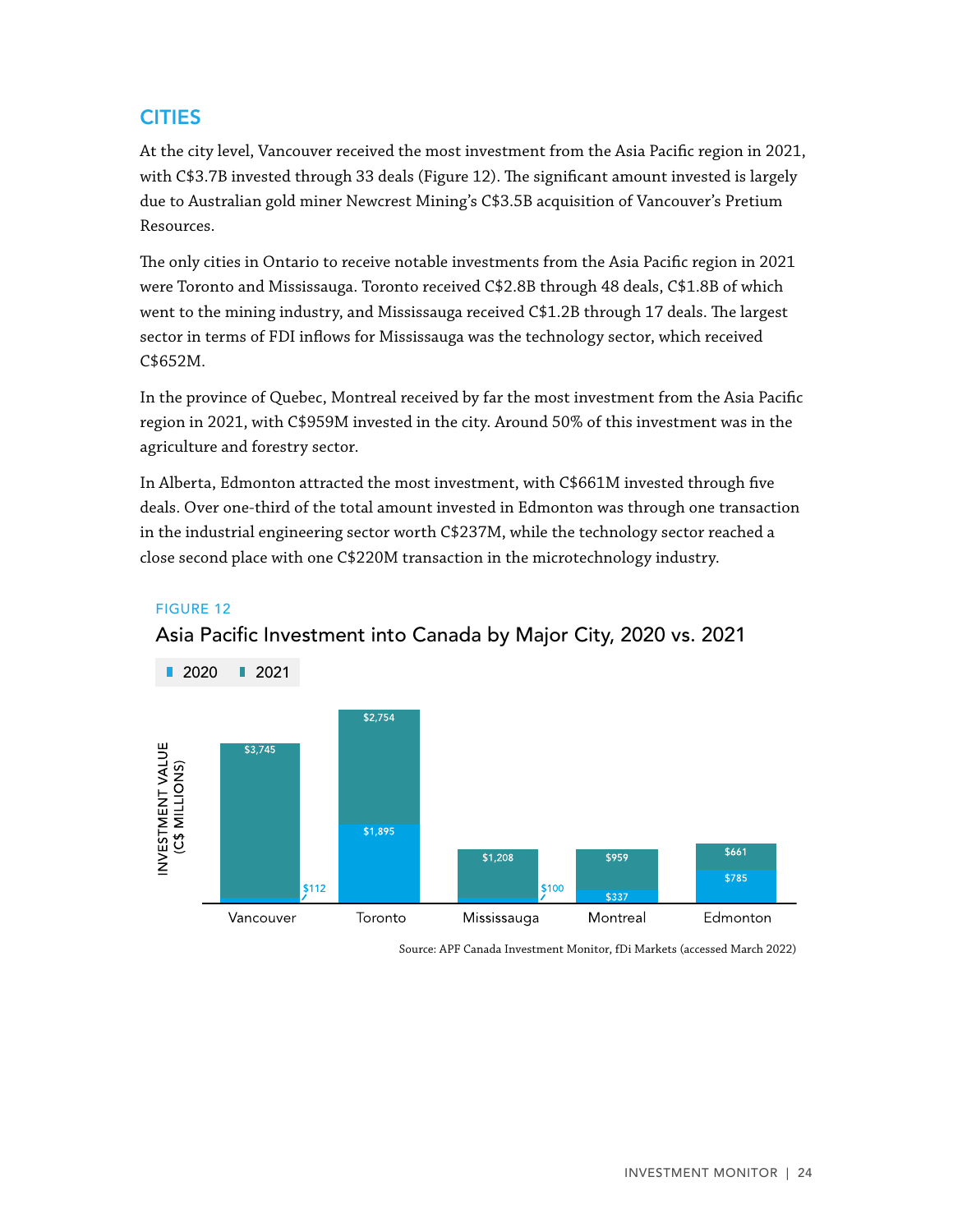# <span id="page-24-0"></span>CANADIAN OUTBOUND FDI

The second year of the pandemic saw a strong rebound in outbound FDI flows from Canada to the Asia Pacific region. Canadian outbound FDI to the Asia Pacific region increased by almost 70% in 2021, from C\$15.1B in 2020 to C\$25.5B in 2021, surpassing pre-COVID-19 investment levels (Figure 13). Corresponding to the rise in outbound FDI flows, the number of outbound investment deals also increased, from just 88 deals in 2020 to 105 in 2021. The growth of Canadian investment in the Asia Pacific, along with that observed in inbound FDI, follows the same pattern as global FDI flows, which increased in  $2021.^{27}$ 

#### FIGURE 13



#### Canadian Investment into the Asia Pacific, 2012-2021

Source: APF Canada Investment Monitor, fDi Markets (accessed March 2022)

Over the past 19 years, Canadians have invested over C\$264B in the Asia Pacific region through a total of 2,487 transactions. The year 2021 marks Canada's highest outbound investment flow into the Asia Pacific region since APF Canada began tracking FDI flows with the Investment Monitor in 2003. Indeed, taking the past year's FDI rebound into account, 2019 to 2021 represents a sharp rise in Canadian outbound investment to Asia Pacific with a total of C\$52B, almost C\$9B more than the flows observed in 2016 to 2018, despite continued market disruption due to the COVID-19 pandemic.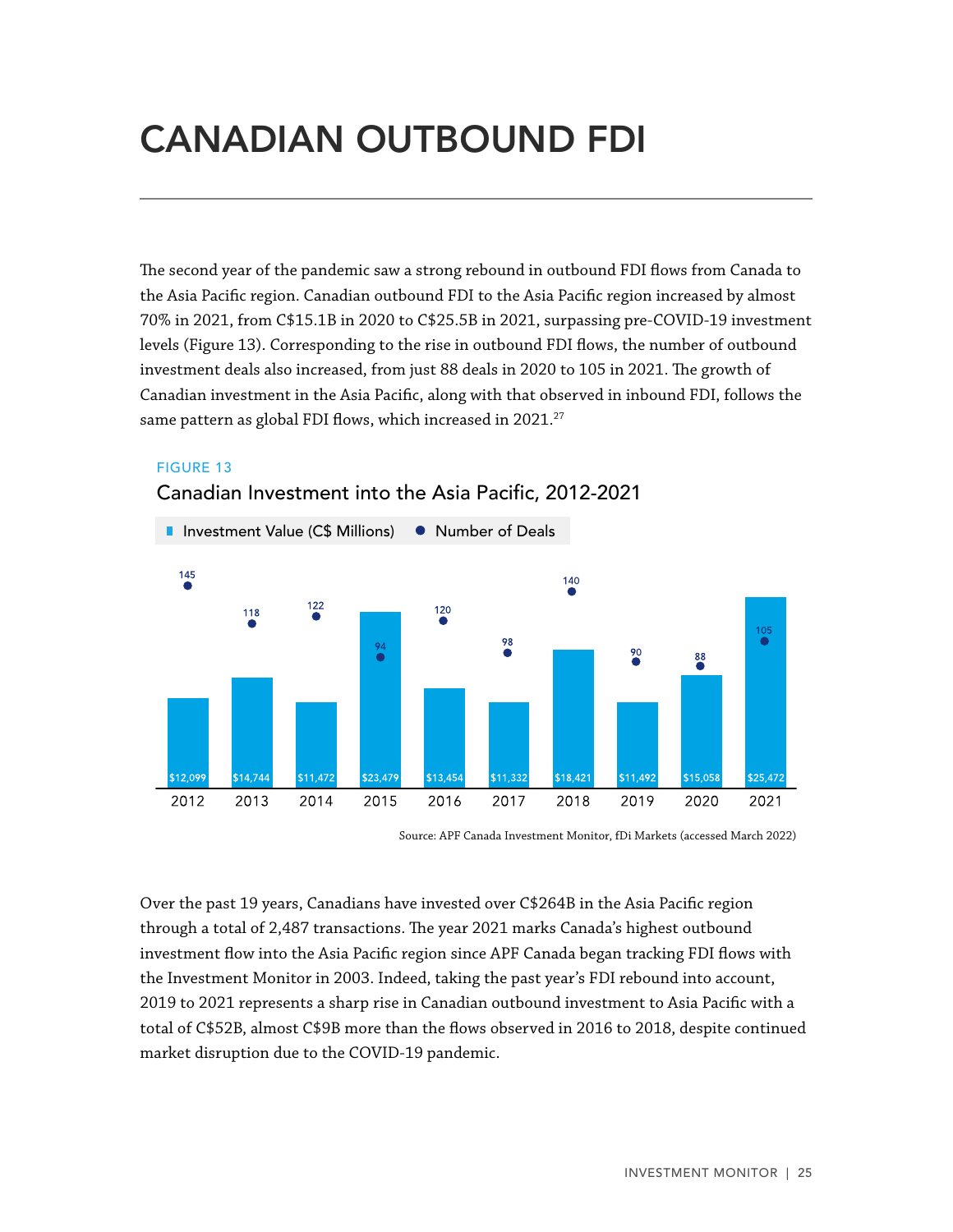# <span id="page-25-0"></span>TOP CANADIAN INVESTMENT DESTINATIONS: AUSTRALIA, INDIA, AND TAIWAN

Last year's outbound FDI flows from Canada to the Asia Pacific region were mainly concentrated in a single destination, Australia, which received 60% of Canada's total FDI in the region. Canadian outbound FDI flows also went to other countries in the region, which cumulatively received only 40% of Canadian outbound FDI in 2021. Rounding out the year's top 10 destination economies for Canadian outbound FDI are India, Taiwan, Japan, Indonesia, South Korea, New Zealand, China (Mainland), Hong Kong, and Singapore (Figure 14). For the most part, Canadian outbound FDI flows to these destinations decreased from 2020 to 2021.

Australia was Canada's top destination for outbound investment in 2021, via 34 deals and C\$15.3B invested. Australia also saw the largest year-over-year increase in Canadian outbound investment, by both deal count and investment value. From 2020 to 2021, Canadian outbound FDI to Australia increased by 532%, marking a rapid expansion in bilateral economic ties between the two countries. This is consistent with Canada's overall outbound FDI trends, wherein outbound investment flow to Australia has outpaced flows to other Asia Pacific countries.

#### FIGURE 14

### Canadian Investment into the Asia Pacific by Major Destination Economy, 2020 vs. 2021



Source: APF Canada Investment Monitor, fDi Markets (accessed March 2022)

Canadian cumulative investment in Australia from 2003 to 2021 stands at C\$90B, almost double the value of Canada's cumulative outbound FDI in its second-largest destination economy, China, which received C\$46.2B in Canadian investment. During this 19-year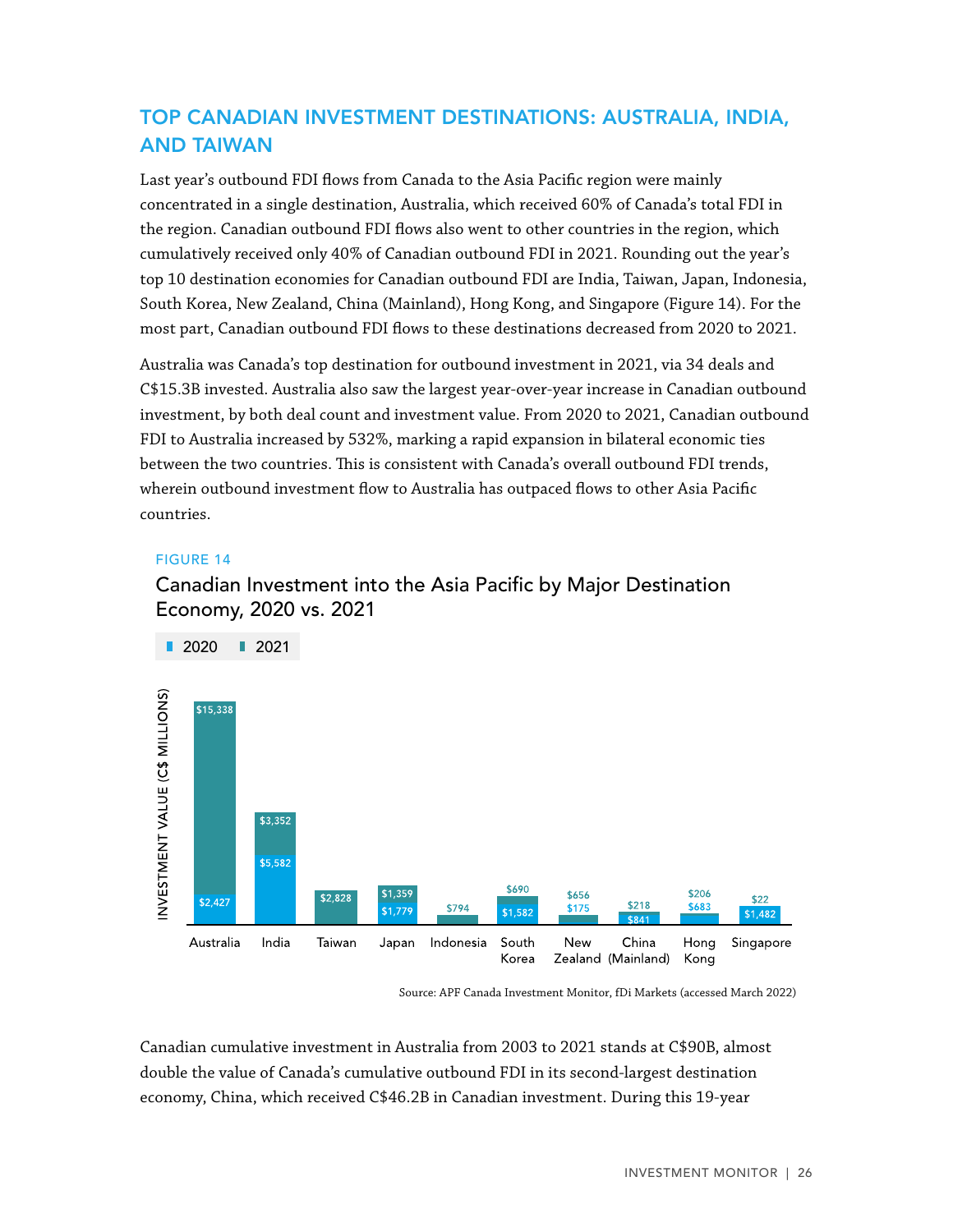<span id="page-26-0"></span>period, Australia, together with China and India (which is in third place in terms of Canadian cumulative outbound FDI) accounted for over 65% of total Canadian investment into the Asia Pacific region.

Receiving C\$3.4B in 2021, India ranked as Canada's second-most preferred destination for outbound investment. Displaced by Australia last year, India was Canada's top destination economy in 2020, receiving C\$5.6B, which was more than double the amount of Canadian investment in the year's second-ranked destination, Australia. Despite the year-over-year decrease in Canadian outbound FDI to India, the country retains its position as the secondlargest recipient of Canadian outbound FDI over the last decade.

While China has cumulatively received the second-largest amount of outbound FDI from Canada since 2003, this was notably not the case in 2021. During the last year, Canadian outbound investment flows to China were a mere C\$218M, making China the eighth-largest recipient of Canadian outbound FDI in the Asia Pacific in 2021. This trend is consistent with a continuous decline in Canadian investment in China since 2018.

# TOP INVESTMENT SECTORS: CANADIAN OUTBOUND FDI ACROSS INDUSTRIES IN THE ASIA PACIFIC

Last year brought significant changes in Canada's outbound FDI distribution across industrial sectors in the Asia Pacific region. While Canadian investment in the region continues in real estate investment and services, electricity, and industrial transportation (Figure 15), Canadian investors diversified the sectoral distribution of their investments in the Asia Pacific region in 2021. The top five sectors – utilities, financial services, electricity, technology, and real

#### FIGURE 15

Canadian Investment into the Asia Pacific by Sector, 2020



#### FIGURE 16

Canadian Investment into the Asia Pacific by Sector, 2021



Source: APF Canada Investment Monitor, fDi Markets (accessed March 2022)

Source: APF Canada Investment Monitor, fDi Markets (accessed March 2022)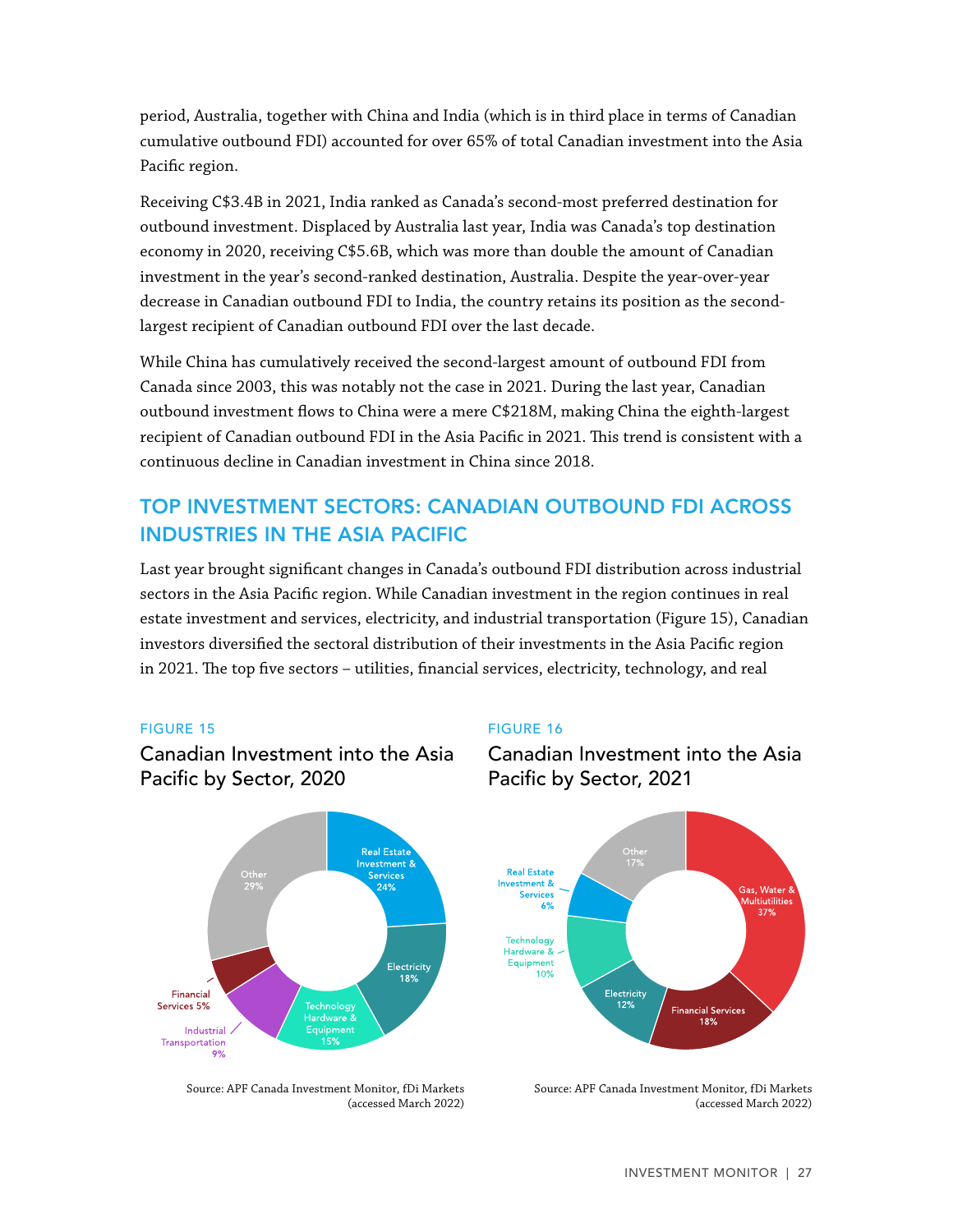estate – received 83% of Canadian outbound FDI in 2021. Canadian outbound investment in the Asia Pacific region last year overwhelmingly favoured gas, water, and utilities, with the sector receiving 37% of Canada's total outbound investments. This surge, however, is solely attributable to the C\$9.3B binding takeover of the Australian natural gas transmission company, AusNet Services, in November, and therefore may not be indicative of future trends.

### NOTABLE INVESTMENT DEALS

Deals that drove Canada's surge in outbound FDI include a C\$2.4B investment in BAI Communications Pty Ltd, an Australian communications infrastructure service provider, by the Canada Pension Plan Investment Board, and a C\$9.3B takeover of an Australian natural gas transmission company, AusNet Services, by a consortium including Brookfield Asset Management, Alberta Investment Management Corporation, the Investment Management Corporation of Ontario, and the Healthcare of Ontario Pension Plan.

A few Canadian asset management companies and pension funds were responsible for most of the rebound in FDI flow to the Asia Pacific in 2021. Notably, CPPIB tops this list with C\$5.9B invested largely in the technology, finance, and retail sectors. CPPIB is followed by Brookfield Asset Management, Alberta Investment Management Corporation, the Investment Management Corporation of Ontario, and the Healthcare of Ontario Pension Plan, each with C\$2.3B concentrated in the utilities sector.

#### BOX 4

#### SOE vs. Non-SOE Investment

In 2021, investment by Canadian state-owned enterprises  $(SOEs)^{28}$  in the Asia Pacific more than doubled, accounting for 68% of Canada's total investment in the region. Meanwhile, investment by SOEs from the Asia Pacific into Canada only accounted for 7% of inbound investment in 2021. Historically, SOEs have played a significant role in both outbound and inbound investment. On average, since 2003, 37% of Canada's inbound investment from the Asia Pacific region has been from SOEs. Over the same period, Canadian SOEs accounted for 27% of investment in the Asia Pacific. Outbound investment from Canadian SOEs did not take off until 2011, but in the last five years, Canadian SOEs have become more active investors in the Asia Pacific region (Figure 17). Inversely, a decline in inbound investment from Asia Pacific SOEs began in 2014 before a slight resurgence from 2018 to 2020 (Figure 18).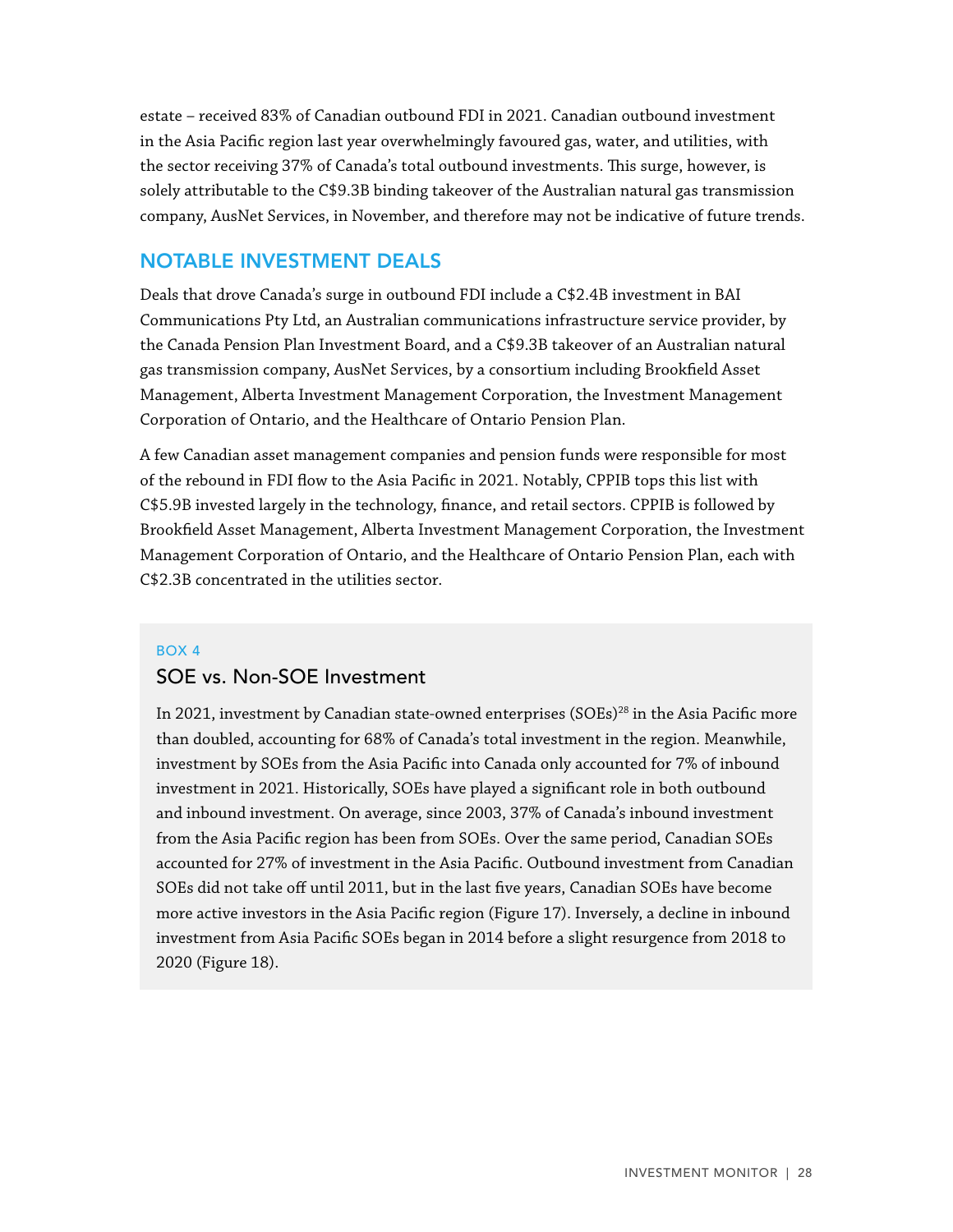<span id="page-28-0"></span>

Source: APF Canada Investment Monitor, fDi Markets (accessed March 2022)



Source: APF Canada Investment Monitor, fDi Markets (accessed March 2022)

### Top Destinations for SOEs' Inbound and Outbound FDI

In 2021, Canadian SOEs invested \$17.3B in the Asia Pacific region. Australia was the top investment destination for Canadian SOEs in terms of investment value, investing C\$10.2B in 2021. India dominated Canada's rankings in terms of the number of deals concluded by Canadian SOEs in the Asia Pacific region during the past year, with 11 deals. In comparison, Australia concluded only four investment deals with Canadian SOEs. India received the second-most overall Canadian FDI with C\$3.1B, which is less than onethird of the FDI invested by Canadian SOEs in Australia. Taiwan ranked third in terms of investment by Canadian SOEs, with \$1.7B invested.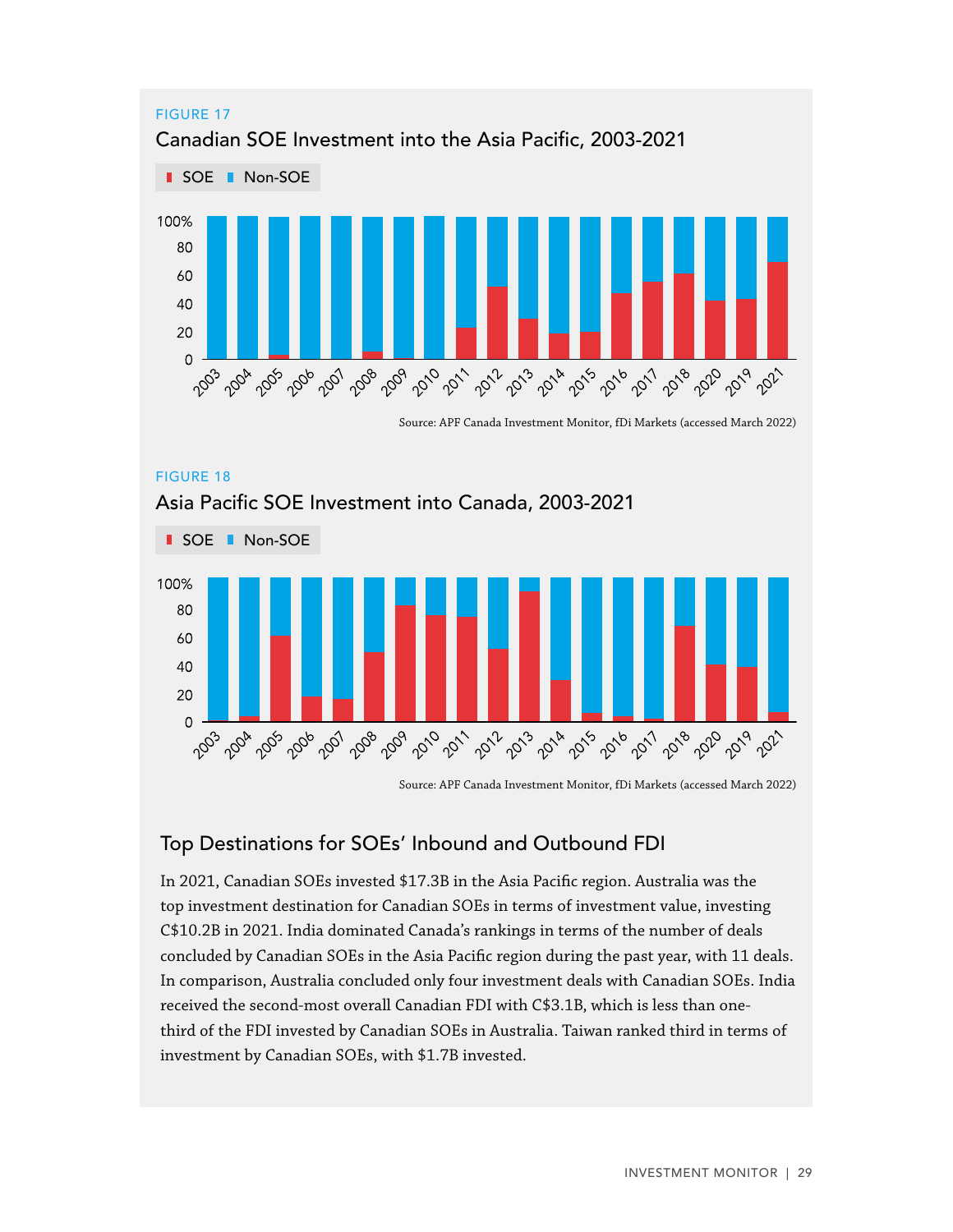Based on these trends, Australia was the main beneficiary of the growing investment made by Canadian SOEs in the region in 2021, with the FDI values growing by approximately 440% from 2020 as SOEs' investment increased from C\$1.9B to \$10.2B in 2021. This stark increase has been influenced by a few highly valued deals: Australia received seven investment deals, five of which are valued at more than C\$1.5B each. Aside from the AusNet deal, the Canada Pension Plan Investment Board acquired BAI Communications Pty Ltd for C\$2.3B. The Ontario Teachers' Pension Plan Board and the Public Sector Pension Investment Board (PSP Investments) also acquired Spark Infrastructure for \$1.5B each, totalling \$3.1B. These significant investments by Canadian SOEs are unprecedented but not unforeseen as Australia has ranked consistently as the top destination for Canadian SOE investment since 2018. This growth in investment with a few large deals may be anomalous, but it is indicative of a clear pattern of growing investment in Australia.

Canadian state-owned pension funds invested approximately C\$17.3B in the Asia Pacific region in 2021. CPPIB, one of Canada's largest SOEs, invested C\$5.9B in the Asia Pacific in 2021, the largest amount invested by any Canadian SOE in the region. This is a significant increase from CPPIB's total investment of C\$1.4B in 2020. CPPIB's increased investment reflects its 2025 investment strategy. The primary objective of CPPIB's strategy is to diversify its geographic reach by increasing investment in Asia Pacific countries.<sup>29</sup> Based on current investment data, CPPIB's 2025 plan seems to be effective as its investment in the Asia Pacific has increased by 12% since the policy's introduction in 2019. Second to CPPIB, Caisse de dépôt et placement du Québec invested \$2.5B. While CPPIB and CDPQ have been actively investing in the Asia Pacific for years, the other pension plans made their first Asia Pacific investments in 2021. Among these new investors in the region are the Healthcare of Ontario Pension Plan and the Ontario Teachers' Pension Plan Board.

While 2021 saw a remarkable increase in FDI by Canadian SOEs in the Asia Pacific region, SOEs based in the Asia Pacific barely made any inbound investments in Canada. In 2021, SOEs from the Asia Pacific region only invested C\$960M in Canada, compared to the C\$2.4B they invested in 2020 and the C\$3.6B invested in 2019. The C\$960M comes from a single transaction by a Chinese SOE, Zijin Mining Group, which acquired the Canadian mining company Neo Lithium Corp., whose primary assets are in Argentina. Chinese SOE investment in Canada from 2005 to 2013 represented on average 96% of Chinese investment going into Canada. However, since 2013, investment in Canada by Chinese SOEs has declined. Although Canada-China relations have been strained since 2018, the general downward investment trend by Chinese SOEs began long before these political tensions emerged.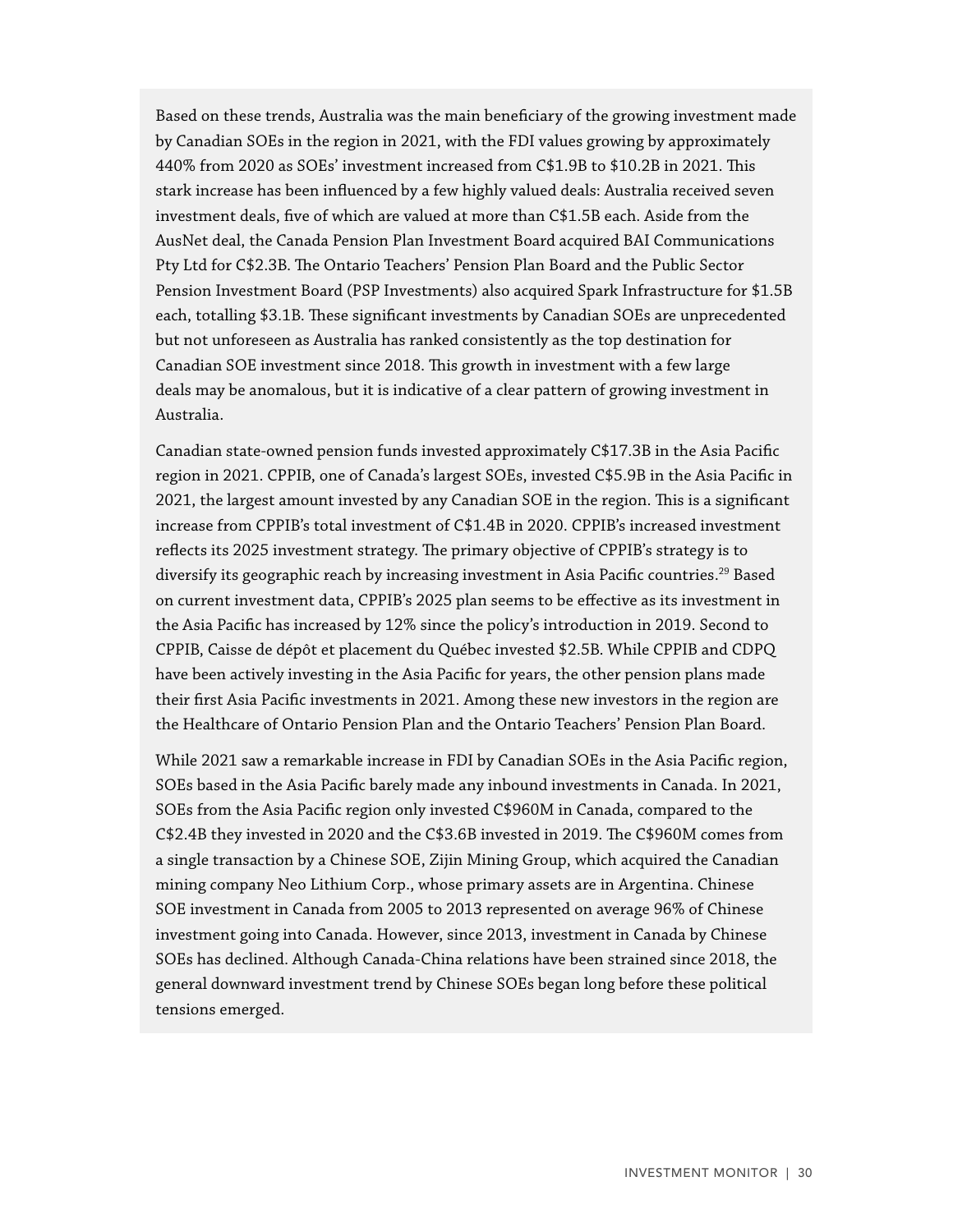# <span id="page-30-0"></span>CANADIAN OUTBOUND INVESTMENT TRENDS AT THE PROVINCIAL LEVEL

Canadian outbound investment observed at the provincial and state level remains consistent with 2021 national trends and overall outbound investment trends since 2003. In 2021, Australia became the overall largest recipient of Canadian investment (Figure 19). Thus, Australian states also topped the list of top destinations for Canadian investment at the provincial and state levels. Taiwan's county of Changhua was the third-largest recipient of Canada's outward FDI, marking its first appearance among the top 10 investment destinations for Canada. The Indian states of Maharashtra and Karnataka, which dominated the top investment destination rankings in 2020, were replaced by Australian states – Victoria and New South Wales – in 2021. Victoria received C\$9.3B and New South Wales C\$5.6B, significantly more than the distant third, Changhua, which only received C\$2.7B. India's states of Karnataka, Delhi, and Tamil Nadu populate the top 10 destinations for Canadian FDI, but Australian states are the clear leading recipients, accounting for 60% of Canada's outbound FDI in 2021.

#### FIGURE 19

Canadian Investment into the Asia Pacific by Province, 2020 vs. 2021



Source: APF Canada Investment Monitor, fDi Markets (accessed March 2022)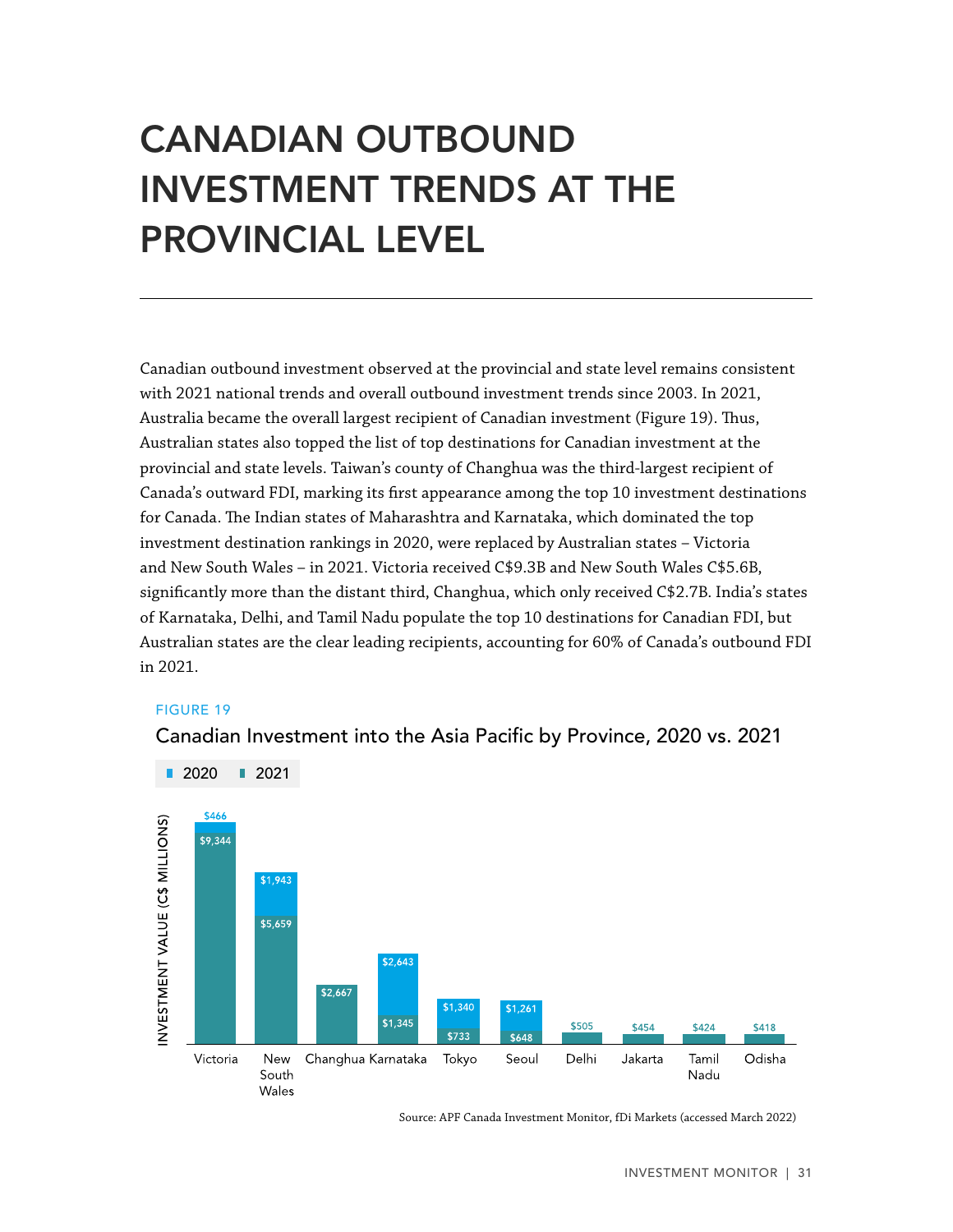The majority of Canadian outbound investment in Australia in 2021 went to Victoria and New South Wales. The rise of Canadian investment in the Australian state of Victoria stems from one major merger deal, the joint merger acquisition of AusNet. New South Wales saw 11 deals of varying value, which in total brought it to second place in terms of the value of Canadian FDI. The largest deals in New South Wales were the acquisition of BAI Communications Pty Ltd by CPPIB, valued at C\$2.3B, and the acquisition of Spark Infrastructure by the Ontario Teachers' Pension Plan Board and PSP Investments, valued at C\$3.1B.<sup>30</sup> Although Canada's outbound FDI in 2021 was concentrated in Victoria and New South Wales, with both states seeing the most significant Canadian investments since our database begins in 2003, the investment in these states is consistent with the overall increase of Canadian outbound investment in Australia discussed earlier in this report.

Chinese provinces are notably absent from 2021's top provincial destinations for Canadian outbound FDI for the first time since our data begins in 2003. In 2020, Beijing (municipal region) ranked as the 9th province in terms of the value of Canadian investments into the Asia Pacific region, receiving C\$358M. In 2019, Chongqing (municipal region) received C\$836M and Shanghai (municipal region) received C\$261M, placing them in the 5th and 10th positions, respectively, in terms of Canadian investment outflows into the Asia Pacific for that year.

Meanwhile, in 2021, China received C\$217M overall. During this year, Guangdong province received the most Canadian outbound investments with only C\$82M going to the province. This shows a clear decrease in investment compared to 2020 and 2019. Hong Kong was also missing from the 2021 top Canadian FDI destinations list in the region for the first time since our database began.<sup>31</sup> This is notable because Hong Kong has historically been among the annual top 10 destinations for Canadian FDI. Hong Kong has received the fourth-most investment from Canada for all years since 2003. However, in 2021, Hong Kong only received C\$205M in investment, compared to C\$682M in investment in 2020, which placed Hong Kong as the eighth-largest overall investment recipient. The absence of Chinese provinces in the top 10 provincial destinations for Canadian outbound FDI in 2021 aligns with the general decreasing trend of Canadian investment in China and Hong Kong.

Some provincial trends from 2020 carried on into 2021. Seoul Special City (South Korea) and Tokyo Prefecture (Japan) remained on the list of top 10 destinations for Canadian FDI in 2021 following their appearances on this list in 2020.<sup>32</sup> In 2020, Tokyo Prefecture and Seoul Special City made their first appearances among the top 10 investment destinations for Canadians in the Asia Pacific region since 2016. The emergence of new states on the list of top 10 investors indicates that Canadian investors are diversifying their investments across Asia Pacific provinces.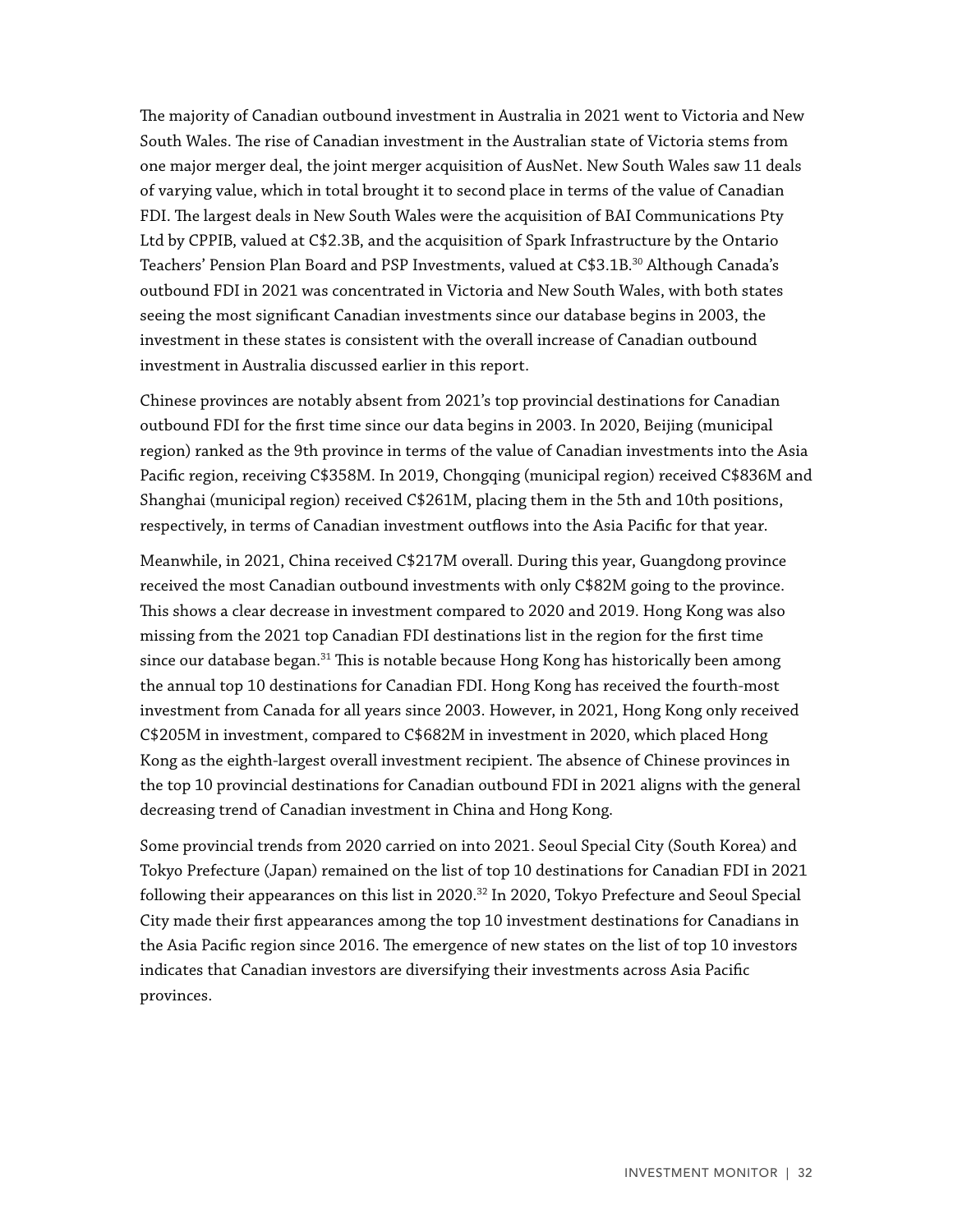# <span id="page-32-0"></span>SECTOR ANALYSIS

#### FIGURE 20

### Canadian Investment into the Asia Pacific by Top 5 Provinces and Major Sector, 2021



Source: APF Canada Investment Monitor, fDi Markets (accessed March 2022)

In 2021, Canadian outbound FDI was concentrated in utilities, financial services, and renewable electricity (Figure 20). Together, these three sectors accounted for 67% of total investment in the region in 2021. Financial services and renewable electricity have been longstanding targets for Canadian investment, but the significant growth in investment in utilities stands out. Utilities investment accounted for C\$9.3B, 37% of Canada's FDI in 2021, but the majority of this growth can be attributed to a single deal, the aforementioned acquisition of AusNet. Utilities have not been a prominent sector for FDI in previous years; the last major investment in this sector was C\$448M in 2019.

Meanwhile, financial services have been a consistent target sector for Canadian investors in the region. Investment in the Asia Pacific's financial sector quadrupled in investment value from 2020 to 2021. In 2021, Canadian investors completed eight deals worth C\$4.5B. Four of these investments were in New South Wales, Australia. The C\$3.1B acquisition of the electricity investment fund Spark Infrastructure in New South Wales was discussed in the previous section. The third highest valued sector in 2021 was renewable electricity. Canadian investors completed four deals in this sector, valued at \$3.1B. The largest deal in this sector was completed by Caisse de dépôt et placement du Québec, which acquired 50% of Ørsted's Greater Changhua Offshore Wind Farm for \$1.7B. This deal alone accounted for 54% of investment in this sector. Assessing the overall trends for 2021, Canadian investment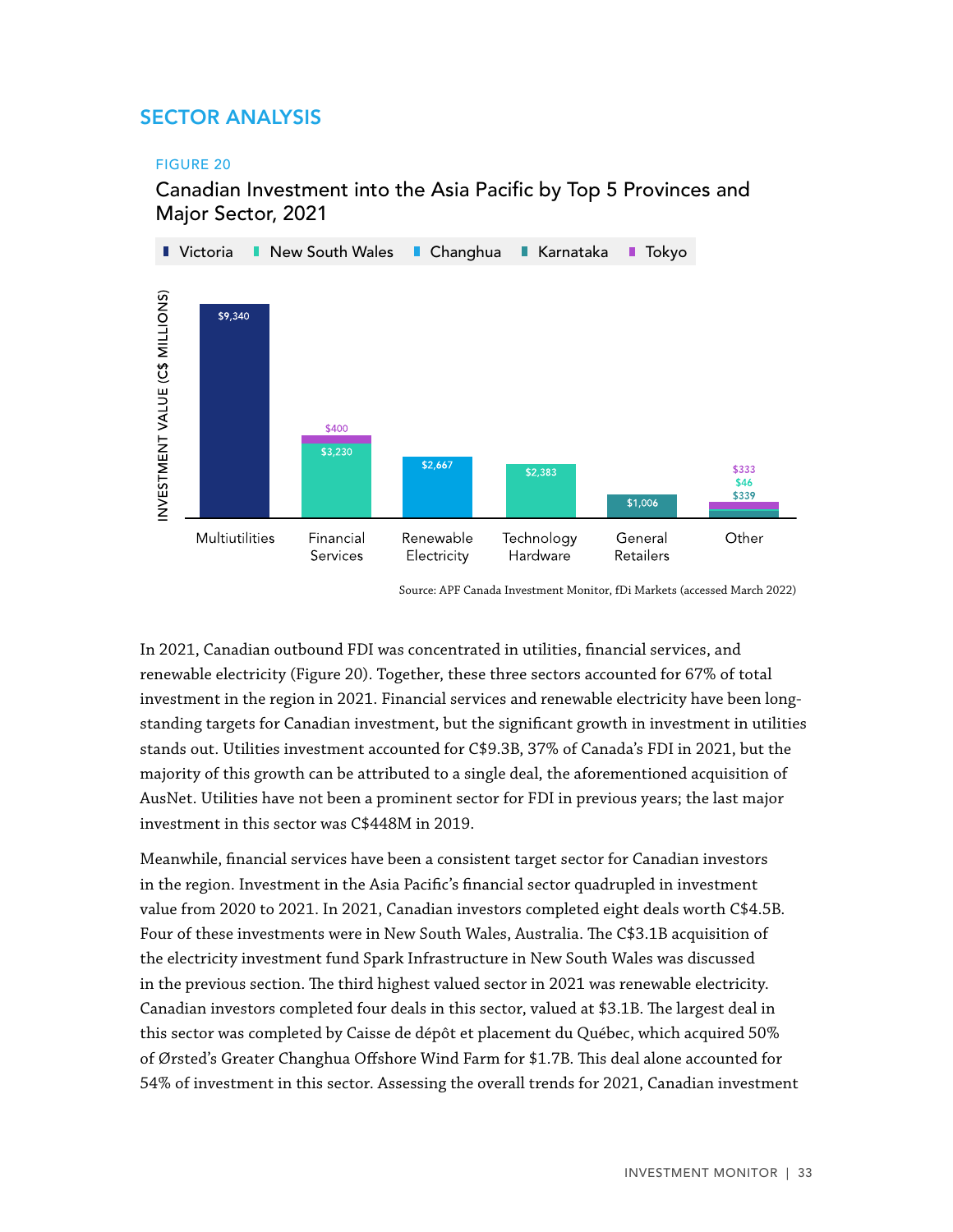<span id="page-33-0"></span>was highly concentrated in a few sectors with a few larger deals. This is similar to the 2020 Canadian investment trends in the Asia Pacific region, as investment was highly concentrated.

#### CITIES

At the city level, Australian cities dominated the top five rankings (Figure 21). Melbourne received the most investment from Canada in 2021, with C\$9.3B through two deals, the largest of which is the AusNet deal discussed earlier. Sydney received the second-largest share of Canadian FDI with almost C\$3.3B, followed by Chatswood with approximately C\$2.4B worth of investment coming from Canada. The fourth-largest recipient was the Taiwanese city Changhua with Canadian investment for 2021 standing at C\$1.7B. Rounding out the top five, Bengaluru was the fifth-largest recipient of Canadian FDI, with C\$1.3B in investment deal value.

In 2021, Canadian investment in Sydney, Bengaluru, and Tokyo was dominated by the financial sector. For example, CPPIB invested C\$400M in Tokyo's financial sector. As noted earlier, Canadian investment in Melbourne focused on the utilities sector, while in Chatswood Canada's major investment deal was in the telecoms industry. In Bengaluru, Canadian investors, including Lululemon Athletica, have been predominantly enticed by consumer goods and services.

#### FIGURE 21



# Canadian Investment into the Asia Pacific by Major City, 2020 vs. 2021

Source: APF Canada Investment Monitor, fDi Markets (accessed March 2022)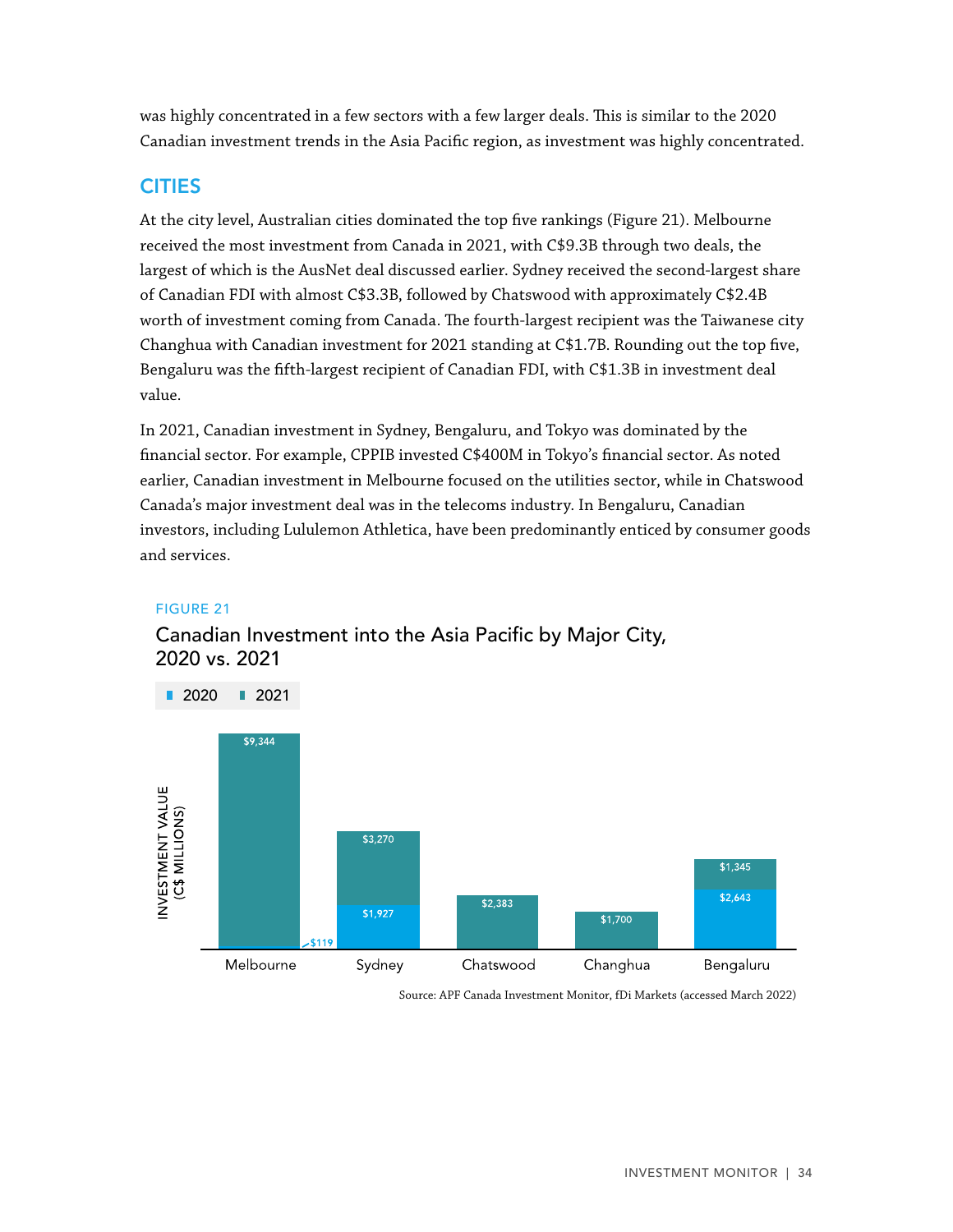# <span id="page-34-0"></span>LOOKING FORWARD

### OVERALL INVESTMENT TRENDS

The COVID-19 crisis increased global economic instability.<sup>33</sup> Instability generally has the effect of increasing uncertainty, which can discourage investment as it increases the risk investors take on when they invest in a foreign market. The COVID-19 pandemic contributed to the global economic instability primarily through the sudden fluctuation in demand and supply of goods and changes in economic and fiscal policies. While most countries have begun to reopen their economies and treat COVID-19 as an endemic virus, the economic disruption of the pandemic will likely endure. IMF forecasts moderate economic growth in 2022 and a drop in GDP to 3.8% by 2023.<sup>34</sup> Despite the pandemic, Investment Monitor data suggest that 2021 FDI flows between the Asia Pacific and Canada exhibited resilience as bilateral investment flows exceeded 2020 flows.

Despite the rebound in FDI flows between Canada and the Asia Pacific, foreign investors next year may act more cautiously due to high rates of inflation, which generally disincentivize cross-border investment flows. Pandemic-related inflation is one of the trends that investors and policy-makers should watch for in 2022. Canada has been experiencing inflation triggered by the pandemic since mid-2021. During the early months of the pandemic, inflation rates in Canada plummeted. They were at near-zero levels in March 2020 and remained low until April 2021, at which point they began to return to pre-pandemic levels, reaching 6% by the end of 2021.<sup>35</sup> Canada's inflation rates continue to rise in 2022. In January 2022, the inflation rate, measured by the consumer price index (CPI), jumped to 5.1%, the highest its been since September 1991.<sup>36</sup> RBC economic analysts forecast a return to a 1% inflation rate by the fourth quarter of 2023,<sup>37</sup> while the Bank of Canada expects CPI rates to remain above pre-pandemic rates until the end of 2022, but note the possibility of them returning to 2% by 2024.38

Pandemic-related inflation has been less of a concern in the Asia Pacific compared to Canada and other Western countries. World Economic Forum data shows that inflation in emerging and developing (EMDE) Asian countries was only 2.9% in 2021, which is significantly lower than the global average of 6.6% for EMDEs.<sup>39</sup> Even developed Asian economies only experienced an inflation rate of 1.5% on average, compared with the global average of 3.3% for advanced economies.40 Inflation is, however, expected to spread into the Asia Pacific region because of the Ukraine conflict, which poses an inflationary risk in Asia with rising oil, energy, and food costs.<sup>41</sup> The war in Ukraine has also contributed to instability in global stock markets as a result of investor uncertainty, $42$  which may have a negative impact on future FDI flows. High rates of inflation generally cause foreign investors to act more cautiously, fearing that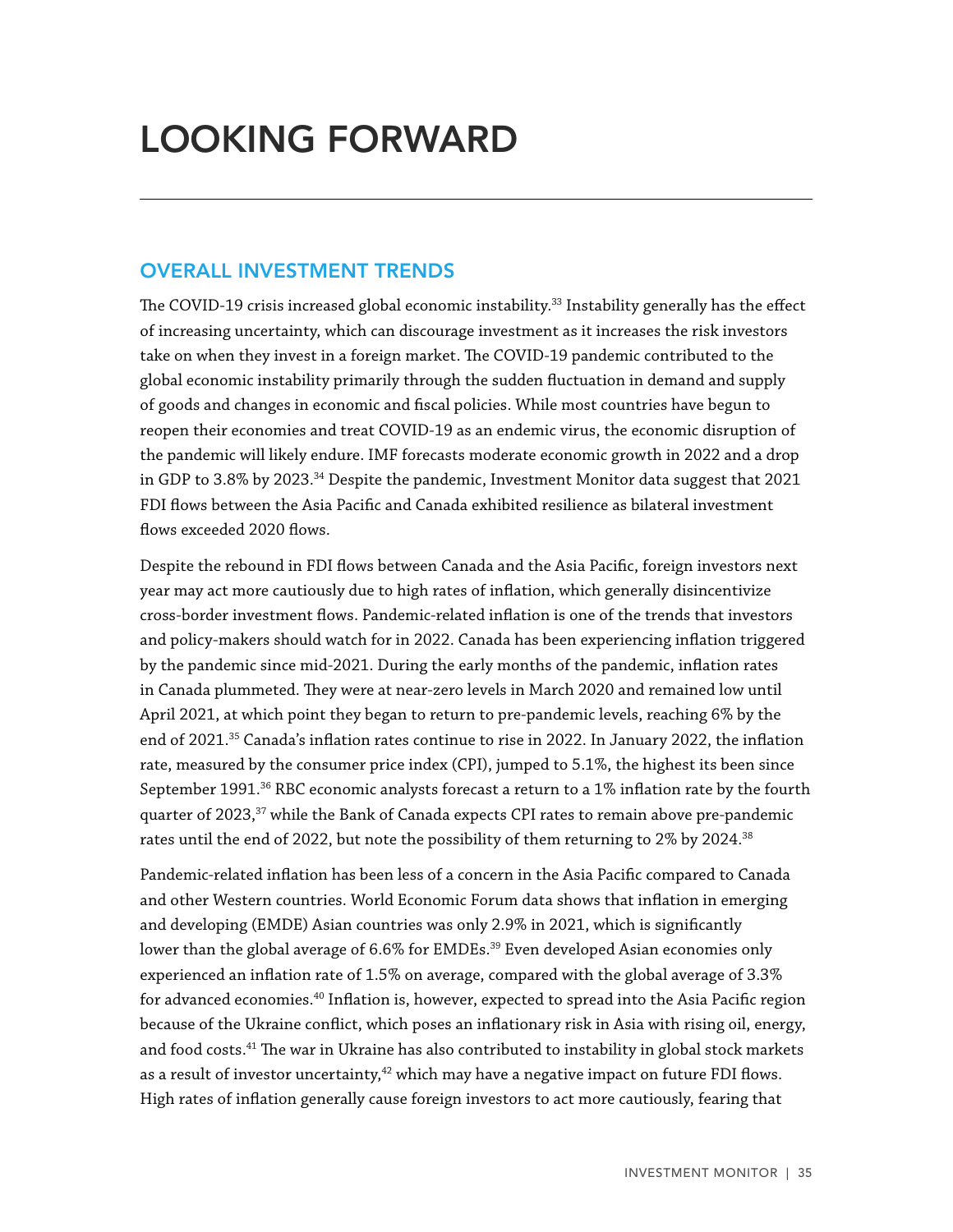their assets' value may depreciate due to inflation and changes in currency rates. Thus, changes in inflation rates may result in short-term reductions of foreign investment as a reaction to an economic shock, but a lasting economic instability may also cause investors to look more inward.<sup>43</sup>

Supply chains have also been significantly impacted by the pandemic. The rearrangement they have undergone, and continue to undergo, may have a negative effect on Canada–Asia Pacific investment flows. At the start of the pandemic, there was a push in Canada $^{44}$  and the Asia Pacific<sup>45</sup> to develop domestic industries and re-shore companies that were located abroad as shortages in PPE, medical goods, and necessities mounted due to supply chain disruptions.<sup>46</sup> For example, when Japan experienced supply shocks due to a reduction in inputs from China in February 2020, the government offered a re-shoring subsidy of up to two-thirds of the costs for large companies and three-quarters of the costs for SMEs to reduce any potential supply shocks related to sudden changes in trade policy by foreign governments in the future.<sup>47</sup> While re-shoring can be a good way to avoid the extensive shortages in medical goods that many countries experienced during the pandemic, it means that multinational corporations (MNCs) might be unable to maintain their comparative advantage, which they attained by locating in economies where they could source cheaper products or labour. The inability of MNCs to retain their global supply chain structures renders the economy less efficient, and, according to a study by the OECD, makes MNCs more susceptible to supply chain shocks and thereby less attractive to investors.<sup>48</sup>

Inflation, supply chain disruptions, and global economic instability will remain pressing concerns for Canada-Asia investment relations in the future. Despite these potential barriers to Canada–Asia Pacific investment flows, the gradual recovery of the global economy (and maybe the 2021 Investment Monitor data) suggests that Canada's investment relationship with the Asia Pacific will continue to grow and deepen. The following sections provide an overview of our expectations for inbound and outbound investment trends in the coming years to help Canadians navigate and better understand the changing investment relationship between Canada and the Asia Pacific.

#### INBOUND INVESTMENT TRENDS

Investment Monitor data shows that Asia Pacific investors have expanded their activities in Canada. Between 2003 and 2021, Canada received a total of C\$225.2B in investments from Asia Pacific economies through 1,664 deals. In 2021, Canada received C\$14.4B from Asia Pacific investors. The majority of this investment went to the mining (41% of total FDI), forestry (26% of total FDI), and software and computer services (11% of total FDI) industries. Together, Ontario, BC, Quebec, and Alberta attracted 96% of total inbound investment from the Asia Pacific in 2021.

The growth of Asia Pacific investment in the mining sector is related to a strengthened Australia-Canada economic relationship and growing demand for critical minerals from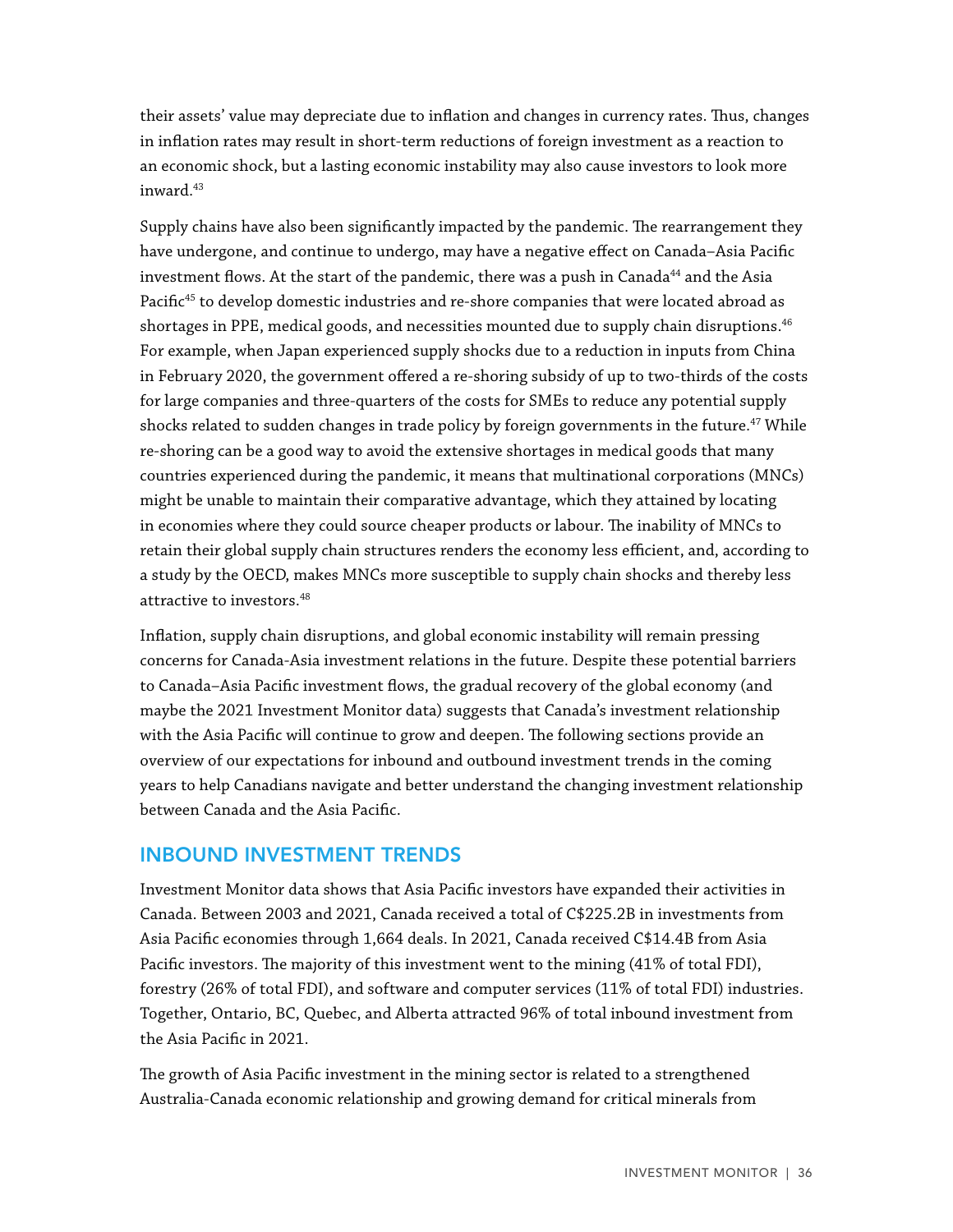<span id="page-36-0"></span>Canada, such as lithium, $49$  though Canada's lithium reserves are minimal compared to the global supply.50 As Figure 22 indicates, the investment relationship between Australia and Canada has been steadily growing, especially Australia's investment in Canada. This upward trend in bilateral investment relations will likely continue as both countries continue to diversify their dependence on China's economy, and Australia's demand for critical minerals is projected to grow.51

#### FIGURE 22



#### Investment Flows Between Canada and Australia, 2017-2021

Asia Pacific investment in Canada's forestry and paper sector expanded in 2021 with a C\$3.8B investment by Indonesia-based Sinar Mas Group. Despite the popularity of Canada's natural resources sector among Asia Pacific investors, $5^2$  the Investment Monitor did not record any significant investment from Asia Pacific countries in this sector between 2003 and 2020. While a one-off deal by Sinar Mas Group in the Canadian forestry and paper industry cannot be considered a signal that investments in this sector will grow, the large sum and highprofile nature of the investment may encourage other Asia Pacific companies to expand their investments in Canada's forestry sector.

Technology, which encompasses computer software, biotechnology, and media, is becoming an increasingly important industry for foreign investors in Canada. In 2021, technology became Canada's third-largest sector. International Data Corporation Canada (IDC) predicts that the Canadian information and communication technology sector will continue to grow, and it is projected to reach C\$132.6B by 2025.53 While IDC does not talk about Asia Pacific investment specifically, it predicts a consistent growth in Canada's technology sector, which likely includes

Source: APF Canada Investment Monitor, fDi Markets (accessed March 2022)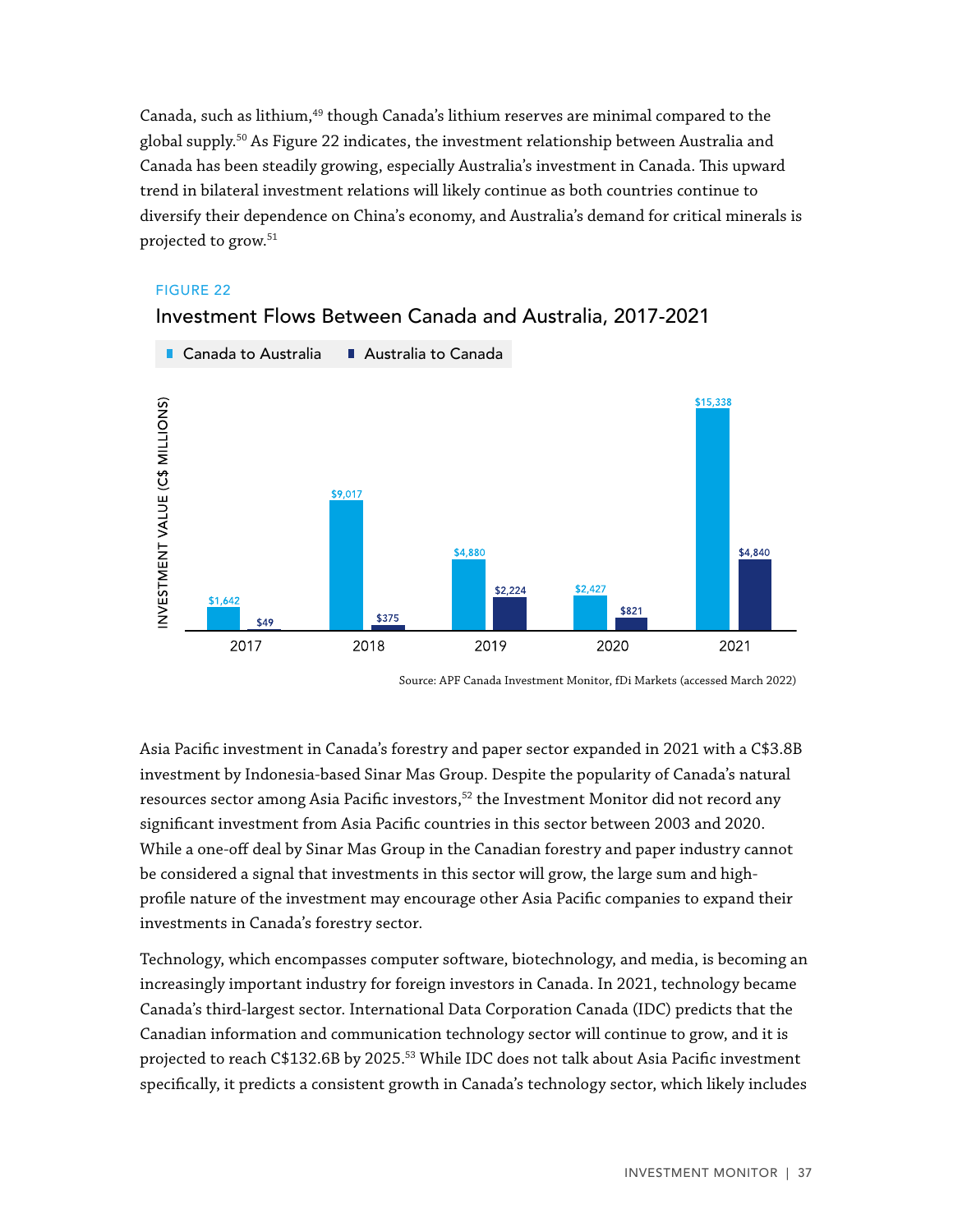investments from the Asia Pacific as several countries in this region have identified the tech sector as one of the top industries for future development.<sup>54</sup> In 2021, the majority of investment in this sector went to Mississauga, a global technology hub located in the province of Ontario.<sup>55</sup>

### OUTBOUND INVESTMENT TRENDS

Australia topped Canada's outbound investment flows, further solidifying the Canada-Australia relationship. Canada's investment in Australia has shifted toward the utilities and technology industry. The investment in utilities may be an outlier, but the growth in technology investment is in line with Australia's own 2022 predictions for this sector.<sup>56</sup> Canada's growing investment in technology is not limited to Australia. According to Investment Monitor data, Canada's outbound FDI in the technology industry in the Asia Pacific has grown significantly since 2019. Similarly, Canada's electricity industry has grown significantly in the past few years from C\$600M in 2019 to C\$3.1B in 2021. This trend will likely continue with Canada's growing appetite for innovation in clean energy.

Canadian SOEs were the leading investors in 2021, accounting for 68% of total outbound investment in the Asia Pacific region. This notable break in trends could be attributed to the acquisition of AusNet by a consortium of two Canadian SOEs and two other private pension plans. However, even when removing the possible outlier, the upward trend in SOE investment remains. In addition to this, the Canada Pension Plan Investment Board, Canada's largest SOE and the largest overall investor, has committed its 2025 investment strategy to increasing its Asia Pacific investment portfolio.57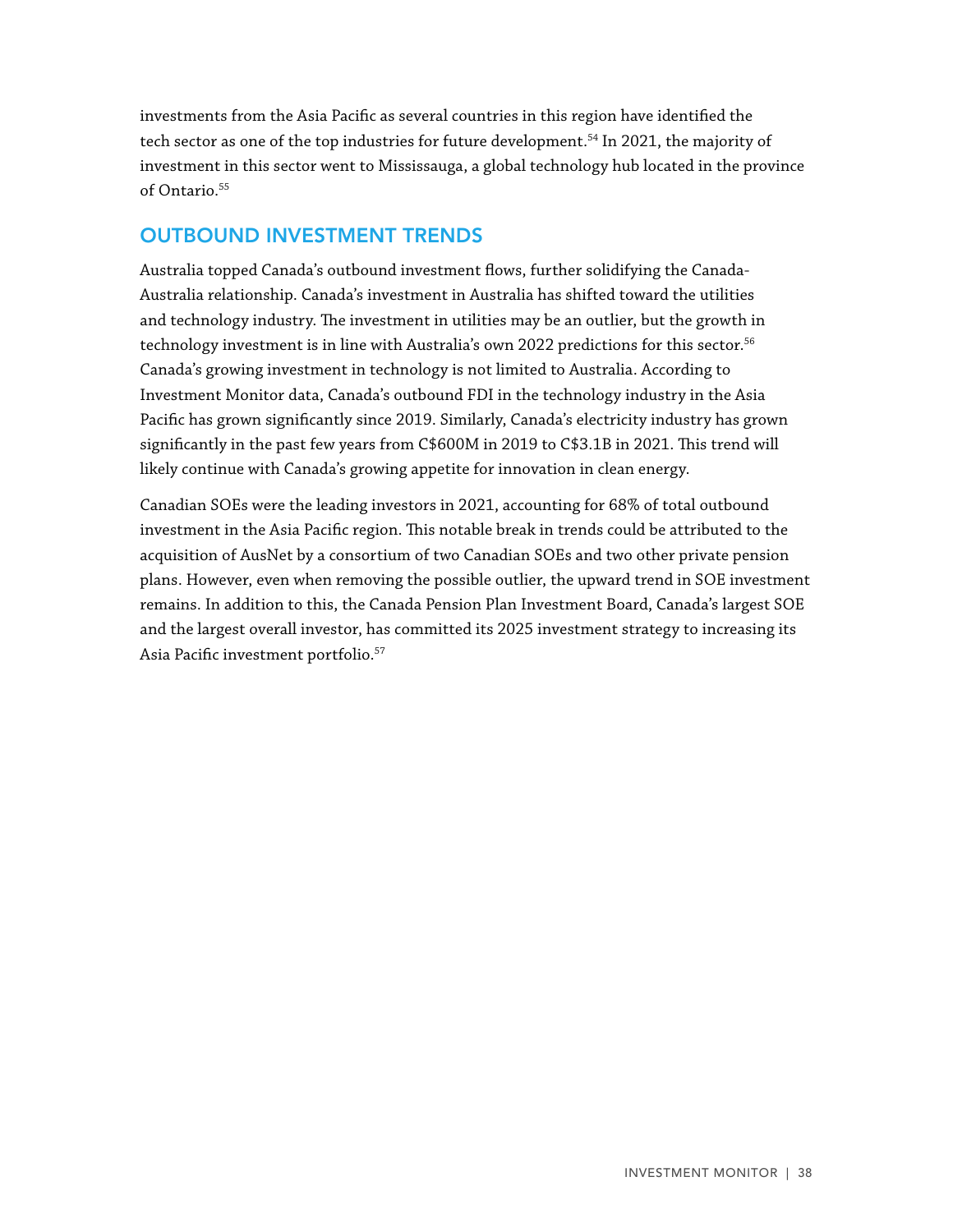# <span id="page-38-0"></span>ENDNOTES

1 Khan, A., Khan, N., and Shafiq, M. "The Economic Impact of COVID-19 from a Global Perspective." (p. 71). 2021.

 $^2$  UNCTAD. "Global foreign direct investment set to recover some lost ground, uncertainty remains – UN report."  $\,$ June 21, 2021. [https://unctad.org/press-material/global-foreign-direct-investment-set-recover-some-lost-ground](https://unctad.org/press-material/global-foreign-direct-investment-set-recover-some-lost-ground-uncertainty-remains-un#:~:text=FDI%20flows%20plunged%20globally%20by,previous%20year%2C%20the%20report%20says)[uncertainty-remains-un#:~:text=FDI%20flows%20plunged%20globally%20by,previous%20year%2C%20the%20](https://unctad.org/press-material/global-foreign-direct-investment-set-recover-some-lost-ground-uncertainty-remains-un#:~:text=FDI%20flows%20plunged%20globally%20by,previous%20year%2C%20the%20report%20says) [report%20says](https://unctad.org/press-material/global-foreign-direct-investment-set-recover-some-lost-ground-uncertainty-remains-un#:~:text=FDI%20flows%20plunged%20globally%20by,previous%20year%2C%20the%20report%20says)

 $^3$  UN News. "World Bank expects global economy to expand by 4% in 2021." January 5, 2021.  $\tt https://news.un.org/$  $\tt https://news.un.org/$  $\tt https://news.un.org/$ [en/story/2021/01/1081392](https://news.un.org/en/story/2021/01/1081392)

4 UNCTAD. "World Investment Report 2021." 2021. [https://unctad.org/system/files/official-document/wir2021\\_](https://unctad.org/system/files/official-document/wir2021_en.pdf) [en.pdf](https://unctad.org/system/files/official-document/wir2021_en.pdf)

 $^5$  UNCTAD. "Global foreign direct investment rebounded strongly in 2021, but the recovery is highly uneven." January 19, 2022. [https://unctad.org/news/global-foreign-direct-investment-rebounded-strongly-2021-recovery](https://unctad.org/news/global-foreign-direct-investment-rebounded-strongly-2021-recovery-highly-uneven)[highly-uneven](https://unctad.org/news/global-foreign-direct-investment-rebounded-strongly-2021-recovery-highly-uneven)

 $^6$  Ibid.

7 Ibid.

<sup>8</sup> UNCTAD. "Investment Trends Monitor 2021." (p. 5). Issue 40. January 2022. <u>[https://unctad.org/system/files/](https://unctad.org/system/files/official-document/diaeiainf2021d3_en.pdf)</u> [official-document/diaeiainf2021d3\\_en.pdf](https://unctad.org/system/files/official-document/diaeiainf2021d3_en.pdf)

9 UNCTAD. "World Investment Report 2021." (p. 50). 2021. [https://unctad.org/webflyer/world-investment](https://unctad.org/webflyer/world-investment-report-2021)[report-2021](https://unctad.org/webflyer/world-investment-report-2021)

<sup>10</sup> UNCTAD. "World Investment Report 2020." (p. 69). June 2020. [https://unctad.org/system/files/official](https://unctad.org/system/files/official-document/wir2020_en.pdf)[document/wir2020\\_en.pdf](https://unctad.org/system/files/official-document/wir2020_en.pdf)

<sup>11</sup> CPP Investments. "Our Story." <https://www.cppinvestments.com/about-us/our-story>

 $12$  Statistics Canada. "Table 36-10-0008-01 International investment position, Canadian direct investment abroad and foreign direct investment in Canada, by country, annual (x 1,000,000)." [https://www150.statcan.gc.ca/t1/tbl1/](https://www150.statcan.gc.ca/t1/tbl1/en/tv.action?pid=3610000801) [en/tv.action?pid=3610000801](https://www150.statcan.gc.ca/t1/tbl1/en/tv.action?pid=3610000801)

<sup>13</sup> OECD. "OECD Benchmark Definition of Foreign Direct Investment." 4th ed., 2008. [https://www.oecd.org/](https://www.oecd.org/investment/fdibenchmarkdefinition.htm) [investment/fdibenchmarkdefinition.htm](https://www.oecd.org/investment/fdibenchmarkdefinition.htm)

14 Ibid.

15 OECD. "OECD Investment Policy Responses to COVID-19." June 4, 2020. [https://www.oecd.org/coronavirus/](https://www.oecd.org/coronavirus/policy-responses/oecd-investment-policy-responses-to-covid-19-4be0254d/) [policy-responses/oecd-investment-policy-responses-to-covid-19-4be0254d/](https://www.oecd.org/coronavirus/policy-responses/oecd-investment-policy-responses-to-covid-19-4be0254d/)

<sup>16</sup> The Globe and Mail. "NANOS 2021." October 2021. [https://nanos.co/wp-content/uploads/2021/10/2021-1982-](https://nanos.co/wp-content/uploads/2021/10/2021-1982-Globe-September-Populated-Report-China-with-Tabs-1.pdf) [Globe-September-Populated-Report-China-with-Tabs-1.pdf](https://nanos.co/wp-content/uploads/2021/10/2021-1982-Globe-September-Populated-Report-China-with-Tabs-1.pdf)

 $17$  Via its acquisition of Neo Lithium, Zijin Mining is developing a mine in Argentina to supply lithium to the electric-vehicle industry for batteries.

 $^{18}$  Government of Canada. "Guidelines on the National Security Review of Investments." March 24, 2021. [https://](https://www.ic.gc.ca/eic/site/ica-lic.nsf/eng/lk81190.html) [www.ic.gc.ca/eic/site/ica-lic.nsf/eng/lk81190.html](https://www.ic.gc.ca/eic/site/ica-lic.nsf/eng/lk81190.html)

19 Skadden. "CFIUS Goes Global: New FDI Review Processes Proliferate, Old Ones Expand." January 19, 2022. [https://www.skadden.com/insights/publications/2022/01/2022-insights/regulation-enforcement-and](https://www.skadden.com/insights/publications/2022/01/2022-insights/regulation-enforcement-and-investigations/cfius-goes-global)[investigations/cfius-goes-global](https://www.skadden.com/insights/publications/2022/01/2022-insights/regulation-enforcement-and-investigations/cfius-goes-global)

<sup>20</sup> White & Case. "Foreign direct investment reviews 2021: Canada." December 20, 2021. [https://www.whitecase.](https://www.whitecase.com/publications/insight/foreign-direct-investment-reviews-2021-canada) [com/publications/insight/foreign-direct-investment-reviews-2021-canada](https://www.whitecase.com/publications/insight/foreign-direct-investment-reviews-2021-canada)

21 JDSUPRA. "Foreign Investment Review in Canada: Top Trends and Developments for 2022." March 2, 2022. <https://www.jdsupra.com/legalnews/foreign-investment-review-in-canada-top-1761035/>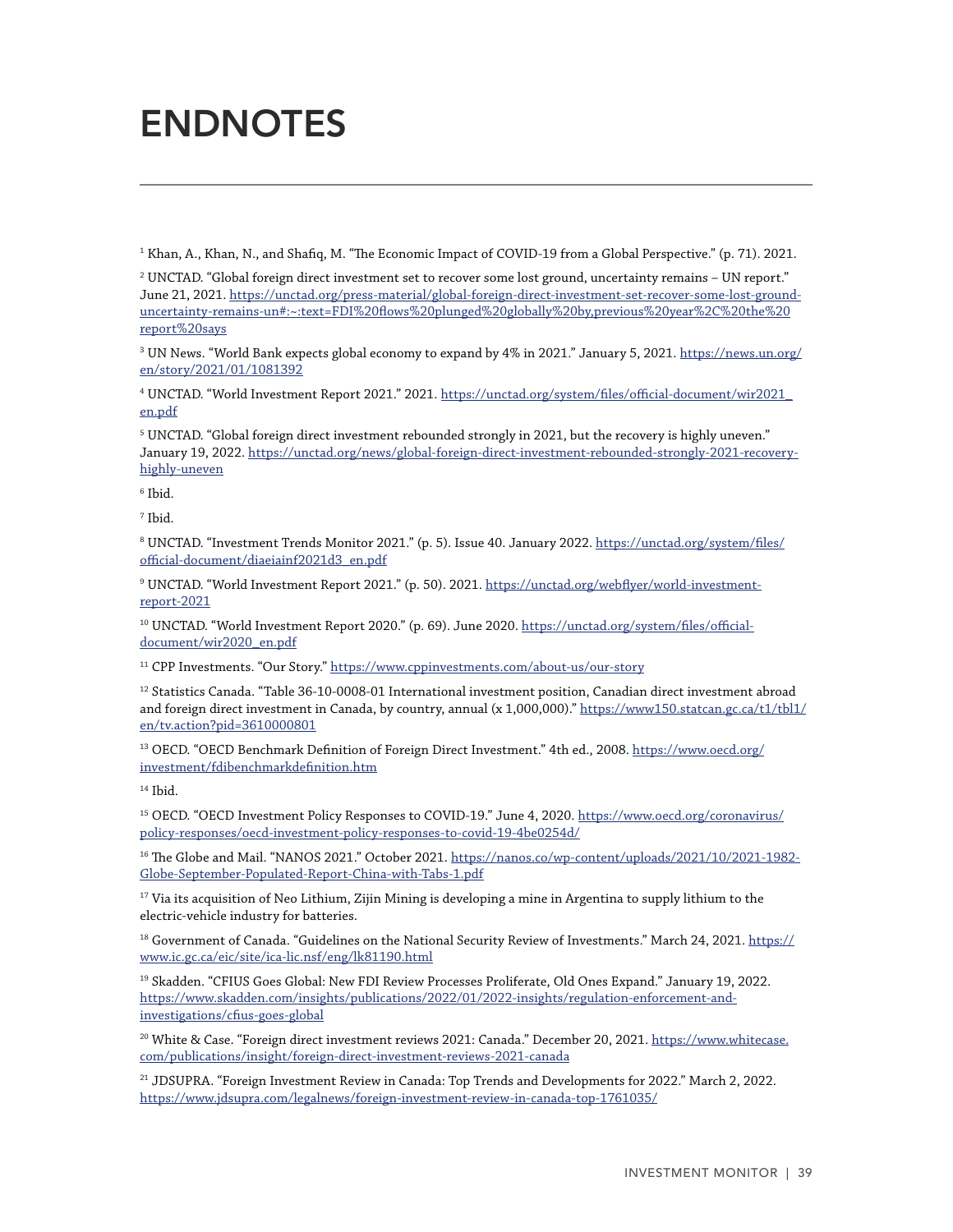22 Innovation, Science and Economic Development Canada. "Annual Report." [https://www.ic.gc.ca/eic/site/ica-lic.](https://www.ic.gc.ca/eic/site/ica-lic.nsf/eng/h_lk81126.html) [nsf/eng/h\\_lk81126.html](https://www.ic.gc.ca/eic/site/ica-lic.nsf/eng/h_lk81126.html)

23 JDSUPRA. "Foreign Investment Review in Canada: Top Trends and Developments for 2022." March 2, 2022. <https://www.jdsupra.com/legalnews/foreign-investment-review-in-canada-top-1761035/>

<sup>24</sup> The Globe and Mail. "Ottawa says China Mobile must divest telecom business." September 14, 2021. [https://www.](https://www.theglobeandmail.com/business/article-ottawa-says-china-mobile-must-divest-telecom-business/) [theglobeandmail.com/business/article-ottawa-says-china-mobile-must-divest-telecom-business/](https://www.theglobeandmail.com/business/article-ottawa-says-china-mobile-must-divest-telecom-business/)

<sup>25</sup> Reuters. "Canada rejects bid by China's Shandong for Arctic gold mine on security grounds." December 22, 2020. [https://www.reuters.com/article/us-tmac-resources-shandong-gold/canada-rejects-bid-by-chinas-shandong-for](https://www.reuters.com/article/us-tmac-resources-shandong-gold/canada-rejects-bid-by-chinas-shandong-for-arctic-gold-mine-on-security-grounds-idUSKBN28W18R)[arctic-gold-mine-on-security-grounds-idUSKBN28W18R](https://www.reuters.com/article/us-tmac-resources-shandong-gold/canada-rejects-bid-by-chinas-shandong-for-arctic-gold-mine-on-security-grounds-idUSKBN28W18R)

 $^{26}$  The Globe and Mail. "Ottawa allows Chinese acquisition of Canada's Neo Lithium to pass with no formal national security review." January 12, 2022. [https://www.theglobeandmail.com/business/industry-news/energy-and](https://www.theglobeandmail.com/business/industry-news/energy-and-resources/article-ottawa-allows-chinese-acquisition-of-canadas-neo-lithium-to-pass-with/)[resources/article-ottawa-allows-chinese-acquisition-of-canadas-neo-lithium-to-pass-with/](https://www.theglobeandmail.com/business/industry-news/energy-and-resources/article-ottawa-allows-chinese-acquisition-of-canadas-neo-lithium-to-pass-with/)

<sup>27</sup> UNCTAD. "Investment Trends Monitor 2021." (p. 5). Issue 40. January 2022. [https://unctad.org/webflyer/global](https://unctad.org/webflyer/global-investment-trend-monitor-no-40)[investment-trend-monitor-no-40](https://unctad.org/webflyer/global-investment-trend-monitor-no-40)

<sup>28</sup> SOE data is tracked by relying on public transactions.

29 CPP Investments. "Annual Report 2021." 2021. [https://www.cppinvestments.com/wp-content/uploads/2021/05/](https://www.cppinvestments.com/wp-content/uploads/2021/05/CPP-Investments-F2021-Annual-Report-ENG.pdf) [CPP-Investments-F2021-Annual-Report-ENG.pdf](https://www.cppinvestments.com/wp-content/uploads/2021/05/CPP-Investments-F2021-Annual-Report-ENG.pdf)

<sup>30</sup> Ontario Teachers' Pension Plan Board and PSP Investments invested C\$1.6B each.

<sup>31</sup> Hong Kong Special Administrative Region is recorded separately from China.

<sup>32</sup> Seoul Special City and Tokyo Prefecture are special administrative regions of the capital cities in South Korea and Japan. Our database treats them as provinces/states.

33 International Monetary Fund. "How the IMF Promotes Global Economic Stability." March 8, 2021. [https://www.](https://www.imf.org/en/About/Factsheets/Sheets/2016/07/27/15/22/How-the-IMF-Promotes-Global-Economic-Stability) [imf.org/en/About/Factsheets/Sheets/2016/07/27/15/22/How-the-IMF-Promotes-Global-Economic-Stability](https://www.imf.org/en/About/Factsheets/Sheets/2016/07/27/15/22/How-the-IMF-Promotes-Global-Economic-Stability)

34 International Monetary Fund. "Rising Caseloads, A Disrupted Recovery, and Higher Inflation." January 2022. <https://www.imf.org/en/Publications/WEO/Issues/2022/01/25/world-economic-outlook-update-january-2022>

35 RBC Economics. "Economic Forecast Detail – Canada." April 2022. [http://www.rbc.com/economics/economic](http://www.rbc.com/economics/economic-data/pdf/economy_can.pdf)[data/pdf/economy\\_can.pdf](http://www.rbc.com/economics/economic-data/pdf/economy_can.pdf)

36 Statistics Canada. "The Daily – Consumer Price Index, January 2022." February 16, 2022. [https://www150.](https://www150.statcan.gc.ca/n1/daily-quotidien/220216/dq220216a-eng.htm) [statcan.gc.ca/n1/daily-quotidien/220216/dq220216a-eng.htm](https://www150.statcan.gc.ca/n1/daily-quotidien/220216/dq220216a-eng.htm)

37 RBC Economics. "Economic Forecast Detail – Canada." April 2022. [http://www.rbc.com/economics/economic](http://www.rbc.com/economics/economic-data/pdf/economy_can.pdf)[data/pdf/economy\\_can.pdf](http://www.rbc.com/economics/economic-data/pdf/economy_can.pdf)

38 Bank of Canada. "Monetary Policy Report Press Conference Opening Statement." April 13, 2022. [https://www.](https://www.bankofcanada.ca/2022/04/opening-statement-2022-04-13/) [bankofcanada.ca/2022/04/opening-statement-2022-04-13/](https://www.bankofcanada.ca/2022/04/opening-statement-2022-04-13/)

<sup>39</sup> World Economic Forum. "Higher shipping costs may lift Asia's low inflation." January 5, 2022. [https://www.](https://www.weforum.org/agenda/2022/01/higher-shipping-costs-may-lift-asia-s-low-inflation/) [weforum.org/agenda/2022/01/higher-shipping-costs-may-lift-asia-s-low-inflation/](https://www.weforum.org/agenda/2022/01/higher-shipping-costs-may-lift-asia-s-low-inflation/)

40 Ibid.

<sup>41</sup> South China Morning Post. "Explainer | War, inflation, fuel and food shortages: the Asia-Pacific's biggest economic risks." March 18, 2022. [https://www.scmp.com/week-asia/explained/article/3170969/war-fuel-and-food](https://www.scmp.com/week-asia/explained/article/3170969/war-fuel-and-food-shortages-inflation-what-are-biggest-risks)[shortages-inflation-what-are-biggest-risks](https://www.scmp.com/week-asia/explained/article/3170969/war-fuel-and-food-shortages-inflation-what-are-biggest-risks)

42 International Monetary Fund. "Rising Caseloads, A Disrupted Recovery, and Higher Inflation." January 2022. <https://www.imf.org/en/Publications/WEO/Issues/2022/01/25/world-economic-outlook-update-january-2022>

<sup>43</sup> Agudze, Komla, and Oyakhilome Ibhagui. "Inflation and FDI in industrialized and developing economies." International Review of Applied Economics 35, no. 5 (2021): 749-764.

44 Global News. "Supply chain woes have Canadian factories shifting to in-house production." November 24, 2021. <https://globalnews.ca/news/8398013/supply-chain-canada-factories-production/>

45 NikkeiAsia. "Rohm eyes Japan reshoring from China and Southeast Asia." June 6, 2022. [https://asia.nikkei.com/](https://asia.nikkei.com/Business/Business-trends/Rohm-eyes-Japan-reshoring-from-China-and-Southeast-Asia) [Business/Business-trends/Rohm-eyes-Japan-reshoring-from-China-and-Southeast-Asia](https://asia.nikkei.com/Business/Business-trends/Rohm-eyes-Japan-reshoring-from-China-and-Southeast-Asia)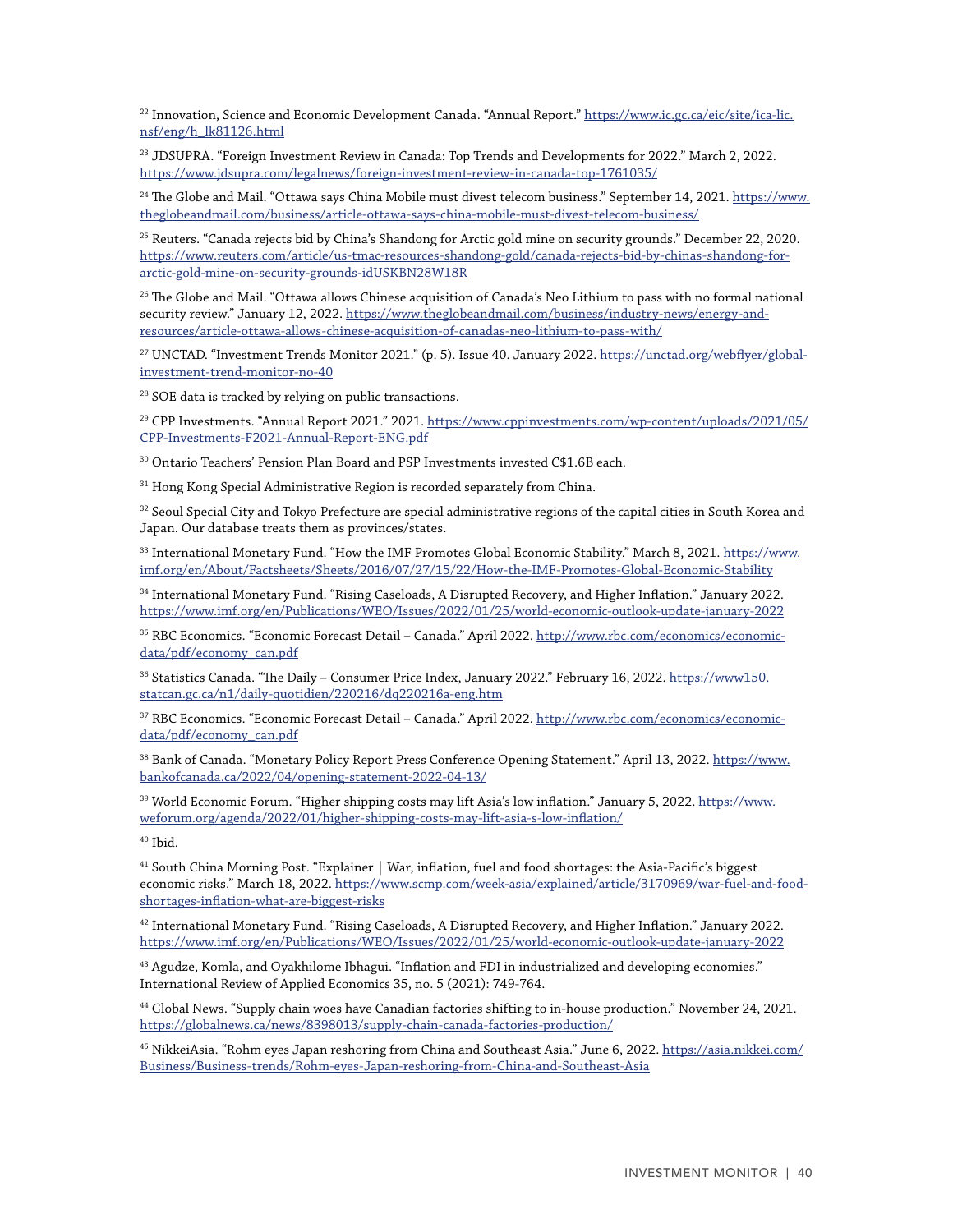46 Barbieri, Paolo, Albachiara Boffelli, Stefano Elia, Luciano Fratocchi, Matteo Kalchschmidt, and Danny Samson. "What can we learn about reshoring after Covid-19?" Operations Management Research 13, no. 3 (2020): 131-136. <https://link.springer.com/article/10.1007/s12063-020-00160-1>

47 Gonzalez, George Y., and Alcocer, Jesus. "Out of Asia: Promise from Pandemic of a Manufacturing Renaissance in North America (Part 2)." November 17, 2020. [https://www.globaltrademag.com/out-of-asia-promise-from](https://www.globaltrademag.com/out-of-asia-promise-from-pandemic-of-a-manufacturing-renaissance-in-north-america-part-2/)[pandemic-of-a-manufacturing-renaissance-in-north-america-part-2/](https://www.globaltrademag.com/out-of-asia-promise-from-pandemic-of-a-manufacturing-renaissance-in-north-america-part-2/)

48 OECD. "Global Value Chains: Efficiency and Risks in the Context of COVID-19." February 11, 2021. [https://](https://www.oecd.org/coronavirus/policy-responses/global-value-chains-efficiency-and-risks-in-the-context-of-covid-19-67c75fdc/) [www.oecd.org/coronavirus/policy-responses/global-value-chains-efficiency-and-risks-in-the-context-of-covid-19-](https://www.oecd.org/coronavirus/policy-responses/global-value-chains-efficiency-and-risks-in-the-context-of-covid-19-67c75fdc/) [67c75fdc/](https://www.oecd.org/coronavirus/policy-responses/global-value-chains-efficiency-and-risks-in-the-context-of-covid-19-67c75fdc/)

49 ABC.net. "Australia-China relations continued to sour in 2021. What can we expect in 2022?" December 28, 2021. [https://www.abc.net.au/news/2021-12-29/australia-china-relations-in-2022-tensions-trade-rights](https://www.abc.net.au/news/2021-12-29/australia-china-relations-in-2022-tensions-trade-rights-olympics/100719632)[olympics/100719632](https://www.abc.net.au/news/2021-12-29/australia-china-relations-in-2022-tensions-trade-rights-olympics/100719632)

 $50$  CBC News. "Canada, a critical-minerals superpower? Let's pause for a reality check." November 26, 2021. [https://](https://www.cbc.ca/news/world/canada-critical-minerals-overview-1.6262406) [www.cbc.ca/news/world/canada-critical-minerals-overview-1.6262406](https://www.cbc.ca/news/world/canada-critical-minerals-overview-1.6262406)

51 Australia. Minister for Trade, Tourism and Investment. "Growing Australia's critical minerals sector." December 9, 2021. [https://www.trademinister.gov.au/minister/dan-tehan/media-release/growing-australias-critical-minerals](https://www.trademinister.gov.au/minister/dan-tehan/media-release/growing-australias-critical-minerals-sector)[sector](https://www.trademinister.gov.au/minister/dan-tehan/media-release/growing-australias-critical-minerals-sector)

52 Statistics Canada. "International investment position, Canadian direct investment abroad and foreign direct investment in Canada, by industry and select countries, annual (x 1,000,000)." April 27, 2021. [https://www150.](https://www150.statcan.gc.ca/t1/tbl1/en/tv.action?pid=3610065901) [statcan.gc.ca/t1/tbl1/en/tv.action?pid=3610065901](https://www150.statcan.gc.ca/t1/tbl1/en/tv.action?pid=3610065901)

53 IDC. "IDC Canada Predicts Top 10 Tech Market Trends to Transform Enterprises in 2022 and Healthy Growth in the Canadian ICT Market Expected to Reach C\$132.6 Billion by 2025." December 20, 2021. [https://www.idc.com/](https://www.idc.com/getdoc.jsp?containerId=prCA48596021) [getdoc.jsp?containerId=prCA48596021](https://www.idc.com/getdoc.jsp?containerId=prCA48596021)

54 Asia Pacific Foundation of Canada. "Investment Monitor 2021: Report on Post-COVID Recovery and Foreign Direct Investment Between Canada and the Asia Pacific." 2021. [https://investmentmonitor.ca/insights-reports/](https://investmentmonitor.ca/insights-reports/investment-monitor-2021-report-post-covid-recovery-and-foreign-direct-investment) [investment-monitor-2021-report-post-covid-recovery-and-foreign-direct-investment](https://investmentmonitor.ca/insights-reports/investment-monitor-2021-report-post-covid-recovery-and-foreign-direct-investment)

<sup>55</sup> Mississauga. "All Eyes on Mississauga as Global Tech Firms Continue to Invest in The City." October 21, 2021. [https://www.mississauga.ca/city-of-mississauga-news/news/all-eyes-on-mississauga-as-global-tech-firms-continue](https://www.mississauga.ca/city-of-mississauga-news/news/all-eyes-on-mississauga-as-global-tech-firms-continue-to-invest-in-the-city/)[to-invest-in-the-city/](https://www.mississauga.ca/city-of-mississauga-news/news/all-eyes-on-mississauga-as-global-tech-firms-continue-to-invest-in-the-city/)

56 TechCouncil. "The economic contribution of Australia's tech sector." August 2021. [https://techcouncil.com.au/wp](https://techcouncil.com.au/wp-content/uploads/2021/08/TCA-Tech-sectors-economic-contribution-full-res.pdf)[content/uploads/2021/08/TCA-Tech-sectors-economic-contribution-full-res.pdf](https://techcouncil.com.au/wp-content/uploads/2021/08/TCA-Tech-sectors-economic-contribution-full-res.pdf)

57 CPP Investments. "Annual Report 2021." 2021. [https://www.cppinvestments.com/wp-content/uploads/2021/05/](https://www.cppinvestments.com/wp-content/uploads/2021/05/CPP-Investments-F2021-Annual-Report-ENG.pdf) [CPP-Investments-F2021-Annual-Report-ENG.pdf](https://www.cppinvestments.com/wp-content/uploads/2021/05/CPP-Investments-F2021-Annual-Report-ENG.pdf)